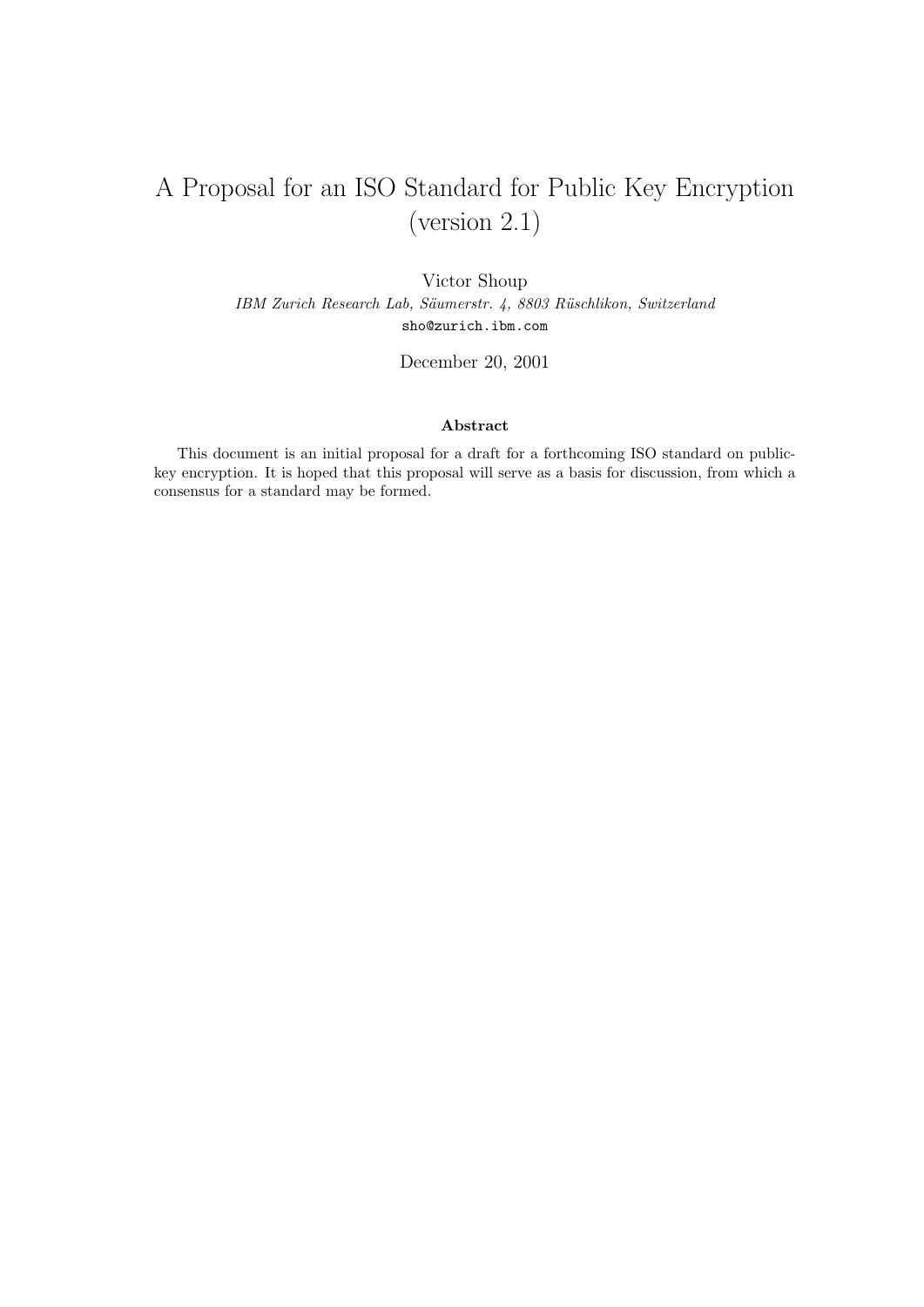# Summary of Changes from version 2.0 (September 17, 2001) to version 2.1 (December 20, 2001)

- Fixed a few minor typos, and added some references to supporting documents.
- Otherwise, there are no substantive changes, and the section numbering is identical to that of version 2.0.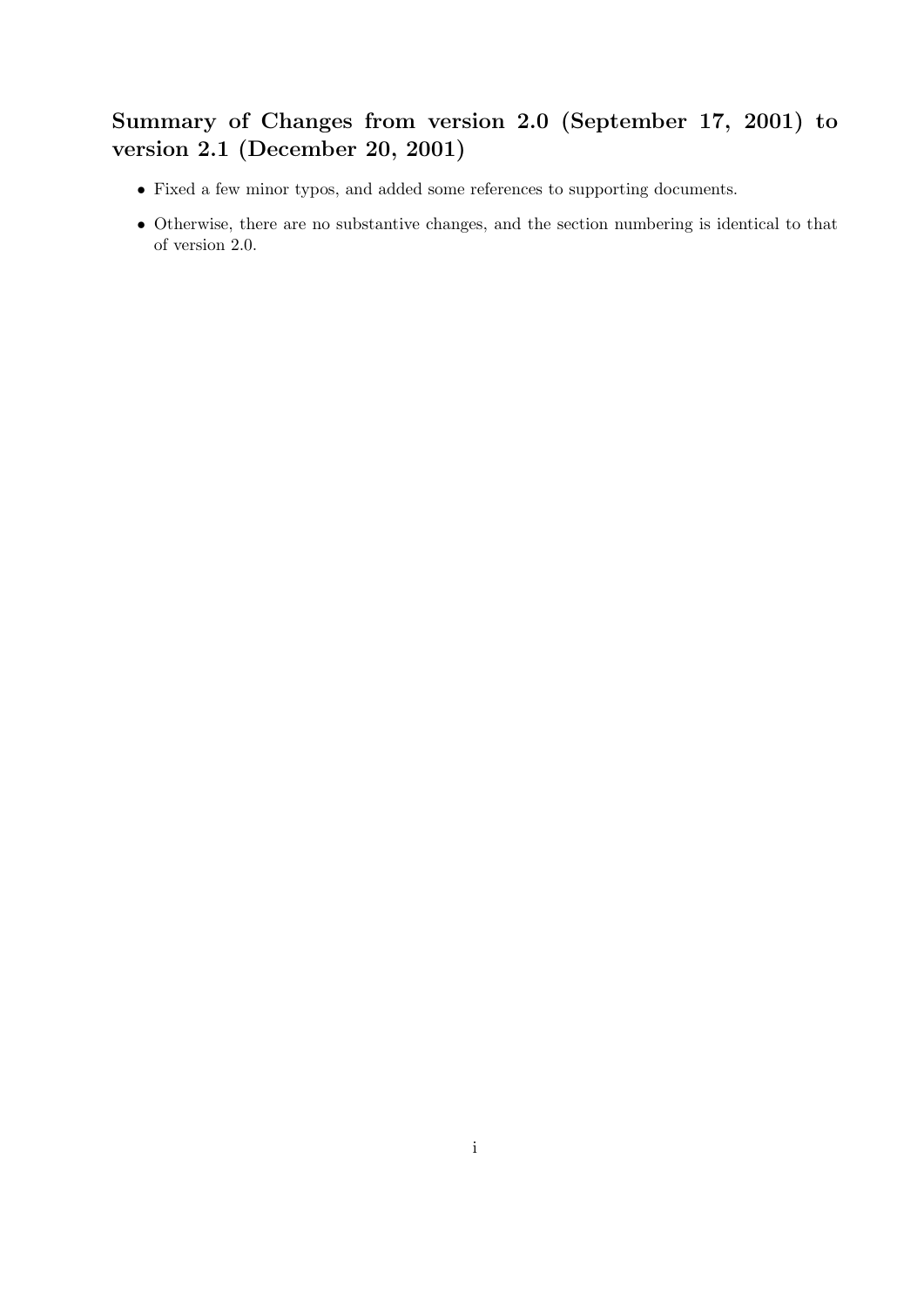## Summary of Changes from version 1.1 (February 13, 2001) to version 2.0 (September 17, 2001)

- Some new and quite severe criticisms of the security of ECIES in certain modes of operation have been added. Specifically, it is shown that in certain modes of operation, the scheme is malleable in a very strong and quite non-trivial sense. See §15 and in particular §15.6.4.
- The implementation of "cofactor mode" for *ECIES* is now based on the notion of "compatible" cofactor mode" in IEEE P1363a, and the "old cofactor mode" is no longer recommended. See §15 as well as §15.6.5.
- A new "primitive" called a *data encapsulation mechanism* has been introduced (see  $\S 4$ ). This primitive was implicit in previous versions, but now it has been made explicit. This is mainly just a conceptual change. Note, however, that there is one slight change in the recommended implementation of the primitive (which we call  $DEM1$ ); namely, the way in which the length of the label is formatted when passed to the MAC. This is done so as to align with IEEE P1363a. This change affects ECIES, as well as other hybrid schemes. See §10.
- A new section has been added that details all the differences between our recommended version of ECIES and that recommended in the IEEE P1363a standard. Note that our recommended version of ECIES is consistent with the IEEE P1363a version — the only differences between the two are that our recommended version does not allow several options and modes of operations allowed by the IEEE P1363a version. See §15.6.
- Two changes were made to  $ACE\text{-}KEM$  (formerly  $ACE\text{-}Energy'$ ). First, the value of **v** is now encoded in the ciphertext using the group encoding function, rather than the partial encoding function as in previous versions. This was done mainly for aesthetic reasons. Second, the implementation of "cofactor mode" has been changed to align with the IEEE P1363a notion of "compatible cofactor mode." See §17.
- It is now recommended that all Diffie-Hellman-based schemes use prime order subgroups. This is done mainly for alignment with other standards, as well overall consistency.
- Following discussions in Santa Barbara, this report now recommends inclusion of  $EPOC-2$  in the standard, although this report does not yet include a detailed specification of EPOC-2.
- A new final section has been added that recommends the next steps to be taken toward an ISO standard. See §21.
- A number of names have been changed. Some of these name changes were suggested by working group members, while others were made to increase overall consistency.

| old name              | new name        |
|-----------------------|-----------------|
| ECIES'                | ECIES-KEM       |
| $PSEC-2'$             | PSEC-KEM        |
| $ACE\text{-}Encrypt'$ | $ACE$ -KEM      |
| Simple RSA            | RSA-KEM         |
| EME-OAEP              | <i>OAEP-EME</i> |
| $XEME-OAEP+$          | $OAEP+XEME$     |

• A number of other, essentially aesthetic, changes.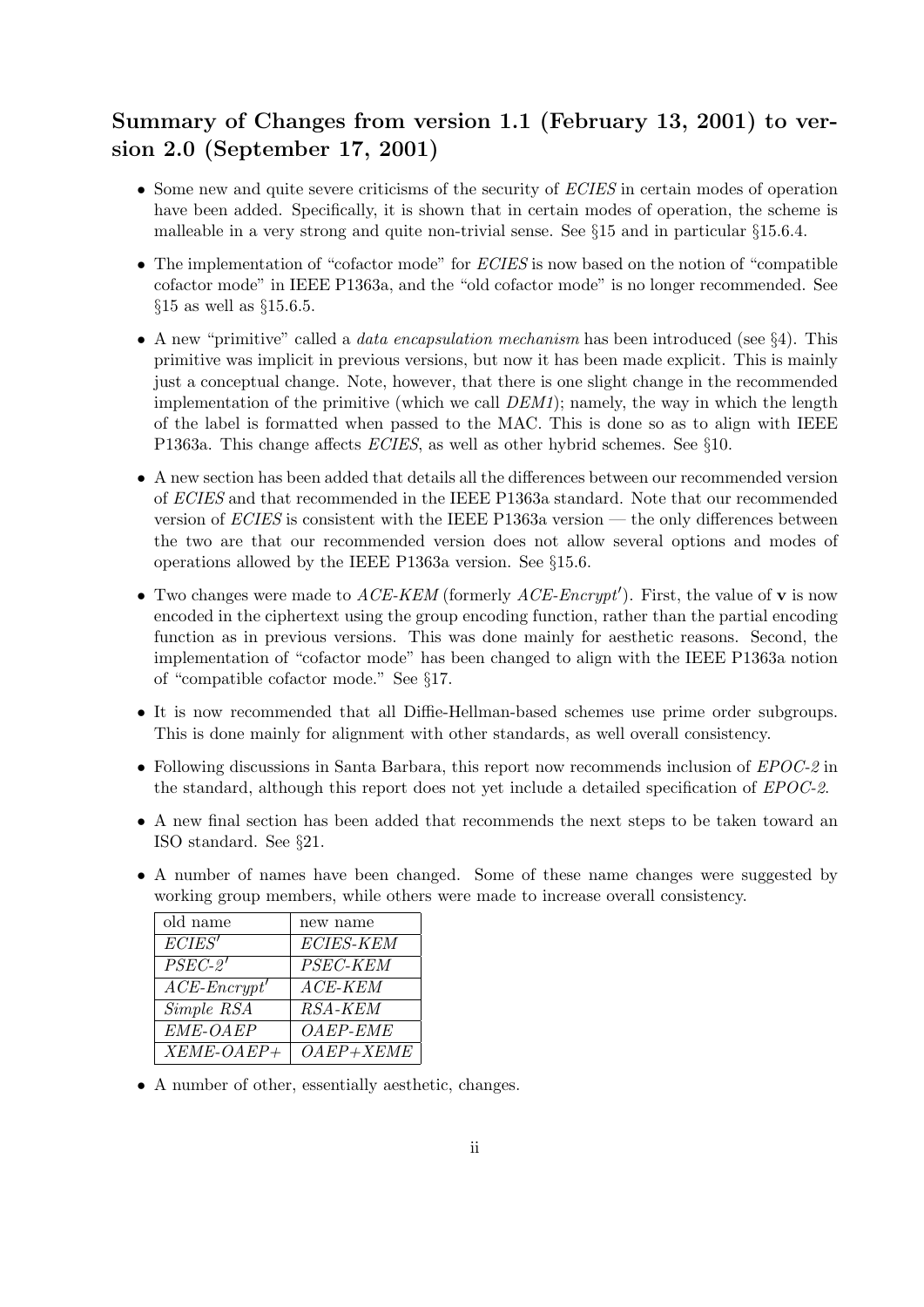# Summary of Changes from original version (February 13, 2001) to version 1.1 (May 29, 2001)

- The decryption algorithm for ACE-Encrypt' has been slightly modified (see  $\S 17.3$ ).
- Additionally, some minor errors not affecting the descriptions of any algorithms have been fixed.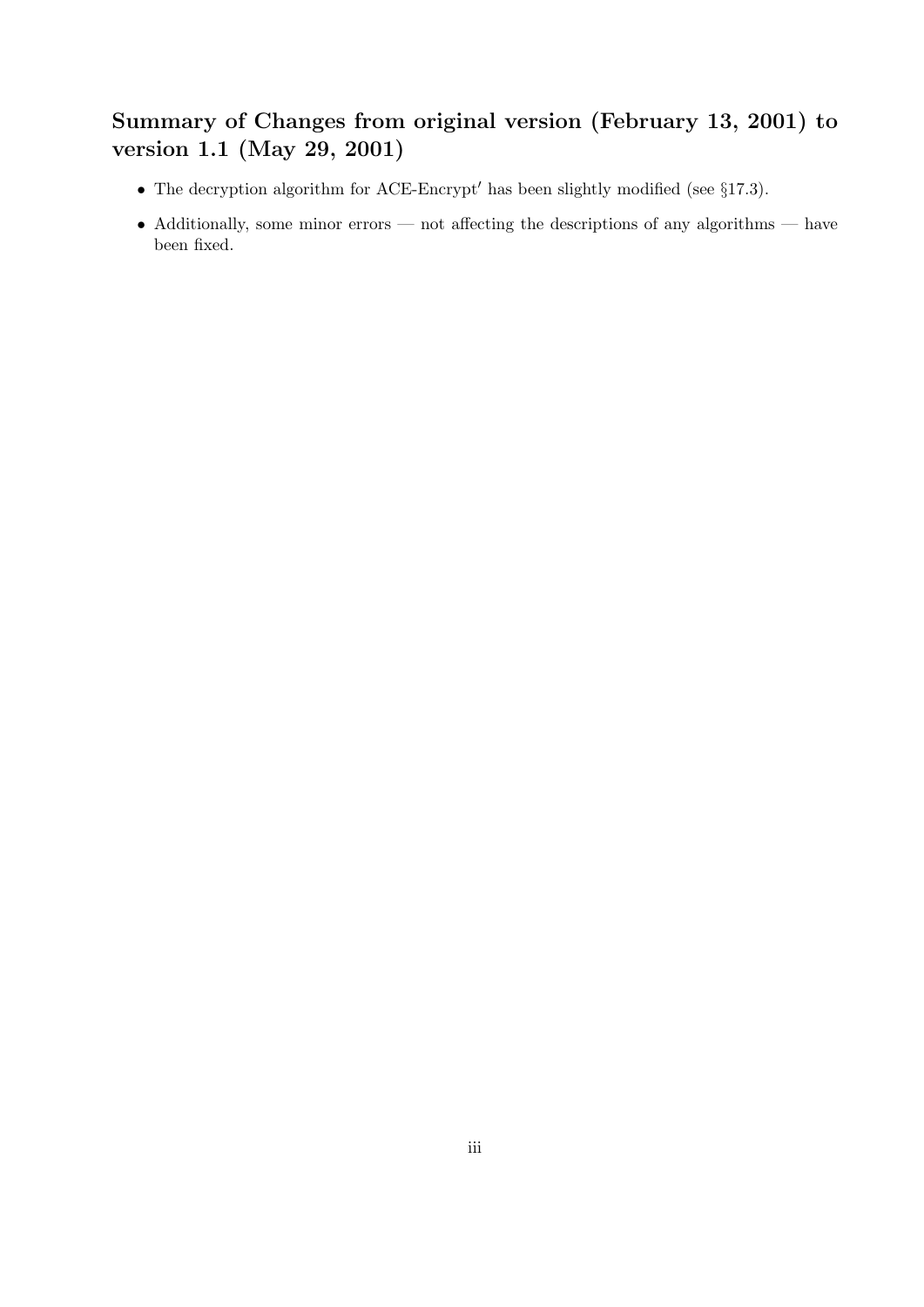## Contents

| $\mathbf{1}$ | Introduction<br>1.1<br>1.2<br>1.3<br>Preliminary remarks on security (and all contained a security of the second security of the second second second second second second second second second second second second second second second second second second seco | $\mathbf 1$<br>$\mathbf{1}$<br>$\overline{2}$<br>$\overline{2}$ |
|--------------|---------------------------------------------------------------------------------------------------------------------------------------------------------------------------------------------------------------------------------------------------------------------|-----------------------------------------------------------------|
|              | 1.4                                                                                                                                                                                                                                                                 | $\overline{4}$                                                  |
| $\bf{2}$     | Public-key encryption and chosen ciphertext attack                                                                                                                                                                                                                  | 8                                                               |
|              | 2.1<br>2.2                                                                                                                                                                                                                                                          | 8<br>11                                                         |
|              | Benign malleability: a slightly weaker notion of security $\dots \dots \dots \dots \dots$<br>2.3                                                                                                                                                                    | 13                                                              |
| 3            | Key encapsulation                                                                                                                                                                                                                                                   | 13                                                              |
|              | Abstract interface<br>3.1                                                                                                                                                                                                                                           | 14                                                              |
|              | 3.2                                                                                                                                                                                                                                                                 | 14                                                              |
|              | 3.3                                                                                                                                                                                                                                                                 | 15                                                              |
| 4            | Data encapsulation                                                                                                                                                                                                                                                  | 15                                                              |
|              | 4.1<br>4.2                                                                                                                                                                                                                                                          | 16<br>16                                                        |
|              |                                                                                                                                                                                                                                                                     |                                                                 |
| 5            | Hybrid encryption                                                                                                                                                                                                                                                   | 16                                                              |
| 6            | Byte string/integer conversions                                                                                                                                                                                                                                     | $17\,$                                                          |
| 7            | Pseudo-random byte generator                                                                                                                                                                                                                                        | $17\,$                                                          |
| 8            | Symmetric key encryption                                                                                                                                                                                                                                            | 18                                                              |
|              | Abstract interface<br>8.1                                                                                                                                                                                                                                           | 18                                                              |
|              | 8.2                                                                                                                                                                                                                                                                 | 18                                                              |
| 9            | One-time MAC                                                                                                                                                                                                                                                        | 18                                                              |
|              | <b>10 DEM1</b>                                                                                                                                                                                                                                                      | 19                                                              |
|              | 11 Hash functions                                                                                                                                                                                                                                                   | 20                                                              |
|              | 12 Key derivation functions                                                                                                                                                                                                                                         | 20                                                              |
|              | 12.1 KDF1                                                                                                                                                                                                                                                           | 21                                                              |
|              |                                                                                                                                                                                                                                                                     | 21                                                              |
|              | 12.3 Security critique of KDF1 and KDF2                                                                                                                                                                                                                             | 21                                                              |
|              |                                                                                                                                                                                                                                                                     | 22                                                              |
|              |                                                                                                                                                                                                                                                                     | 22                                                              |
|              | 13 Abstract groups                                                                                                                                                                                                                                                  | 23                                                              |
|              |                                                                                                                                                                                                                                                                     | 24                                                              |
|              |                                                                                                                                                                                                                                                                     | 24                                                              |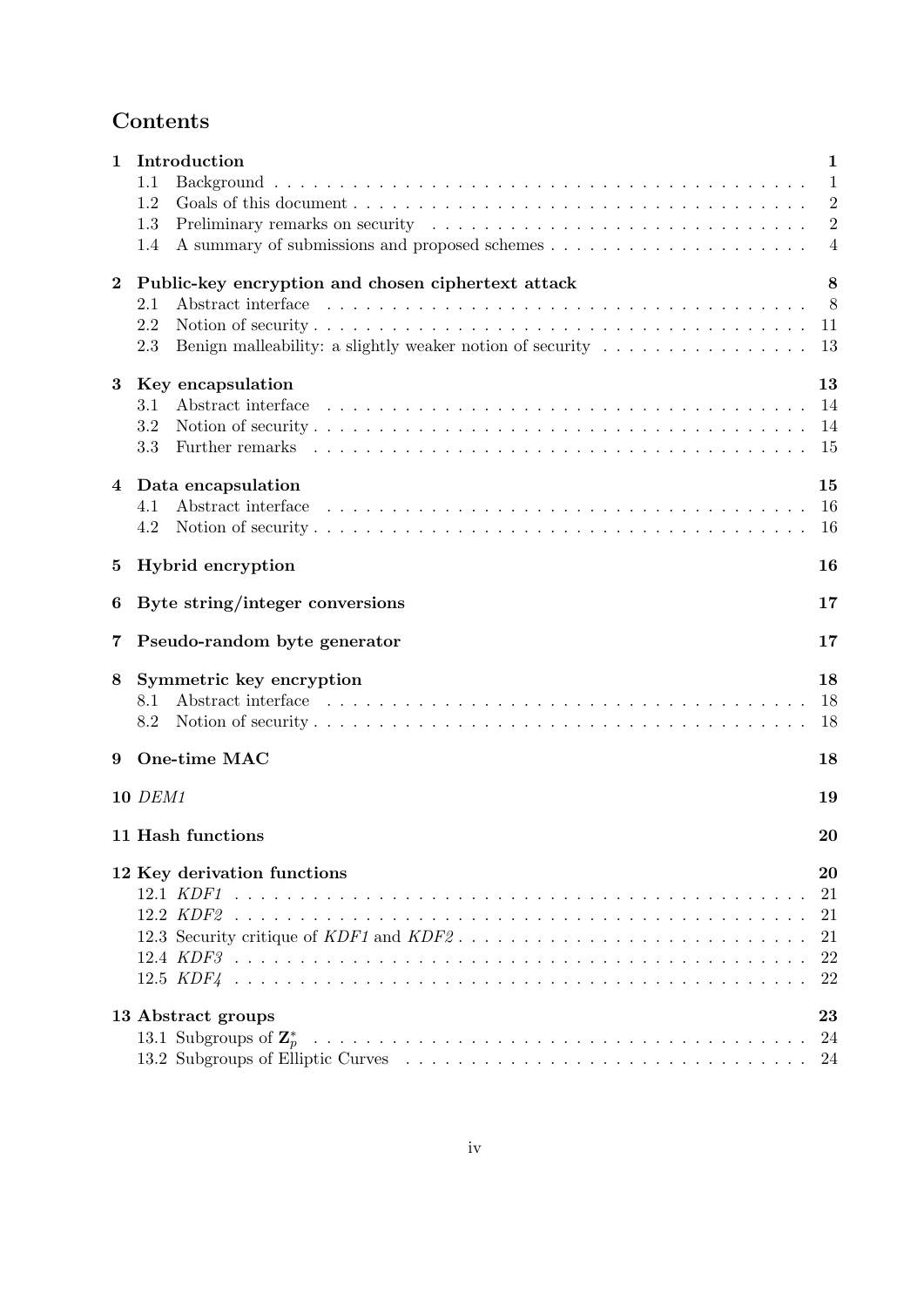| 24<br>14 Intractability assumptions related to groups                 |  |
|-----------------------------------------------------------------------|--|
|                                                                       |  |
|                                                                       |  |
|                                                                       |  |
|                                                                       |  |
| 15 ECIES-KEM<br>25                                                    |  |
| 25                                                                    |  |
|                                                                       |  |
| 26                                                                    |  |
|                                                                       |  |
| 26                                                                    |  |
| 27                                                                    |  |
| 27<br>15.6 Compatibility with the IEEE P1363a version of <i>ECIES</i> |  |
| 32<br>15.7 Compatibility with the submitted version of ECIES          |  |
|                                                                       |  |
| 16 PSEC-KEM<br>32                                                     |  |
| 32                                                                    |  |
|                                                                       |  |
| 33                                                                    |  |
| 33                                                                    |  |
|                                                                       |  |
| 34                                                                    |  |
| 35                                                                    |  |
|                                                                       |  |
| 39<br>17 ACE-KEM                                                      |  |
| 39                                                                    |  |
| 39                                                                    |  |
| 40                                                                    |  |
| 41                                                                    |  |
|                                                                       |  |
| 42                                                                    |  |
|                                                                       |  |
| <b>18 RSA-OAEP</b><br>44                                              |  |
|                                                                       |  |
|                                                                       |  |
|                                                                       |  |
|                                                                       |  |
|                                                                       |  |
|                                                                       |  |
| 19 $RSA-OAEP+$<br>46                                                  |  |
| 47                                                                    |  |
| 47                                                                    |  |
| 49                                                                    |  |
| 50                                                                    |  |
|                                                                       |  |
| 20 RSA-KEM<br>51                                                      |  |
| 51                                                                    |  |
|                                                                       |  |
| 52                                                                    |  |
| 52                                                                    |  |
|                                                                       |  |
|                                                                       |  |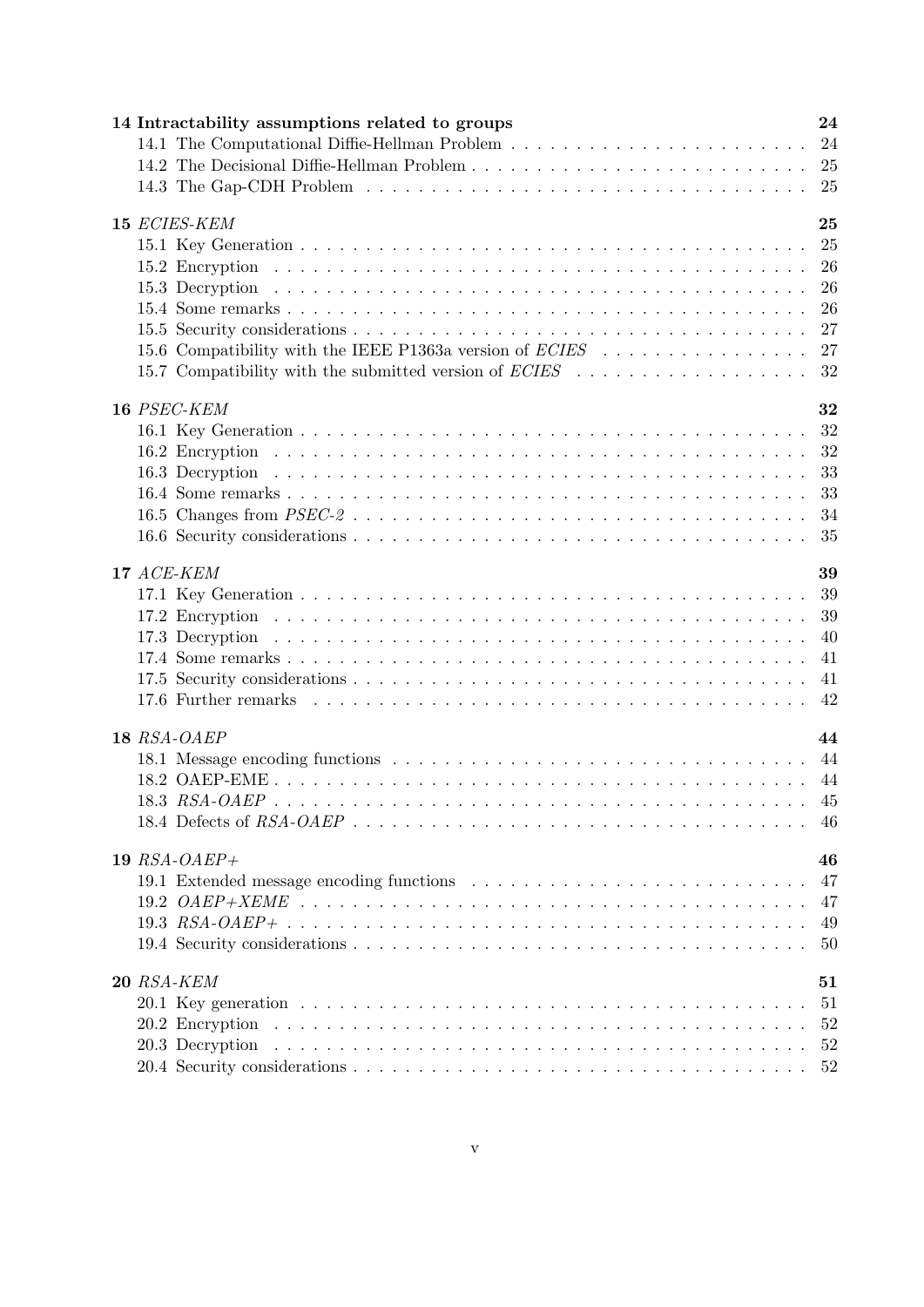## 21 Further actions 54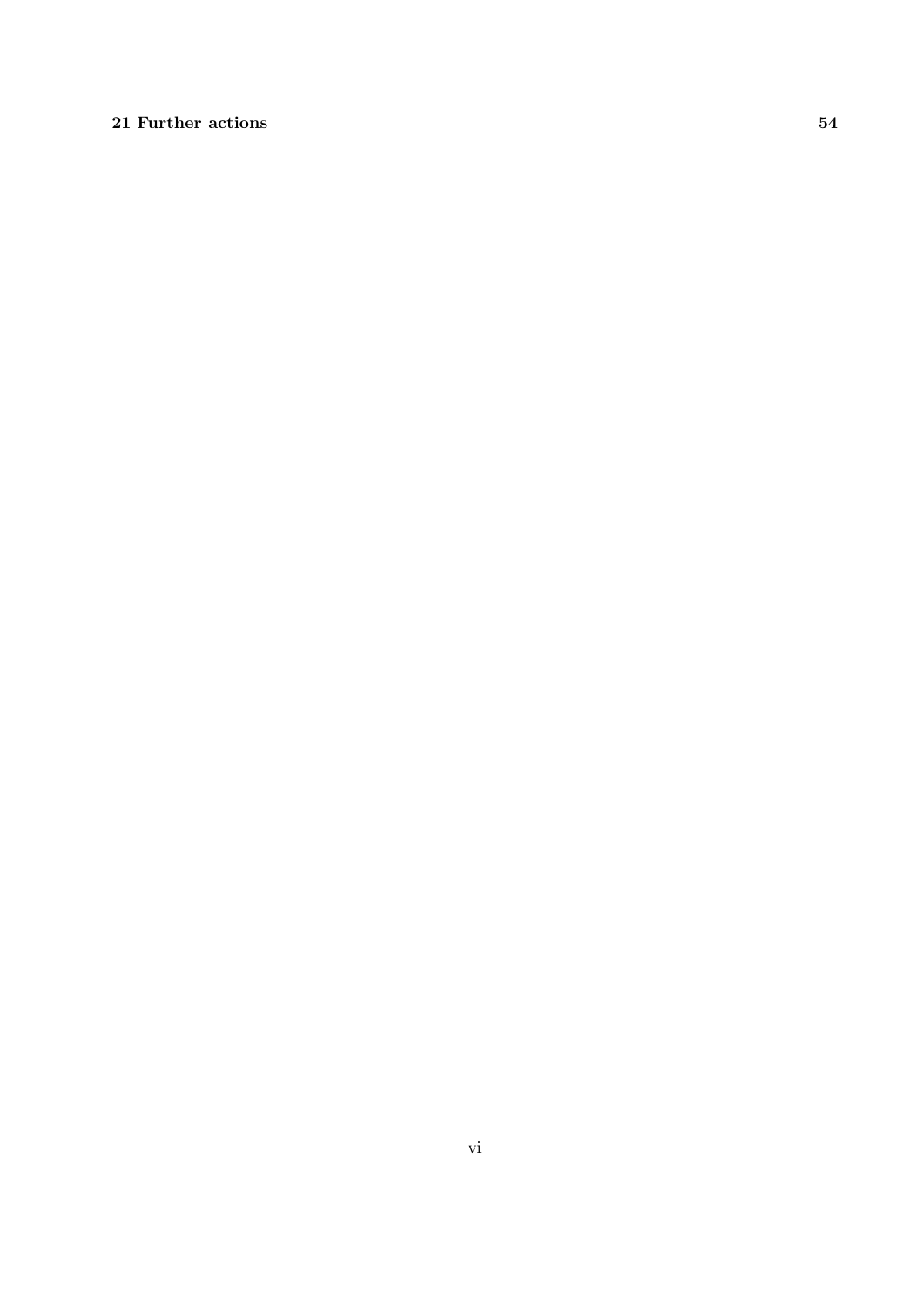## 1 Introduction

#### 1.1 Background

At its meeting on April 3-7 2000 in London, the ISO/IEC JTC 1/SC 27/WG 2 decided to put out a call for contributions for a proposed new project (NP 18033) on encryption algorithms. This call for contributions (document SC 27 N 2563) proposed four parts:

- 1. General
- 2. Asymmetric Ciphers
- 3. Block Ciphers
- 4. Stream Ciphers

The author of this document is currently the acting editor for the Asymmetric Ciphers part of the standard. This document deals exclusively with asymmetric ciphers, a.k.a., public-key encryption schemes.

A number of submissions in response to the call for contributions were received, and are available as ISO document SC 27 N 2656. The author of the present document has carefully reviewed all of the submitted proposals for public-key encryption schemes.

There were a number of different types of schemes submitted:

- Some are based on the hardness of factoring integers or related problems.
- Some are Diffie-Hellman-based schemes of these, some are based on elliptic curves, and some are based on subgroups of  $\mathbf{Z}_n^*$  $_{p}^{*}.$
- Some allow encryption of arbitrary length messages, and others only allow encryption of short messages.
- Some allow for additional data to be "non-malleably bound" to the ciphertext, while others do not.
- Some allow for messages and ciphertexts to be efficiently processed as "streams," while others do not, requiring more than one pass over this data.
- Some have claims of "provable" security against adaptive chosen ciphertext attack some relying on the "random oracle" heuristic — some not. For several schemes, these claims of security have proven to be invalid upon closer scrutiny.

Clearly, these submissions are quite incompatible in a number of respects, and one of the challenges of this project is to minimize these incompatibilities.

Recently, an ad hoc meeting of the working group was held on August 21 in Santa Barbara, to further discuss the proposals in an earlier draft of this document. The current version of this proposal reflects the author's own vision for how this standard should develop, while at the same time, takes into account the discussions at the *ad hoc* meeting.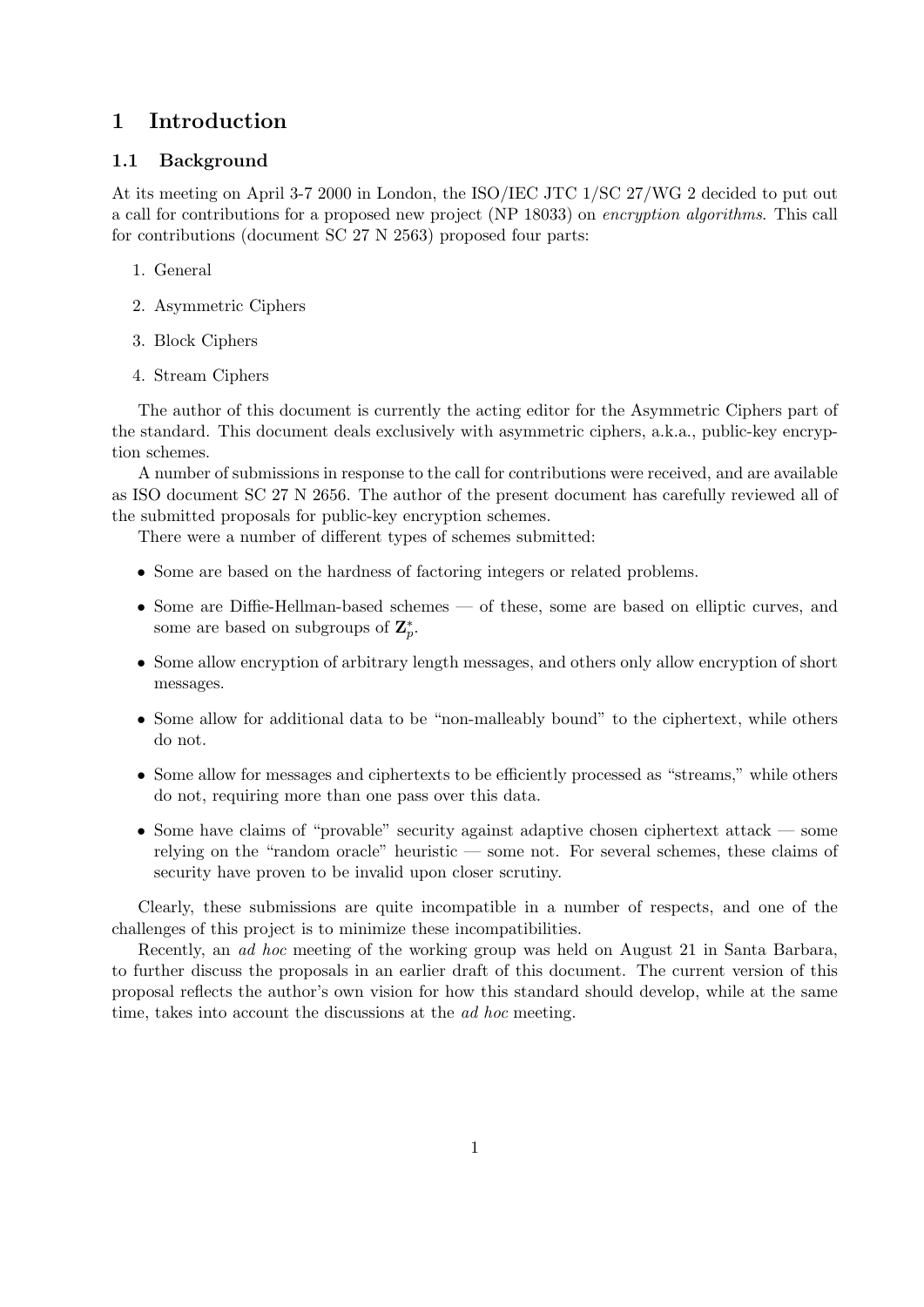## 1.2 Goals of this document

The goals of this document are as follows:

- To propose a standard functionality that a public-key encryption scheme should implement. This is essentially an abstract interface.
- To propose a "unified framework" for hybrid encryption. In order for a cryptosystem to be practical, it must be able to process messages that are arbitrary byte strings. There are traditional, and fairly well known "hybrid" schemes to do this: one first uses public-key techniques to derive a shared key, and then encrypts or decrypts the actual payload using symmetric-key techniques. We propose a fairly traditional and "provably" secure way of doing this.

We shall refer to a method of generating a shared random key in this sense as a "key encapsulation mechanism," and we shall refer to a method of encrypting the message using such a shared random key as a "data encapsulation mechanism."

- To propose a "unified framework" for Diffie-Hellman-based encryption schemes. This framework specifies an "abstract group interface" for a group so that any Diffie-Hellman-based encryption scheme can be specified with respect to an abstract group, but yet the group can be implemented in one of several ways, including as a subgroup of an elliptic curve group, and as a subgroup of  $\mathbf{Z}_n^*$  $_{p}^{*}$ . The interface is rich enough so as to support all of the subtleties and quirks found in many proposed cryptosystems, especially those using elliptic curves.
- To propose a set of encryption schemes such that each scheme
	- is "provably" secure against adaptive chosen ciphertext attack in some reasonable sense,
	- conforms to the proposed abstract interface,
	- conforms to the proposed unified framework for hybrid encryption (where applicable),
	- conforms to the proposed unified framework for Diffie-Hellman-based encryption (where applicable),
	- provides a fairly unique and attractive tradeoff between efficiency and security, and
	- conforms to pre-existing standards (where applicable).

In order to achieve the last goal of proposing a set of schemes meeting the stated requirements, we have taken several of the submitted schemes, and proposed modified schemes that meet the stated requirements. Some of these changes are quite minor, while others are more drastic. Some schemes were omitted altogether — given the limited amount of time and other resources available to construct this proposal for a standard, resources had to be concentrated on those schemes which appeared most likely to meet the stated objectives, either with or without minor modification.

#### 1.3 Preliminary remarks on security

Typically, practical symmetric encryption schemes are designed "from scratch," based partly on established design principles. The security of such a scheme is usually simply taken on faith there is no justification other than to demonstrate that reasonable design principles were employed in the design of the scheme, and to give (perhaps heuristic) arguments that the scheme resists known types of attacks.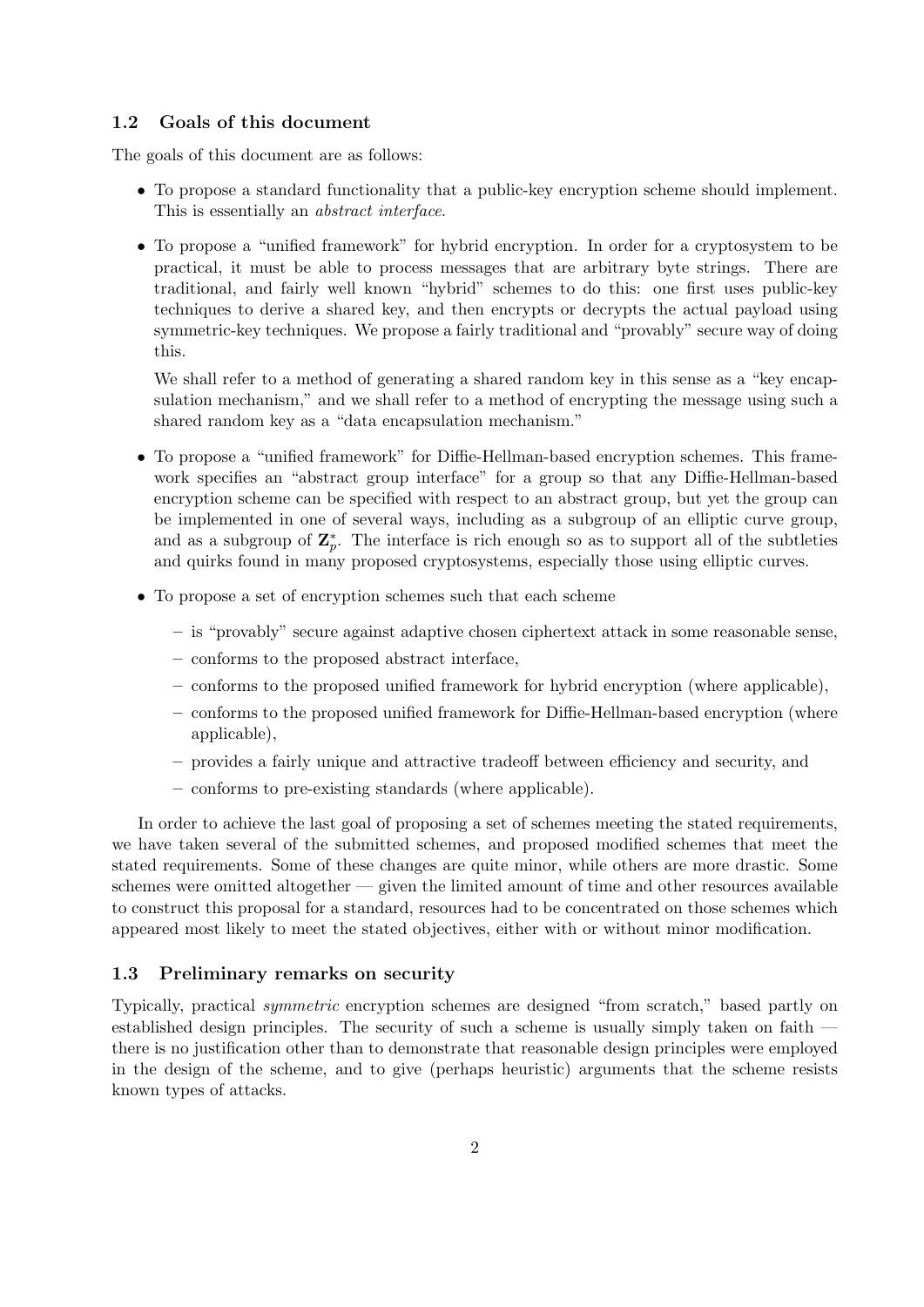For public-key encryption schemes, the situation is somewhat different. Such a scheme is typically composed of a number of components: besides some kind of "trapdoor" cryptographic transform, there may also be various other components, such as hash functions, symmetric ciphers, etc. Because of this, it is customary nowadays to formally analyze the security of such a scheme relative to the security of its constituent components; that is, to prove the security of the scheme under the assumption that these components satisfy particular, explicit security requirements.

Since proving the security of practical schemes in this way is often infeasible, a heuristic called the *random oracle model* is sometimes used in the proof. In this approach, a cryptographic hash function is modeled — for the purposes of analysis — as a "black box" containing a random function to which the adversary and the algorithms implementing the cryptosystem have "oracle access." This approach has been used implicitly and informally for some time; however, it was formalized by Bellare and Rogaway [BR93], and has subsequently been used quite a bit in the cryptographic research community.

We should stress, however, that the random oracle model is not just "another assumption," like assuming that a hash function is collision resistant, or that a function is pseudo-random. It is a heuristic "leap of faith" — invoking this heuristic is qualitatively a much bigger step than making any particular cryptographic assumption. Indeed, in [CGH98], it is shown that there are cryptosystems that are secure in the random oracle model, but are insecure no matter what hash function is used to implement the random oracle.

Despite these problems, the random oracle model is still a useful heuristic and design principle. A proof of security in the random oracle model is still much better than no proof at all, and certainly such a proof does rule out a large family of attacks.

In judging the security of a "provably secure" scheme, there are several independent "dimensions":

- the use or non-use of the random oracle heuristic.
- the "strength" of the underlying assumptions, and
- the efficiency of the security reduction.

Because of these several dimensions, the security of two "provably secure" schemes might be essentially incomparable. For example, one scheme might rely on the random oracle heuristic and a weak assumption, and the other might not use the random oracle heuristic but rely on a stronger assumption, or perhaps the assumptions are simply incomparable.

The efficiency of a security reduction is an issue that is all too often ignored. However, it should be taken into account. For example, a scheme might be secure if RSA inversion is hard, but the security reduction may be so inefficient that for typical sizes of keys  $-$  say 1024-bit RSA modulus — the implied algorithm for solving the RSA inversion problem might be slower than the fastest currently known algorithm for factoring numbers.

Even if the security reduction is very inefficient, it can still be argued that such a proof of security nevertheless provides a "qualitative" guarantee of security. Moreover, such a reduction does rule out attacks that would efficiently "scale" to larger sizes of keys.

For public-key encryption schemes, it is widely agreed that the "right" notion of security for a scheme intended for general-purpose use is that of *security against adaptive chosen ciphertext attack*. This notion was introduced in [RS91], and implies other useful properties, like non-malleability. See [DDN91, DDN98, BDPR98] for further discussion. In this document, this will be the relevant notion of security used for judging the security of an encryption scheme.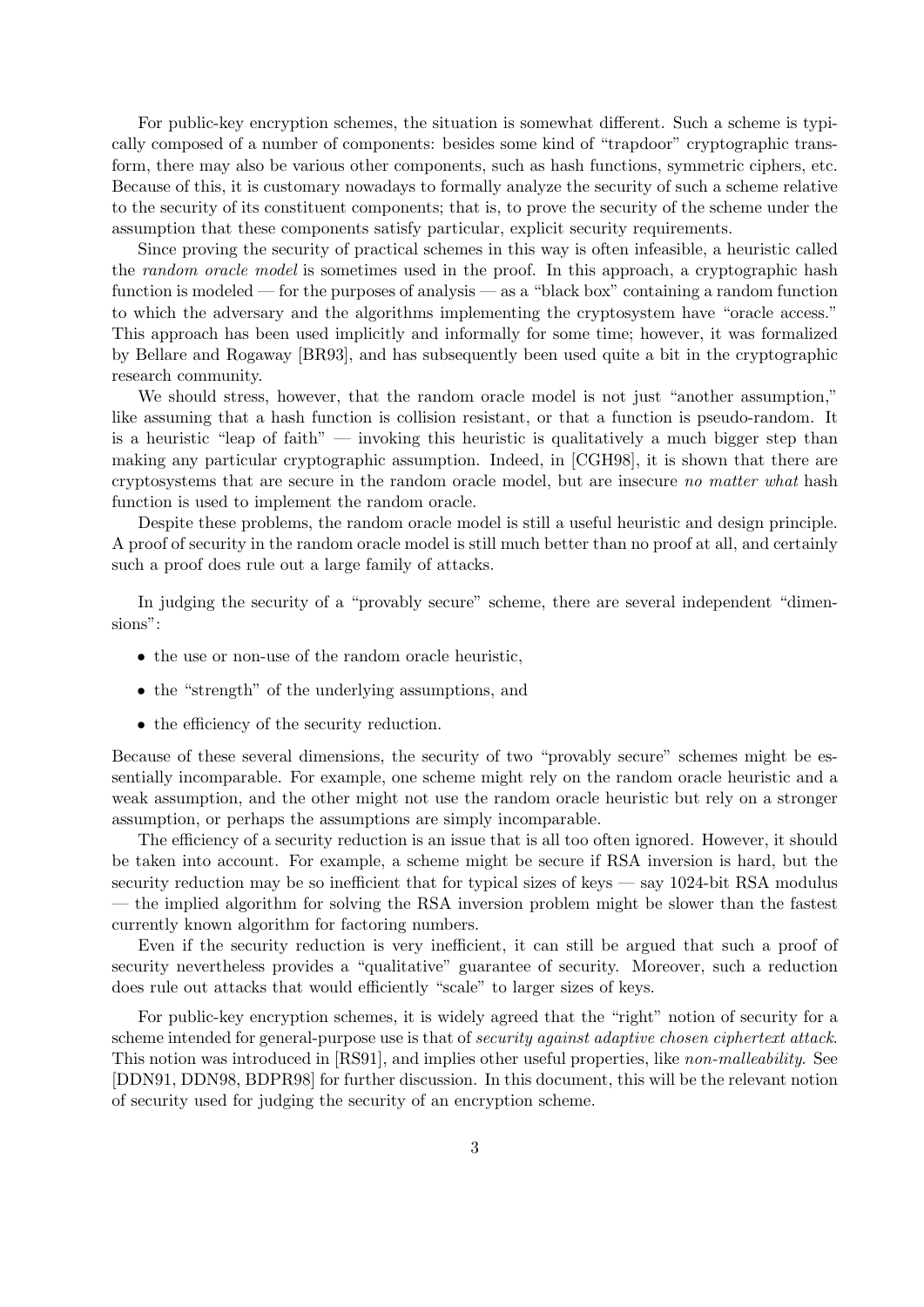#### 1.4 A summary of submissions and proposed schemes

In this section, we summarize the submissions that were made, give a very brief assessment of of the submissions, and briefly describe the schemes that we actually propose to be included in the standard.

#### 1.4.1 RSA-OAEP, RSA-OAEP+, and RSA-KEM

RSA-OAEP is the fairly well-established RSA encryption scheme, using the padding scheme OAEP invented by Bellare and Rogaway [BR94], with enhancements and refinements due to Johnson and Matyas [JM96].

The submission coincides with the standards PKCS  $\#1$  v2.0 and IEEE P1363.<sup>1</sup>

One of the main supposed virtues of this scheme was an alleged proof in the random oracle model of security against adaptive chosen ciphertext attack, assuming RSA inversion is hard. This "proof" was published in [BR94], and despite years of public scrutiny, it was only recently observed in [Sho01] that not only is the proof invalid, but that there can be no standard proof via "black box" reduction for the *OAEP* construction in general, given an *arbitrary* one-way trapdoor permutation.

This negative result does not necessarily imply that the specific instance RSA-OAEP is insecure. Indeed, as it turns out — essentially by accident, rather than design —  $RSA-OAEP$  is indeed secure in the random oracle model. This was proven for encryption exponent 3 in [Sho01], and for arbitrary encryption exponent in [FOPS01]. The security reduction is the latter paper is highly inefficient, however.

Another problem with RSA-OAEP is that it only encrypts messages of short length. As such, many applications that use  $RSA-OAEP$  use it simply as a key encapsulation mechanism, which wastes one of the most attractive features of RSA-OAEP, namely, its fairly compact ciphertexts.

To overcome these problems, we propose in this document a new scheme, called  $RSA-OAEP+\Delta$ . It is just as efficient as RSA-OAEP, but the general OAEP+ construction is provably secure in the random oracle model (as shown in [Sho01]). Moreover, even with RSA, the security reduction for OAEP+ is much more efficient than that in [FOPS01] for OAEP, making the scheme more attractive from a concrete security point of view. Also,  $RSA-OAEP+\text{ is enhanced to deal with}$ arbitrary-length messages in a very "compact" manner.

Even with the security improvements provided by  $RSA-OAEP+\alpha$ , the security reduction is still so inefficient that the security guarantees provided are still not very meaningful in a strict, quantitative sense. For this reason, we also recommend an alternative RSA scheme which is both simpler and more secure, which we call RSA-KEM. This scheme is designed as a pure key encapsulation mechanism, and fits more nicely into our framework for hybrid encryption.

#### 1.4.2 *ECIES*

ECIES is the "Elliptic Curve Integrated Encryption Scheme." It is a Diffie-Hellman-based scheme. It is a hybrid encryption scheme based on the hardness of the Computational Diffie-Hellman (CDH) problem for elliptic curves. It is closely related to the DHAES construction in [ABR99].

The current draft of IEEE P1363a<sup>2</sup> also contains a version of *ECIES*, but this version differs in some significant respects from the submitted version of ECIES.

As we shall point out, this scheme is not secure against adaptive chosen ciphertext attack, but can easily be made so with some small changes. Therefore, we have proposed a scheme ECIES-KEM,

<sup>&</sup>lt;sup>1</sup>In this document, all references to IEEE P1363 refer specifically to the final draft D13, dated November 12, 1999. <sup>2</sup>In this document, all references to IEEE P1363a refer specifically to the latest draft D9.9, dated July 21, 2001.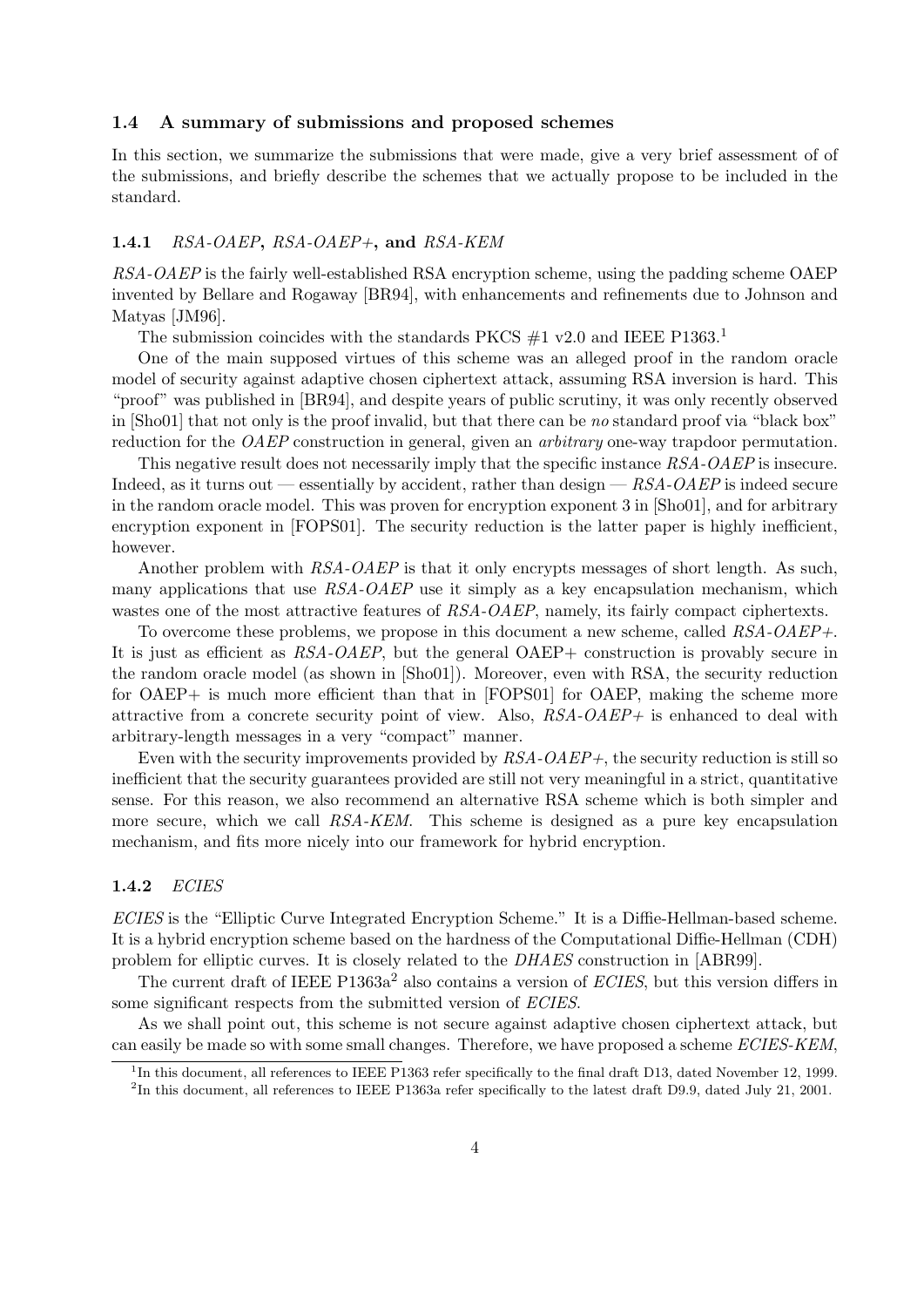which besides providing a higher level of security, also has been generalized to conform to our proposed unified frameworks for hybrid and Diffie-Hellman-based encryption. The changes between ECIES and ECIES-KEM are the minimal changes required to ensure security.

The ECIES-KEM scheme is a pure key encapsulation mechanism. It can be converted into a hybrid encryption scheme using the techniques standardized here. The resulting hybrid encryption scheme is consistent with the ECIES scheme proposed in IEEE P1363a, in the sense that the scheme proposed here conforms to that in IEEE P1363a; however, there are a number of variations and modes of operation of ECIES in P1363a that do not conform to the scheme proposed here. Thus, this standard for ECIES is a strict subset of the IEEE P1363a standard for ECIES.

The main motivation for these restrictions are security concerns about the IEEE P1363a version of ECIES. The secondary motivation for these restrictions is to make this standard simpler, more uniform, and self-consistent.

The ECIES-KEM scheme can be proven secure against adaptive chosen ciphertext attack, either by using the rather non-standard assumption in [ABR99], or by using the random oracle heuristic, combined with the (also not very standard) assumption that the CDH problem is hard, even when given access to an oracle for the Decisional Diffie-Hellman (DDH) problem. This latter assumption is called the gap-CDH assumption, and is studied in detail in [OP01].

As for efficiency, encryption takes two group exponentiations, and decryption takes one or two (depending on the group, but usually one for elliptic curves).

#### 1.4.3 PSEC

PSEC is a family of Diffie-Hellman-based encryption schemes.

It is claimed that these schemes are all provably secure in the random oracle model, under different assumptions. There are three schemes: *PSEC-1*, *PSEC-2*, and *PSEC-3*.

- For *PSEC-1*, the DDH problem is assumed to be hard.
- For *PSEC-2*, the CDH problem is assumed to be hard.
- *PSEC-3* is based on the gap-CDH assumption.

We shall argue that actually, these security claims for *PSEC-1* and *PSEC-2* are unjustified (see §16.5).

We shall propose a scheme PSEC-KEM that is a variant of PSEC-2, and we provide a complete and detailed proof of security in the random oracle model based on the CDH assumption. Besides correcting the security problems of PSEC-2, other changes were made so that the resulting scheme conforms to our proposed abstract interface and to our proposed unified frameworks for hybrid and Diffie-Hellman-based encryption. In particular, as the name implies, PSEC-KEM is a key encapsulation mechanism.

As for efficiency, both *PSEC-KEM* encryption and decryption require two group exponentiations.

PSEC-1 is based on stronger assumptions, is not significantly more efficient than the other schemes, and has some significant security problems. For these reasons, we have chosen not to include it (or a variant thereof) in this proposal.

PSEC-3 is very similar to ECIES, offering an almost identical efficiency/security trade-off; since ECIES appears to be the more well-established scheme, we have chosen not to include PSEC-3 (or a variant thereof) in this proposal.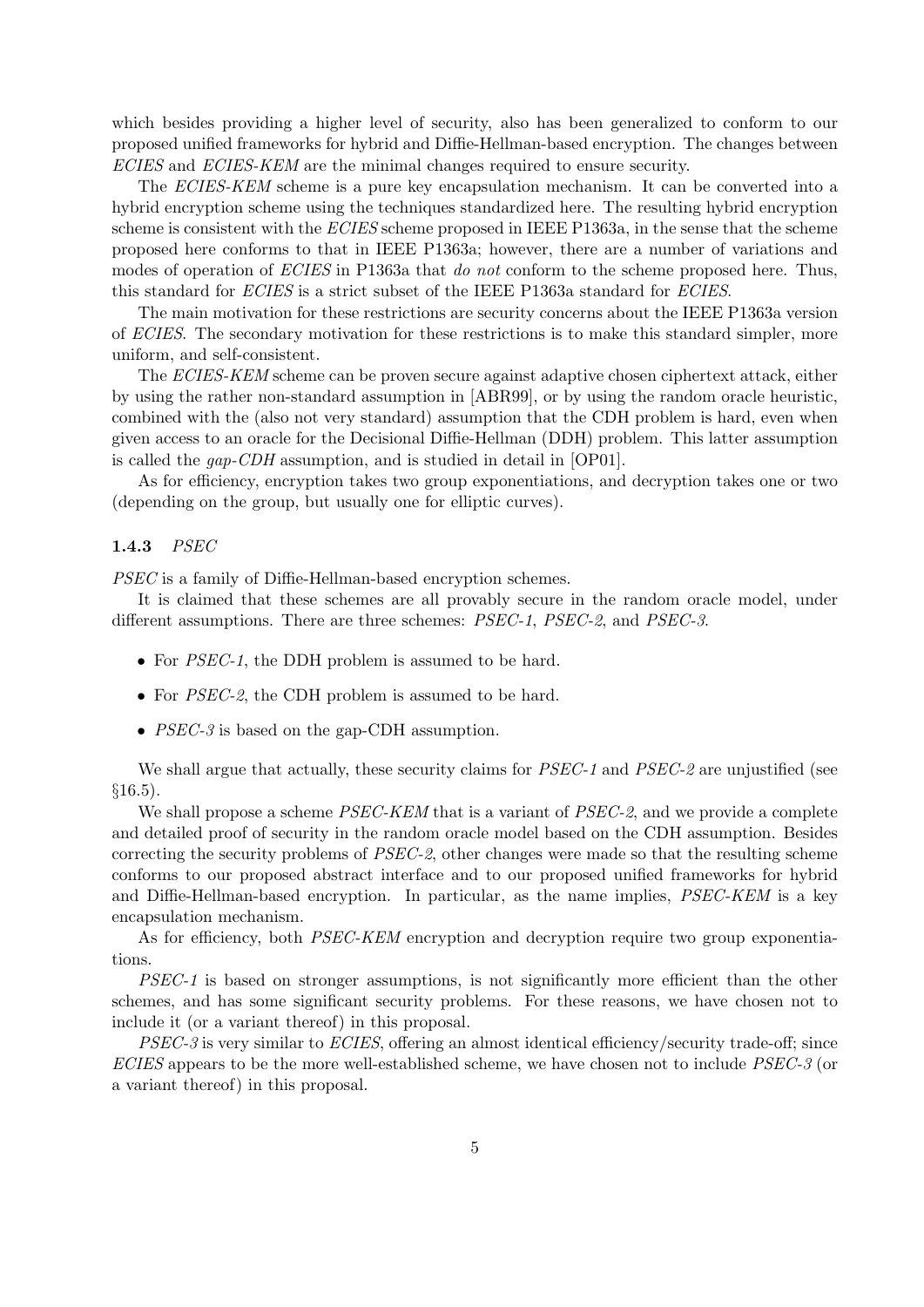#### **1.4.4**  $ACE\text{-}Energy$

ACE-Encrypt is a Diffie-Hellman-based hybrid encryption scheme that can be proven secure against adaptive chosen ciphertext attack assuming the DDH problem is hard. It is the only submission that can truly be proven secure  $-$  it does not rely on the random oracle heuristic. It is slightly less efficient than PSEC-2.

The submission is based on the DDH problem for a subgroup of  $\mathbf{Z}_n^*$ p . We have proposed a variant, ACE-KEM. Several changes were made to the original ACE-Encrypt scheme so that the resulting scheme conforms to our proposed abstract interface and to our proposed unified frameworks for hybrid and Diffie-Hellman-based encryption. As the name suggests, ACE-KEM is a key encapsulation mechanism. ACE-KEM and the corresponding hybrid scheme are still provably secure — without the random oracle heuristic — based on the DDH, as well as a couple of other reasonable symmetric-key cryptographic assumptions.

As for efficiency, ACE-KEM encryption requires five group exponentiations, and decryption requires either three or four (depending on the group, but usually three for elliptic curves). Several optimizations are available to reduce the effective costs of these exponentiations, however.

We point out that, like PSEC-KEM, the scheme ACE-KEM can be proven secure in the random oracle model under the weaker CDH assumption, although the security reduction for ACE-KEM is much less efficient than that for PSEC-KEM. Additionally, it can be shown that ACE-KEM is no less secure than ECIES-KEM, in the sense that there is a very tight reduction from an attack on ECIES-KEM to an attack ACE-KEM. That is, any attack on ACE-KEM can be converted into an attack on ECIES-KEM, where the running time and success probability of the latter attack are essentially the same as for the former attack. This is discussed in detail in §17.6.2. Thus, any fears that the DDH assumption is "too strong" (see [JN01]) can be safely put to rest.

## 1.4.5 EPOC

EPOC is a family of encryption schemes based on factoring integers of the form  $n = p^2q$ . There are three variants: EPOC-1, EPOC-2, and EPOC-3.

Security of these schemes is claimed in the random oracle model under one of several assumptions (including the assumption that factoring is hard).

It was the initial judgment of this author that these schemes should not be included in the standard, for the following reasons:

- the theory on which these schemes are based has not been very widely scrutinized, nor have many of the implementation details;
- they do not seem to offer a particularly attractive efficiency/security tradeoff in relation to the other schemes (one drawback in particular is that it is not amenable "stream processing" — see  $\S 2.1.3$ ).

However, at the ad hoc meeting in Santa Barbara, a consensus was reached that EPOC-2 should be included in the standard. The reasons given were that

- it is the only proposed scheme whose proof of security is based on factoring (as opposed to RSA inversion);
- the decryption operation may be somewhat faster than for RSA;
- it has been subjected to a certain amount of public scrutiny, and no security problems have yet been discovered;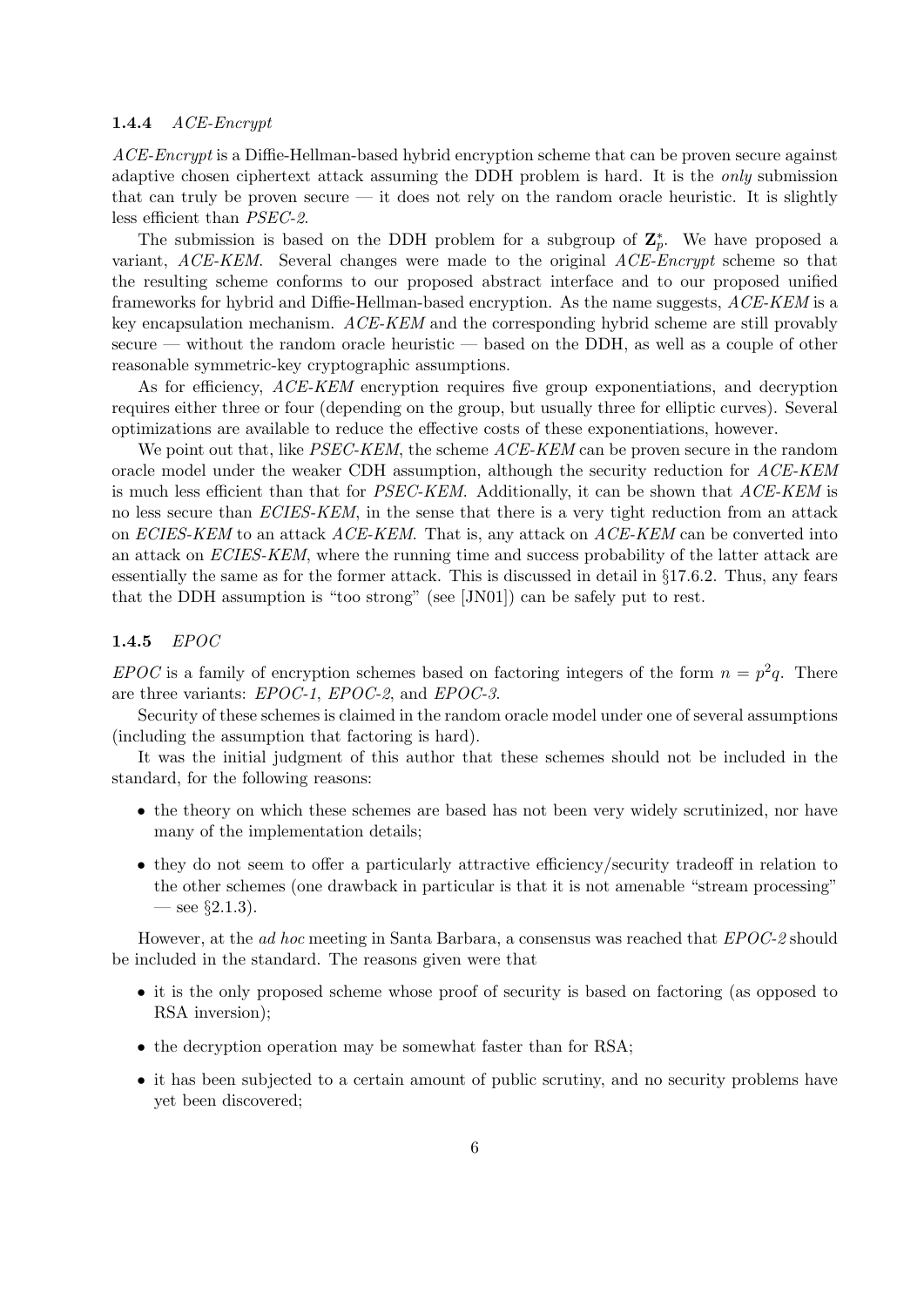• it is in IEEE P1363a, and so including it in the ISO standard increases the compatibility of these two standards.

At the present time, we have not yet incorporated a specification EPOC-2 into this proposal, although the intention is that it will be a part of the first working draft. This specification should be consistent with the IEEE P1363a version of EPOC-2.

#### 1.4.6 HIME

HIME is a family of encryption schemes based on factoring integers.

Security of these schemes is claimed in the random oracle model under one of several assumptions (including the assumption that factoring is hard).

It was the judgment of this author that these schemes should not be included in the standard. The main reason for this is that the design of the schemes and the claims of security do not appear to stand on very firm ground. Indeed, many details are missing, and it is not at all clear that these gaps can be filled in. Moreover, none of these schemes have been published anywhere, and therefore have not been widely scrutinized.

Also, it was the general consensus at the ad hoc meeting in Santa Barbara that this scheme should not be considered any further.

#### 1.4.7 Further references on the submissions

The schemes RSA-OAEP, ECIES, PSEC, EPOC, and ACE-Encrypt have also been submitted to the Crypto-Nessie evaluation project, and were presented at the first Crypto-Nessie workshop, held in Leuven on November 13-14, 2000.

Besides the ISO document SC 27 N 2656, detailed descriptions of these algorithms are publicly available at www.cryptonessie.org/workshop.

#### 1.4.8 Summary of proposed schemes

So our proposed schemes are as follows:

- Diffie-Hellman-based schemes:
	- ECIES-KEM
	- PSEC-KEM
	- $-$  ACE-KEM
- RSA-based schemes:
	- RSA-OAEP
	- $-$  RSA-OAEP+
	- $-$  RSA-KEM
- Factoring-based schemes:

 $-$  EPOC-2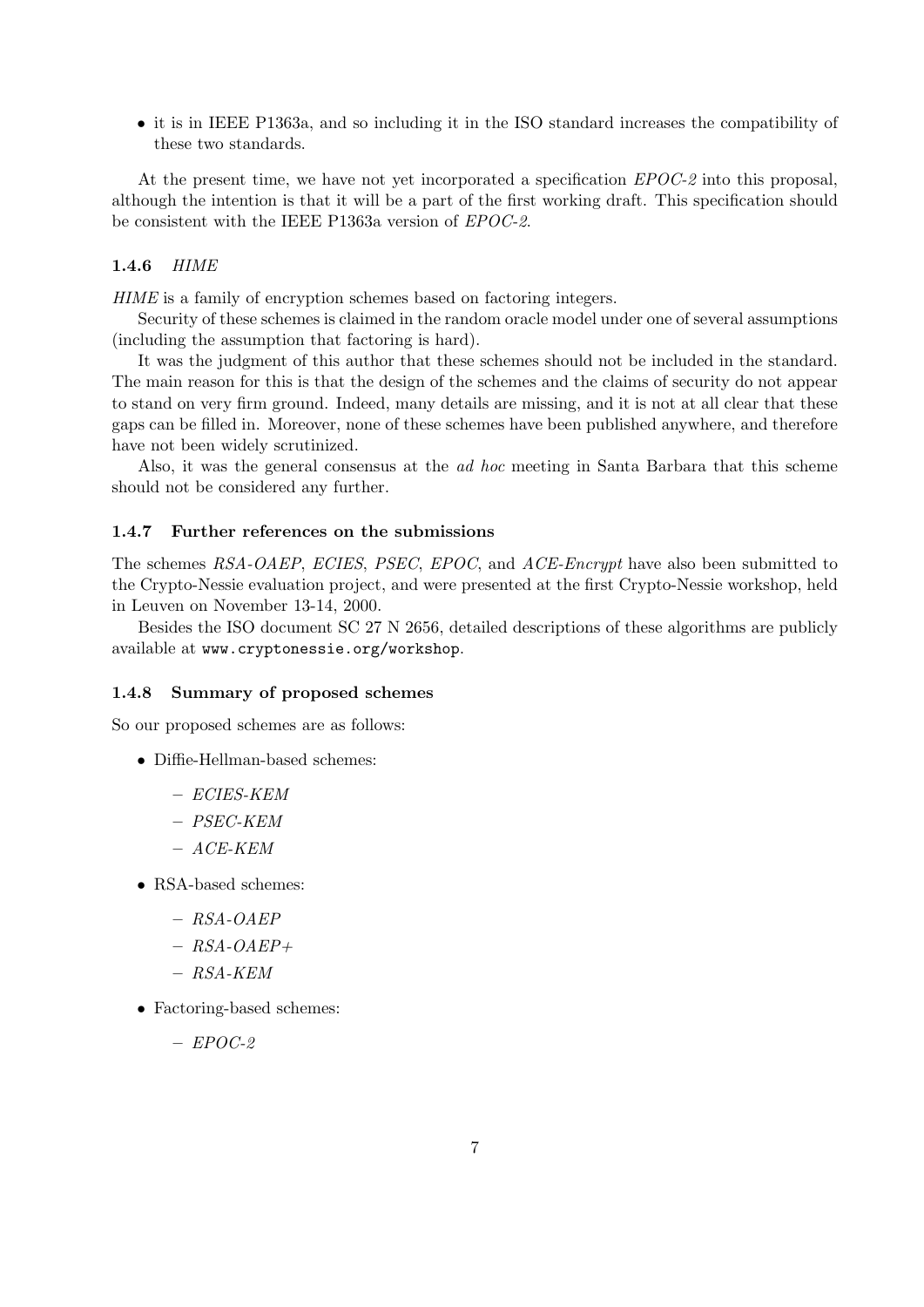| Scheme           | exponentiations | exponentiations | random oracle | main       |
|------------------|-----------------|-----------------|---------------|------------|
|                  | per encryption  | per decryption  | heuristic     | assumption |
| <i>ECIES-KEM</i> |                 | (or 2)          | <b>ves</b>    | gap CDH    |
| PSEC-KEM         |                 |                 | <b>ves</b>    | <b>CDH</b> |
| $ACE$ -KEM       |                 | $3$ (or 4)      | no            | <b>DDH</b> |

Table 1: Comparison of Diffie-Hellman-based schemes

The reason for proposing three different RSA-based schemes is that they each offer a unique efficiency/security trade-off. While they are all based on the RSA problem, the security reduction for RSA-KEM is much tighter than that for  $RSA-OAEP+$ , and the security reduction for  $RSA-OAEP+$  is much tighter than that of  $RSA-OAEP$ . Additionally,  $RSA-KEM$  is very simple, and fits more nicely into our general framework for hybrid encryption. The scheme  $RSA-OAEP+$ is attractive as it yields more compact ciphertexts than the hybrid scheme arising from RSA-KEM. The scheme RSA-OAEP is included here mainly for compatibility with other standards: it offers no real security or performance benefit compared to the other RSA-based schemes.

The reason for including three different Diffie-Hellman-based schemes is that they seem to each offer a unique efficiency/security trade-off, as summarized in Table 1.

## 2 Public-key encryption and chosen ciphertext attack

### 2.1 Abstract interface

We first define the basic structure of a public-key encryption scheme.

A public-key encryption scheme PKE consists of three algorithms:

- A key generation algorithm  $PKE. KeyGen()$ , that outputs a public key/secret key pair  $(PK, SK)$ . The structure of PK and SK depend on the particular scheme.
- An encryption algorithm  $PKE. Encryption$ ,  $(X, L, M, options)$  that takes as input a public key  $PK$ , a label L, a message M, and an optional *options* argument, and outputs a ciphertext C. Note that L, M, and C are byte strings. See  $\S2.1.4$  below for more on *labels*. See  $\S2.1.6$  below for more on the options argument.
- A decryption algorithm  $PKE.$  Decrypt( $SK, L, C$ ) that takes as input a secret key  $SK$ , a label  $L$ , and a ciphertext  $C$ , and outputs a message  $M$ .

In general, the key generation and encryption algorithms will be probabilistic algorithms, while the decryption algorithm is deterministic.

#### 2.1.1 Soundness

A basic requirement of any public-key encryption scheme is soundness: for any public-key/secretkey pair  $(PK, SK)$ , for any label/message pair  $(L, M)$ , any encryption of M with label L under PK decrypts with label L under  $SK$  to the original message M. This requirement may be relaxed, so that it holds only for all but an acceptably negligible fraction of public-key/secret-key pairs, and even just for all but an acceptably negligible fraction of encryptions.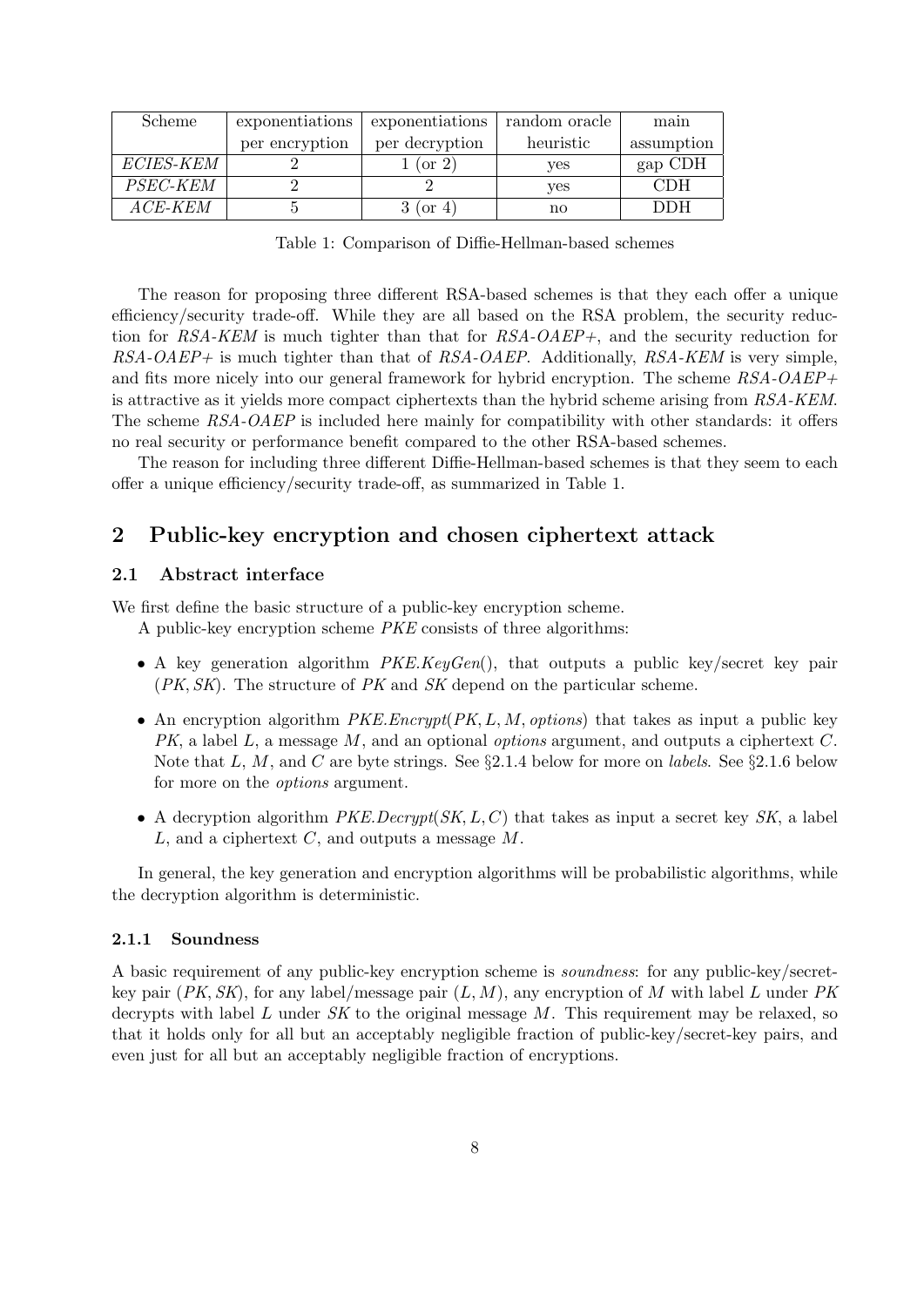#### 2.1.2 Message length

It is important to note that messages may be of arbitrary and variable length, although a particular scheme may choose to impose a (very large) upper bound on this length. Thus, our proposed notion of a public-key encryption scheme is essentially a "digital envelope."

Some currently available public-key encryption schemes, like RSA-OAEP, only allow for very short messages, and leave it to application engineers to design their own "hybrid" scheme to encrypt long messages (i.e., by encrypting a session key and then using symmetric-key cryptography to encrypt the payload).

However, it seems unrealistic to expect application engineers to correctly design such a secure hybrid scheme. Even PKCS#7 — the standard "digital envelope" mechanism — is not appropriate. The simplest version of this simply encrypts a session key using RSA-OAEP, and then encrypts the message using a standard symmetric cipher — no additional integrity checks are made. Because of this, straightforward application of PKCS#7 yields a trivially malleable encryption scheme.

Despite all of the above potential problems and limitations, given that some very important existing encryption schemes do impose a small upper bound on the length of a message, we also introduce the notion of a *bounded-length public-key encryption scheme*. Such a scheme *PKE* supports the same interface as that of an ordinary (unbounded) scheme, but only allows messages of length bounded by PKE.MaxLen(PK).

#### 2.1.3 Stream processing

Given that messages may be arbitrarily long, a highly desirable property of any public-key encryption scheme should be that both the encryption and decryption algorithms can be efficiently implemented as filters. That is, the message may be presented to the encryption algorithm as an input stream, and the ciphertext should be written to an output stream. The algorithm should never have to rewind these streams, and should be able to process these streams using a small, bounded amount of internal storage, independent of the length of these streams. Similarly, the decryption algorithm should be given access to an input stream representing the ciphertext, and the message should be written to an output stream.

All of the schemes proposed here are amenable to stream processing, with the sole exception of EPOC-2.

#### 2.1.4 The use of labels

A label is a byte string that is effectively bound to the ciphertext in a non-malleable way. It may contain data that is implicit from context and need not be encrypted, but that should nevertheless be bound to the ciphertext. We view a label to be a byte string that is meaningful to the application using the encryption scheme, and that is independent of the implementation of the encryption scheme.

For example, there are key exchange protocols in which one party, say A, encrypts a session key K under the public key of the other party, say  $B$ . In order for the protocol to be secure, party A's identity (or public key or certificate) must be non-malleably bound to the ciphertext. One way to do this is simply to append this identity to the message. However, this creates an unnecessarily large ciphertext, since  $A$ 's identity is typically already known to  $B$  in the context of such a protocol. A good implementation of the labeling mechanism achieves the same effect, without increasing the size of the ciphertext.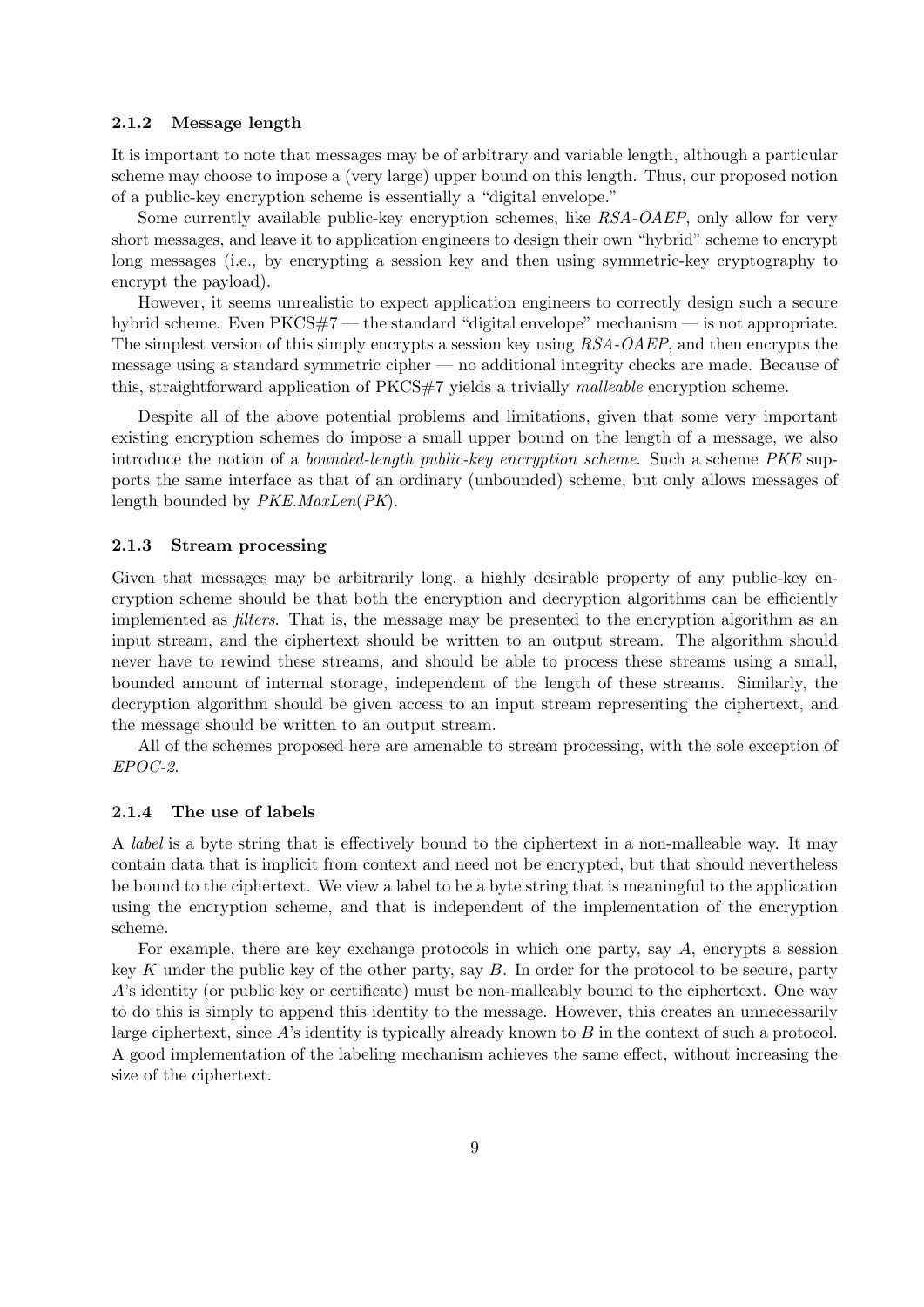Labels may also be of arbitrary and variable length, but we do not impose the restriction that the encryption and decryption algorithms should be able to process labels as streams.

Both the ECIES and RSA-OAEP submissions include the notion of a label (where it is called an encoding parameter), although no indication was given as to the role or function of a label. Nevertheless, it seems to be a potentially useful feature, and so we include it here.

#### 2.1.5 Ciphertext format

The schemes proposed in this document describe precisely the format of a ciphertext. This is desirable for several reasons. First, it facilitates the inter-operability of different implementations of the same scheme. Second, it allows higher-level protocols to use public-key encryption as a "black box" in a way that is independent of the particular scheme. Third, it is necessary to even discuss the notion of security in a meaningful way.

It is highly recommended that a general-purpose library offering public-key encryption implement the abstract interface in a way suitable for its particular programming environment, and that the ciphertexts conform to the prescribed format. Standardizing the abstract interface and the ciphertext format is meant to facilitate this type of software development.

However, these specifications in no way dictate that such formatting must be preserved in a system using an encryption scheme, or that an implementation of the abstract interface must explicitly appear anywhere in the system. For example, in transporting a ciphertext over a network, it may be chopped up, and reformatted in an arbitrary way. Some transformations may be generic, i.e., independent of the encryption scheme, while others may be applicable only to a specific scheme. Indeed, it is not even necessary that a particular system using a scheme standardized here actually outputs (resp., inputs) ciphertexts in the prescribed format upon encryption (resp., decryption): the encryption and decryption algorithms may behave as if they performed such transformations on the ciphertext, even though the ciphertext may never really be represented in the prescribed format. In such a system, the prescribed format of the ciphertext plays a purely conceptual role in reasoning about the security of the system, even though it plays no direct role in the implementation of the system.

#### 2.1.6 Scheme-specific encryption options

Some schemes allow certain types of scheme-specific options to be passed to the encryption algorithm, which is why we have allowed for an extra argument options in our abstract interface.

Allowing scheme-specific options in an abstract interface is clearly not such a good idea, as this runs counter to the very notion of an abstract interface. Also, since such options are scheme specific, their use will almost certainly atrophy over time, especially if more applications take advantage of the benefits provided by an abstract encryption interface.

Although we strongly discourage the use of such options, we nevertheless allow them in our formal model for the sake of allowing us to cast some existing schemes into the model.

The only place where we will actually use encryption options is in discussing encryption schemes based on elliptic curves: some of these scheme allows the encryptor to dynamically choose, from one of several formats, how it wants to format a point on the curve.

For the sake of some notion of completeness or symmetry, one could also allow scheme-specific decryption options, but since we do not need such a notion, we do not attempt to formalize it.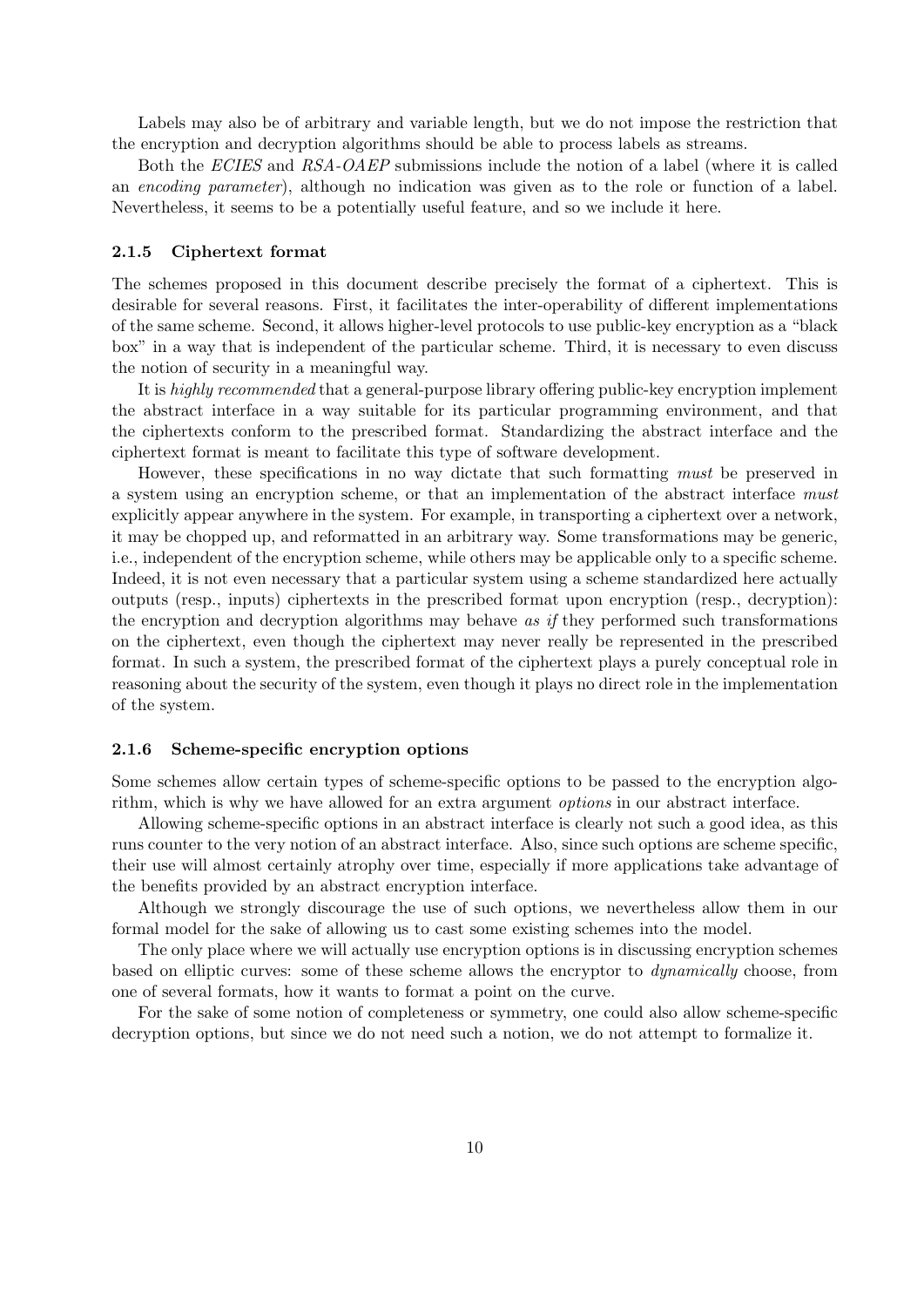#### 2.1.7 Algorithm failure

Throughout this document, algorithms will always compute a function on their inputs, except that instead of returning a value, they may **fail**. By convention, if an algorithm **fails**, then unless otherwise specified, an algorithm that invokes that algorithm as a sub-routine also fails. Thus, failing is analogous to "throwing an exception" in many programming languages.

#### 2.1.8 Bits vs. Bytes

Our abstract interface treats messages and labels as strings of bytes (a.k.a., octets), rather than strings of bits.

We argue against allowing bit strings, for the following reasons.

First, it seems unlikely that many, if indeed any, applications really work with data that is represented as bit strings, rather than byte strings.

Second, even if an application does want to work with bit strings, it can be left to the application to encode these bit strings as byte strings. Anyway, an application may in general have to properly format its messages before encryption, for example, to hide any information that may be leaked just from the length of the message (see §2.2.2).

Third, we note that existing standards, such as IEEE P1363a, are themselves inconsistent in this regard, and so it does not seem advisable to propagate this inconsistency here as well. Indeed, while some encryption schemes in IEEE P1363a (*ECIES*) allow for bit strings, others (*RSA-OAEP* and EPOC-2) are byte oriented.

#### 2.2 Notion of security

We next recall the definition of security against adaptive chosen ciphertext attack, adapted to deal with labels.

We begin by describing the attack scenario.

First, the key generation algorithm is run, generating the public key and private key for the cryptosystem. The adversary, of course, obtains the public key, but not the private key.

Second, the adversary makes a series of arbitrary queries to a *decryption oracle*. Each query is a label/ciphertext pair  $(L, C)$  that is decrypted by the decryption oracle, making use of the private key of the cryptosystem. The resulting decryption is given to the adversary; moreover, if the decryption algorithm fails, then this information is given to the adversary, and the attack continues. The adversary is free to construct these label/ciphertext pairs in an arbitrary way—it is certainly not required to compute them using the encryption algorithm.

Third, the adversary prepares a label  $L^*$  and two "target" messages  $M_0, M_1$  of equal length, and gives these to an encryption oracle. If the scheme supports any encryption options, the adversary also chooses these. The encryption oracle chooses  $b \in \{0,1\}$  at random, encrypts  $M_b$  with label  $L^*$ , and gives the resulting "target" ciphertext  $C^*$  to the adversary.

Fourth, the adversary continues to submit label/ciphertext pairs  $(L, C)$  to the decryption oracle, subject only to the restriction that  $(L, C) \neq (L^*, C^*)$ .

Just before the adversary terminates, it outputs  $b \in \{0, 1\}.$ 

That completes the description of the attack scenario.

For a given adversary  $A$ , and a given scheme  $PKE$ , we define the adversary's quessing advantage

$$
Advantage_{PKE}(A) = \left| \Pr[\hat{b} = b] - 1/2 \right|.
$$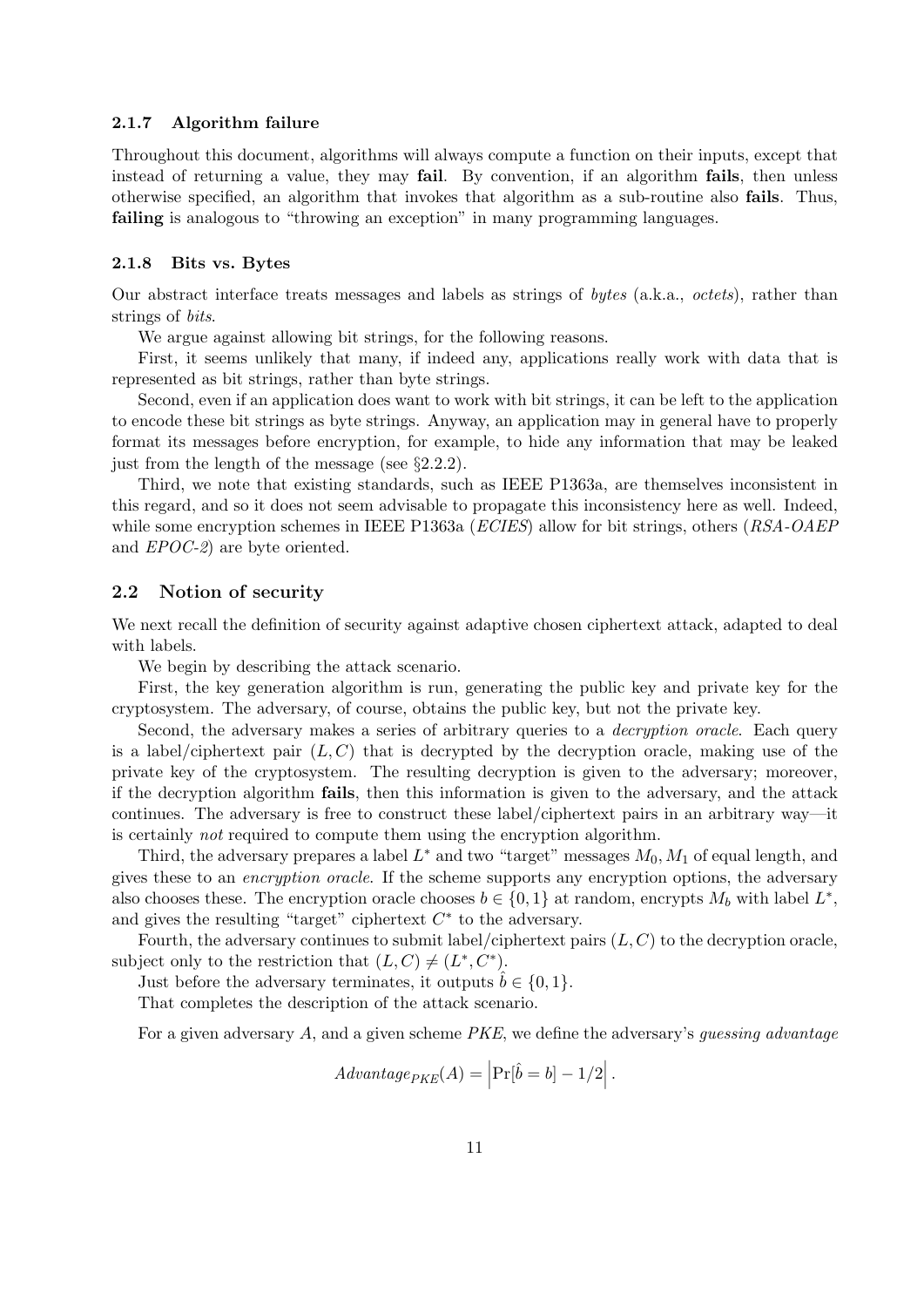Security means that  $Advantage_{PKE}(A)$  is "acceptably" small for all adversaries A that run in a "reasonable" amount of time.

#### 2.2.1 Alternative characterizations and implications

Note that in proving an encryption scheme secure, the definition we have given is usually the most convenient. However, in analyzing an encryption scheme in a larger context, a slightly different definition is usually more convenient. In this definition, the attack scenario proceeds just as before. However, instead of measuring the adversary's guessing advantage, we measure its distinguishing advantage

$$
Advantage'_{PKE}(A) = \left| \Pr\left[\hat{b} = 1 | b = 1\right] - \Pr\left[\hat{b} = 1 | b = 0\right] \right|.
$$

It follows directly from the definitions by a trivial calculation that for any adversary  $A$ ,

$$
Advantage'_{PKE}(A) = 2 \cdot Advantage_{PKE}(A).
$$

Equivalently, one can view  $Advantage'_{PKE}(A)$  as measuring how differently an adversary behaves in two different attack games: in one game,  $M_0$  is always encrypted, and in the other,  $M_1$  is always encrypted.

In analyzing an encryption scheme in a larger context, one usually substitutes an encryption of a secret message by an encryption of a garbage message (all zeros, or random) of the same length, and then analyzes how the adversary behaves. Many secret messages may be replaced by garbage strings, and the distinguishing advantage simply sums (although for some schemes, one can exhibit an even tighter security reduction). A small distinguishing advantage implies that the adversary will not behave significantly differently when this substitution is made. See [BBM00] for more details.

This definition, in slightly different form, was first proposed by Rackoff and Simon [RS91]. It is generally agreed in the cryptographic research community that this is the "right" security property for a general-purpose public-key encryption scheme. This notion of security implies other useful properties, like non-malleability. See [DDN91, DDN98, BDPR98] for more on notions of security for public-key encryption schemes.

#### 2.2.2 Hiding the message length

Note that in the attack game, the adversary is required to submit two target messages of *equal* length to the encryption oracle. This restriction on the adversary reflects the fact that we cannot expect to hide the length of an encrypted message from the adversary—for many cryptosystems, this will be evident from the length of the ciphertext. It is in general up to the application using the cryptosystem to ensure that the length of a message does not reveal sensitive information.

For bounded-length public-key encryption schemes (see  $\S2.1.2$ ) the notion of security is the same as for the ordinary, unbounded case, except that the adversary is not required to submit target messages of equal length to the encryption oracle. This reflects the fact that such schemes in fact do hide the length of an encrypted message from the adversary.

#### 2.2.3 Failing streams

There is a subtle interaction between **failing**, as discussed in  $\S2.1.7$  and the notion of a stream, discussed in §2.1.3. An application reading the output stream of the decryption algorithm should take care not to leak any information about the message it has read from that stream, until the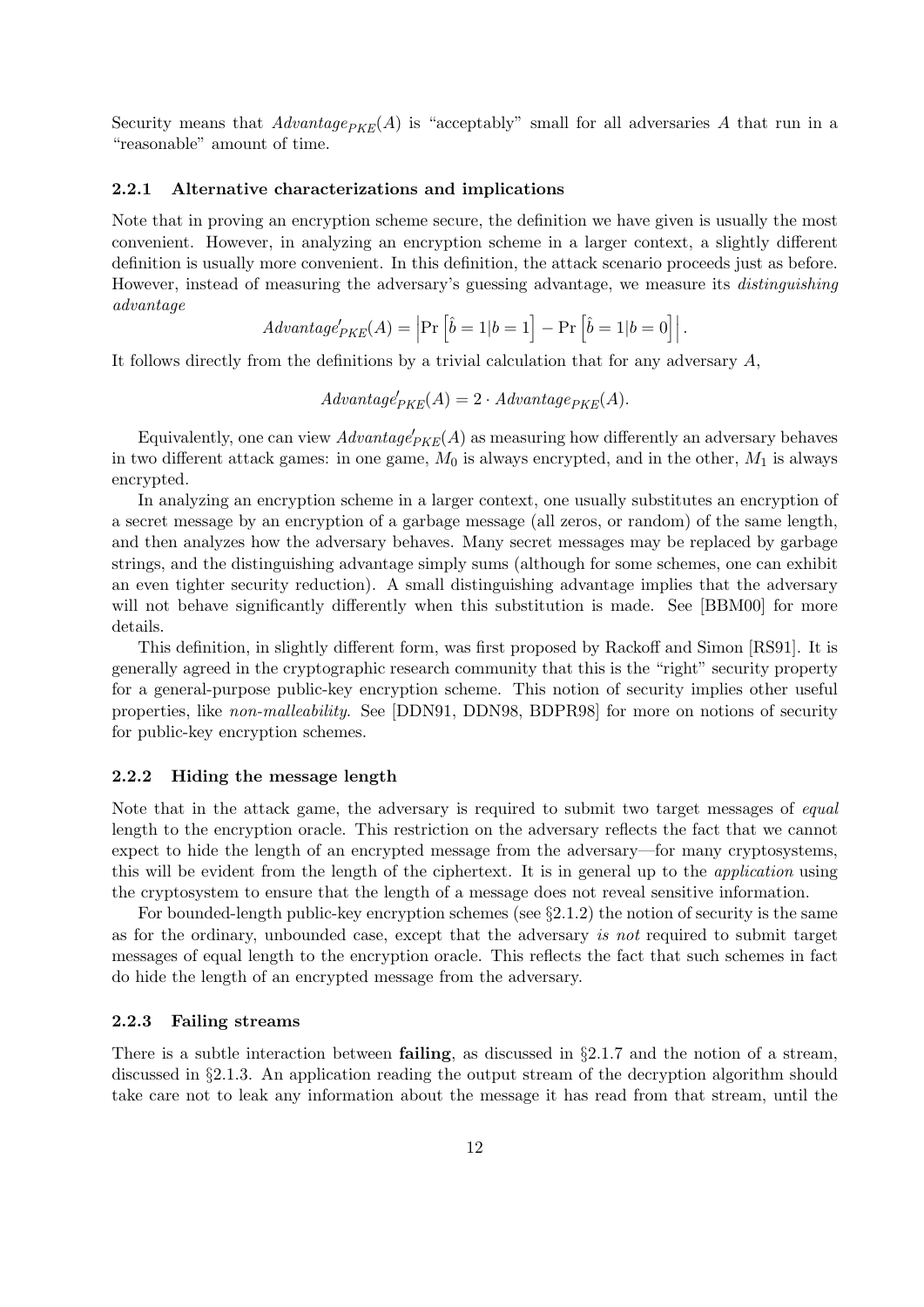decryption process has finished without failing. If it does not do this, the application could potentially forfeit the security guarantees of the scheme.

#### 2.2.4 Security parameters and asymptotic security

Note that none of these definitions make explicit mention of a *security parameter*. Our point of view is concrete—not asymptotic. We assume that a scheme specifies a particular security parameter (or set of parameters). If one wants to translate these definitions into ones compatible with the "asymptotic complexity" point of view, then one can consider families of algorithms indexed by a parameter  $\lambda = 1, 2, 3, \ldots$  that run in time bounded by a polynomial in  $\lambda$ . Both the scheme and the adversary are viewed as families of algorithms. One can consider either uniform or non-uniform families of algorithms. Security means that the adversary's advantage is "negligible" in  $\lambda$ , meaning that it goes to zero faster than the inverse of any polynomial in  $\lambda$ .

#### 2.3 Benign malleability: a slightly weaker notion of security

The definition of security given in §2.2 is sometimes viewed as being unnecessarily strong. For example, suppose we take an encryption scheme  $PKE$  that satisfies the definition in §2.2, and modify it as follows, obtaining a new encryption scheme  $PKE'$ : the scheme  $PKE'$  is the same as PKE, except that it appends a random byte to the ciphertext upon encryption, and ignores this extra byte upon decryption. Technically speaking,  $PKE'$  does not satisfy the definition in §2.2, yet this seems counter-intuitive. Indeed, although  $PKE'$  is technically "malleable," it is only malleable in a "benign" sort of way: one can create alternative encryptions of the same message, and these alternative encryptions are all clearly recognizable as such.

We present here a formal notion of security that precisely captures the intuitive notion of "benign malleability."

For a particular encryption scheme  $PKE$  and any public-key/secret-key pair  $(PK, SK)$ , we call a binary relation  $\equiv_{PK}$  on label/ciphertext pairs a *compatible* relation if for any and two label/ciphertext pairs  $(L, C)$  and  $(L', C')$ ,

- if  $(C, L) \equiv_{PK} (C', L')$  then  $L = L'$ ,
- if  $(C, L) \equiv_{PK} (C', L')$  then  $PKE.Decrypt(SK, L, C) = PKE.Decrypt(SK, L', C')$ , and
- it can be determined if  $(C, L) \equiv_{PK} (C', L')$  using an efficient algorithm that takes inputs  $PK, L, C, L', C'.$

Clearly, any compatible relation is an equivalence relation.

We say that a public-key encryption scheme  $PKE$  is *benignly malleable* if there exists a compatible relation for PKE as above, and if it satisfies the definition of security given in  $\S 2.2$ , but with the following modification in the attack game: when the adversary submits a label/ciphertext pair  $(L, C)$  to the decryption oracle subsequent to the invocation of the encryption oracle, then instead of requiring that  $(L, C) \neq (L^*, C^*)$ , we only require that  $(L, C) \neq_{PK} (L^*, C^*)$ .

This definition of security is essentially just as useful as the definition in  $\S 2.2$  for all applications of public-key encryption that we know of.

## 3 Key encapsulation

In designing an efficient public-key encryption scheme, a useful approach is to design a "hybrid" scheme, where one uses public key cryptography to encrypt a key that can then be used to encrypt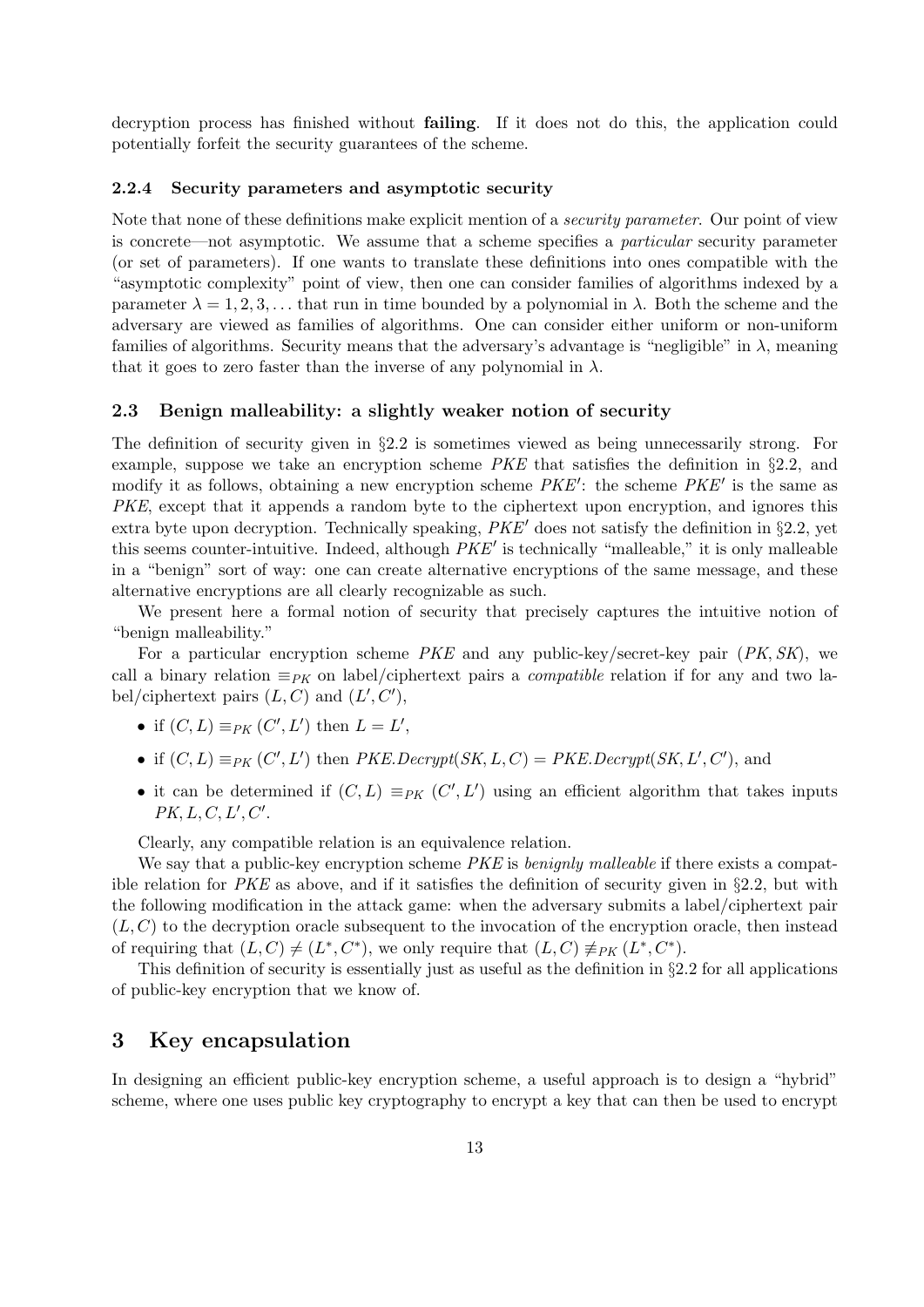the actual payload using symmetric key cryptography.

We will build a hybrid encryption scheme from two lower-level "building blocks." The first is a method for using public key cryptography to "encapsulate" a symmetric key. We call such a scheme a key encapsulation mechanism. The second is a method to properly encrypt the message using symmetric-key cryptographic techniques applied to the the symmetric key obtained from the key encapsulation mechanism. We call such a scheme a data encapsulation method.

In this section, we discuss key encapsulation mechanisms. Data encapsulation mechanisms are discussed in §4, and the construction of hybrid encryption schemes built out of key and data encapsulation mechanisms is discussed in §5.

Briefly, a key encapsulation mechanism works just like a public-key encryption scheme, except that the encryption algorithm takes no input other than the recipient's public key. Instead, the encryption algorithm generates a pair  $(K, C_0)$ , where K is a bit string of some specified length, and  $C_0$  is an encryption of K, that is, the decryption algorithm applied to  $C_0$  yields K.

One can always use a (possibly bounded-length) public-key encryption scheme for this purpose, generating a random bit string, and then encrypting it under the recipient's public key. However, as we shall see, one can construct a key encapsulation scheme in other, more efficient, ways as well.

Now the details.

#### 3.1 Abstract interface

A key encapsulation mechanism KEM consists of three algorithms.

- A key generation algorithm  $KEM. KeyGen()$ , that outputs a public key/secret key pair  $(PK, SK)$ . The structure of PK and SK depend on the particular scheme.
- An encryption algorithm  $KEM. \text{Encrypt}(PK, options)$  that takes as input a public key  $PK$ , along with an optional *options* argument, and outputs a key/ciphertext pair  $(K, C_0)$ . The role of *options* is analogous to that for public-key encryption (see §2.1.6).
- A decryption algorithm  $KEM.Decrypt(SK, C_0)$  that takes as input a secret key SK and a ciphertext  $C_0$ , and outputs a key K.

A key encapsulation mechanism also specifies a positive integer  $KEM.OutputKeyLen$  — the length of the key output by KEM.Encrypt and KEM.Decrypt.

Any key encapsulation mechanism should satisfy a soundness property analogous to the soundness property of a public-key encryption scheme, as described in §2.1.1.

Additionally, we need the following property. The set of all possible outputs of the encryption algorithm should be a subset of some an easy-to-recognize, prefix-free language.<sup>3</sup> The prefix-freeness property is needed so that we can parse byte strings from left to right, and efficiently "strip off" a ciphertext. Note that if all ciphertexts have the same length, then the prefix-freeness property is trivially satisfied.

#### 3.2 Notion of security

We next define security against adaptive chosen ciphertext attack for a key encapsulation mechanism.

We begin by describing the attack scenario.

<sup>&</sup>lt;sup>3</sup>A language L is prefix free if for any two  $x, y \in L$ , x is not a proper prefix of y.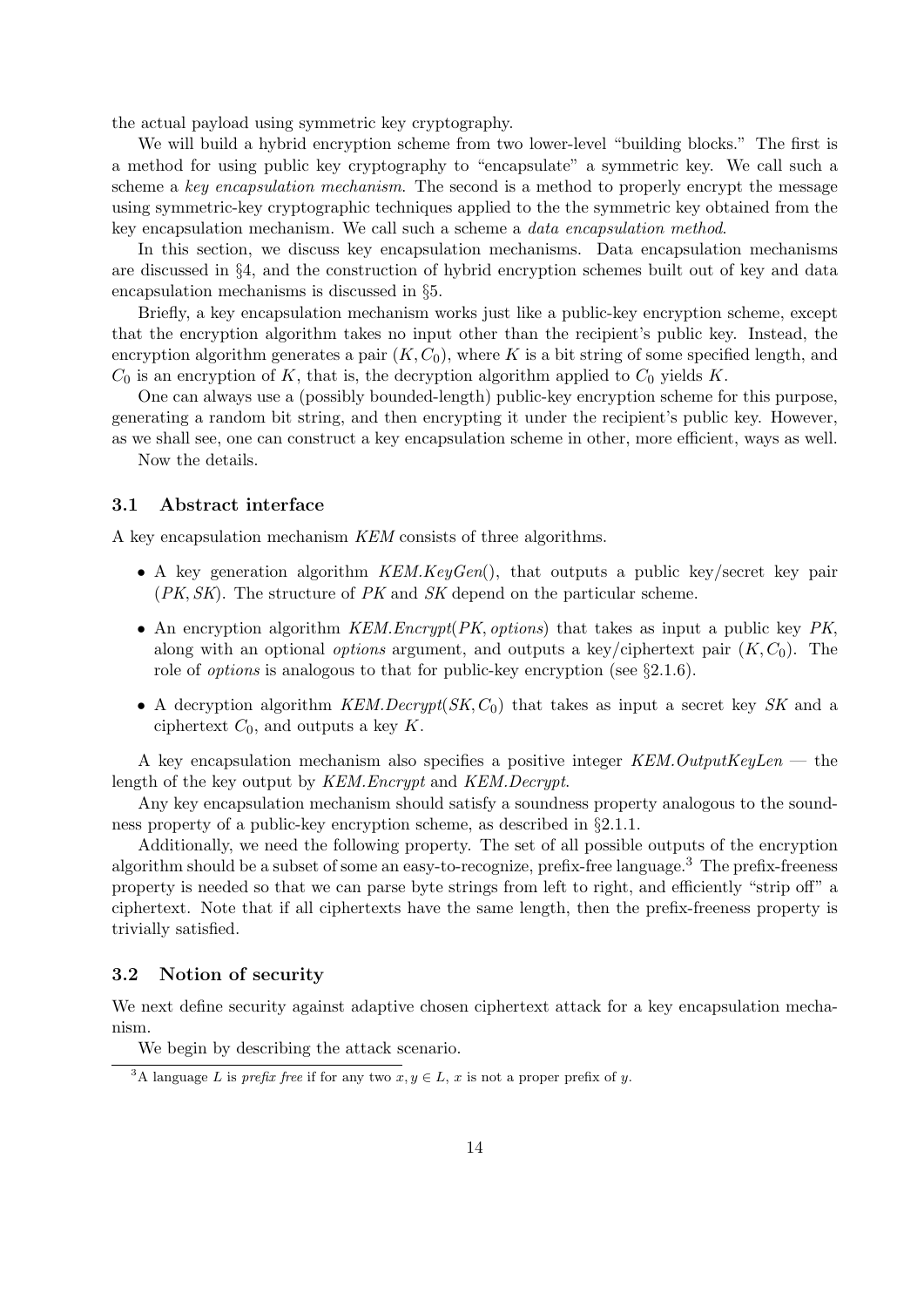First, the key generation algorithm is run, generating the public key and private key for the cryptosystem. The adversary, of course, obtains the public key, but not the private key.

Second, the adversary makes a series of arbitrary queries to a *decryption oracle*. Each query is a ciphertext  $C_0$  that is decrypted by the decryption oracle, making use of the private key of the cryptosystem. The resulting decryption is given to the adversary; moreover, if the decryption algorithm fails, then this information is given to the adversary, and the attack continues.

Third, the adversary invokes an *encryption oracle*, supplying an encryption option, if the scheme supports them. The encryption oracle does the following:

- 1. Run the encryption algorithm, generating a pair  $(K^*, C_0^*)$ .
- 2. Generate a random string  $\tilde{K}$  of length KEM. OutputKeyLen.
- 3. Choose  $b \in \{0, 1\}$  at random.
- 4. If  $b = 0$ , output  $(K^*, C_0^*)$ ; otherwise output  $(\tilde{K}, C_0^*)$ .

Fourth, the adversary continues to submit ciphertexts  $C_0$  to the decryption oracle, subject only to the restriction that  $\ddot{C_0} \neq C_0^*$  $\overset{*}{\scriptscriptstyle{0}}$ .

Just before the adversary terminates, it outputs  $\ddot{b} \in \{0, 1\}.$ 

That completes the description of the attack scenario.

For an adversary A, the quantities  $Advantage_{KEM}(A)$  and  $Advantage'_{KEM}(A)$  are defined in exactly the same way (in terms of b and  $\hat{b}$ ) as  $Advantage_{pKE}(A)$  and  $Advantage_{pKE}(A)$  for a publickey encryption scheme (see §2). Security means that  $Advantage_{KEM}(A)$  is "acceptably" small for all adversaries A that run in a "reasonable" amount of time.

#### 3.3 Further remarks

One can also define the notion of benign malleability for key encapsulation mechanisms, just as we did for public-key encryption schemes (§2.3).

Although one could do so, we have chosen not to incorporate the notion of a label in the definition of a key encapsulation mechanism. The reason is that the only application we have of a key encapsulation mechanism in this paper is in the construction of a hybrid encryption scheme, and it is easier to implement labels in the data encapsulation mechanism than in the key encapsulation mechanism itself.

## 4 Data encapsulation

A data encapsulation mechanism provides a "digital envelope" that protects the secrecy and integrity of data using symmetric-key cryptographic techniques; it also may bind the data to a public label. The definition of security for this primitive that we present here is appropriate for building hybrid public-key encryption schemes, but may not be appropriate for other applications.

In this section we only describe the abstract interface and security properties that a data encapsulation mechanism should satisfy. Later, in §10, we present a fairly traditional and provably secure implementation of a data encapsulation mechanism. There may, however, be other interesting ways to implement this primitive.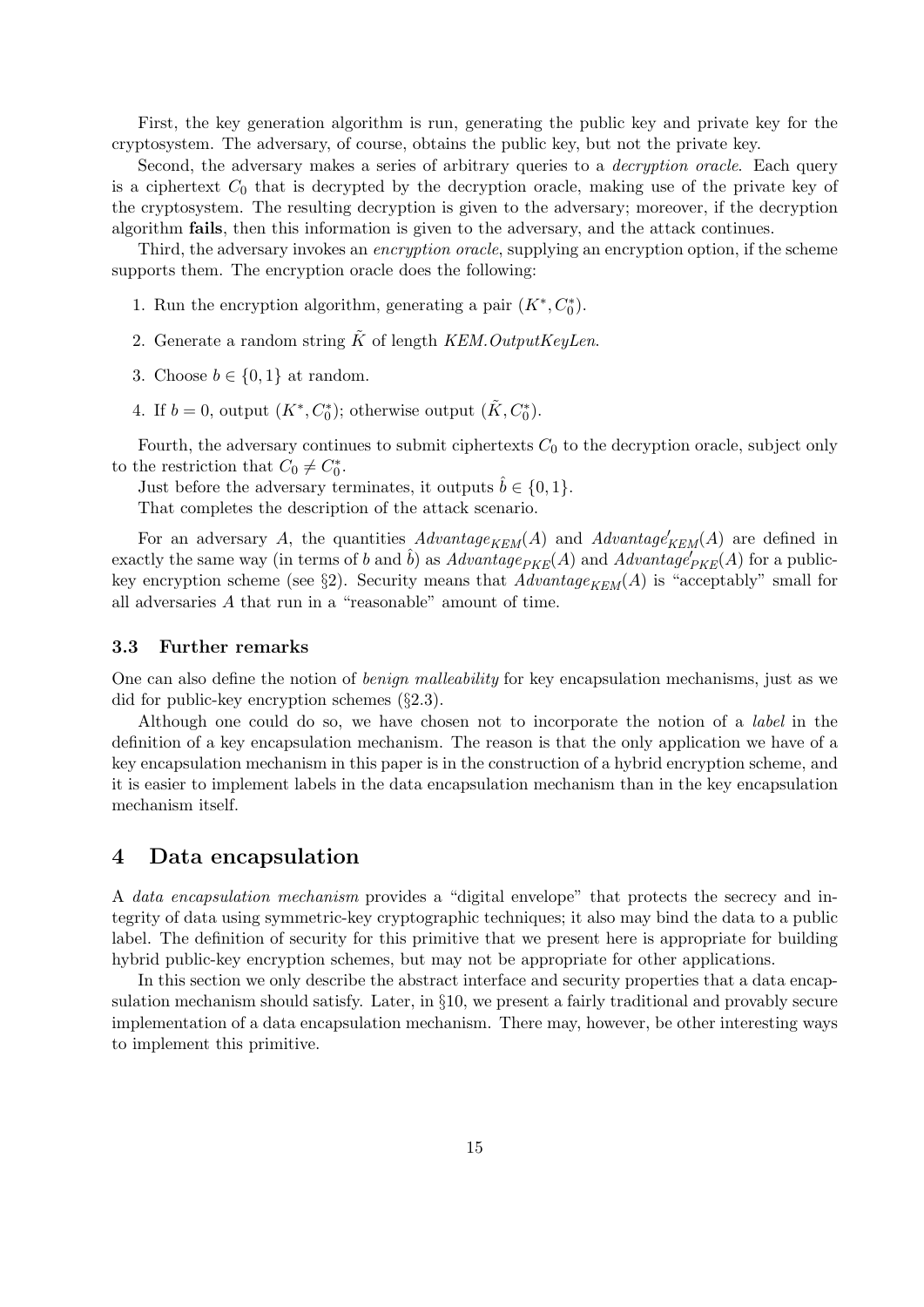#### 4.1 Abstract interface

A data encapsulation mechanism DEM specifies a key length DEM.KeyLen, along with encryption and decryption algorithms:

- The encryption algorithm  $DEM. \text{Encrypt}(K, L, M)$  takes as input a key K, a label L, and and a message M. It outputs a ciphertext  $C_1$ . Here, K, L, M, and  $C_1$  are byte strings, and L and  $M$  may have arbitrary length, and  $K$  is of length  $DEM. Key Len.$
- The decryption algorithm  $DEM.Decrypt(K, L, C_1)$  takes as input a key K, a label L, and a ciphertext  $C_1$ . It outputs a message M.

We assume that the encryption and decryption algorithms are deterministic, and that the scheme is (perfectly) sound, in the sense that for all keys  $K$ , all labels  $L$ , and all messages  $M$ ,

 $DEM.$   $Decrypt(K, L, DEM.$   $Encrypt(K, L, M)) = M$ .

#### 4.2 Notion of security

We shall need the following security property.

Consider the following attack scenario. The adversary generates two messages (byte strings)  $M_0, M_1$  of equal length, and a label  $L^*$ . A random key K is generated. A random bit b is chosen, and  $M_b$  is encrypted under key K. The resulting ciphertext  $C_1^*$  $j^*$  is given to the adversary. The adversary then submits a series of requests to a decryption oracle: each such request is a label/ciphertext pair  $(L, C_1) \neq (L^*, C_1^*)$ , and the decryption oracle responds with the decryption of  $C_1$  with label L under key K. The adversary makes a guess  $\hat{b}$  at b. The adversary's advantage is defined as  $|Pr[\hat{b}=b] - 1/2|$ . We denote this advantage by  $Advantage_{DEM}(A)$ .

Security means that this advantage is acceptably small.

## 5 Hybrid encryption

We now propose a canonical way to compose a secure key encapsulation mechanism and a secure data encapsulation mechanism so as to obtain a secure public-key encryption scheme.

Let KEM be a key encapsulation mechanism and let DEM be a data encapsulation mechanism. To compose these two mechanisms, we require that they are compatible, in the sense that KEM. OutputKeyLen = DEM. KeyLen. So let us assume that KEM and DEM are compatible in this sense.

We now define a hybrid public-key encryption scheme  $H-PKE = H-PKE_{KEM,DEM}$  in terms of KEM and DEM as follows.

The key generation algorithm, public key, and secret key for  $H-PKE$  are the same as that of KEM.

Let  $(PK, SK)$  be a public key/secret key pair.

To encrypt a message M with label  $L$  and any encryption *options* under  $PK$ , the encryption algorithm for  $H-PKE$  does the following. First, it runs the encryption algorithm for  $KEM$  with the given *options*, generating a ciphertext  $C_0$  and a key K. Second, it encrypts M with label L under K using the encryption algorithm for DEM. Third, it outputs the ciphertext  $C = C_0 || C_1$ .

To decrypt a ciphertext C with label L under  $SK$ , the decryption algorithm for  $H-PKE$  does the following. First, it parses C as  $C = C_0 || C_1$ , using the prefix-freeness property of the ciphertexts associated with KEM. Second, it decrypts  $C_0$  under SK using the decryption algorithm of KEM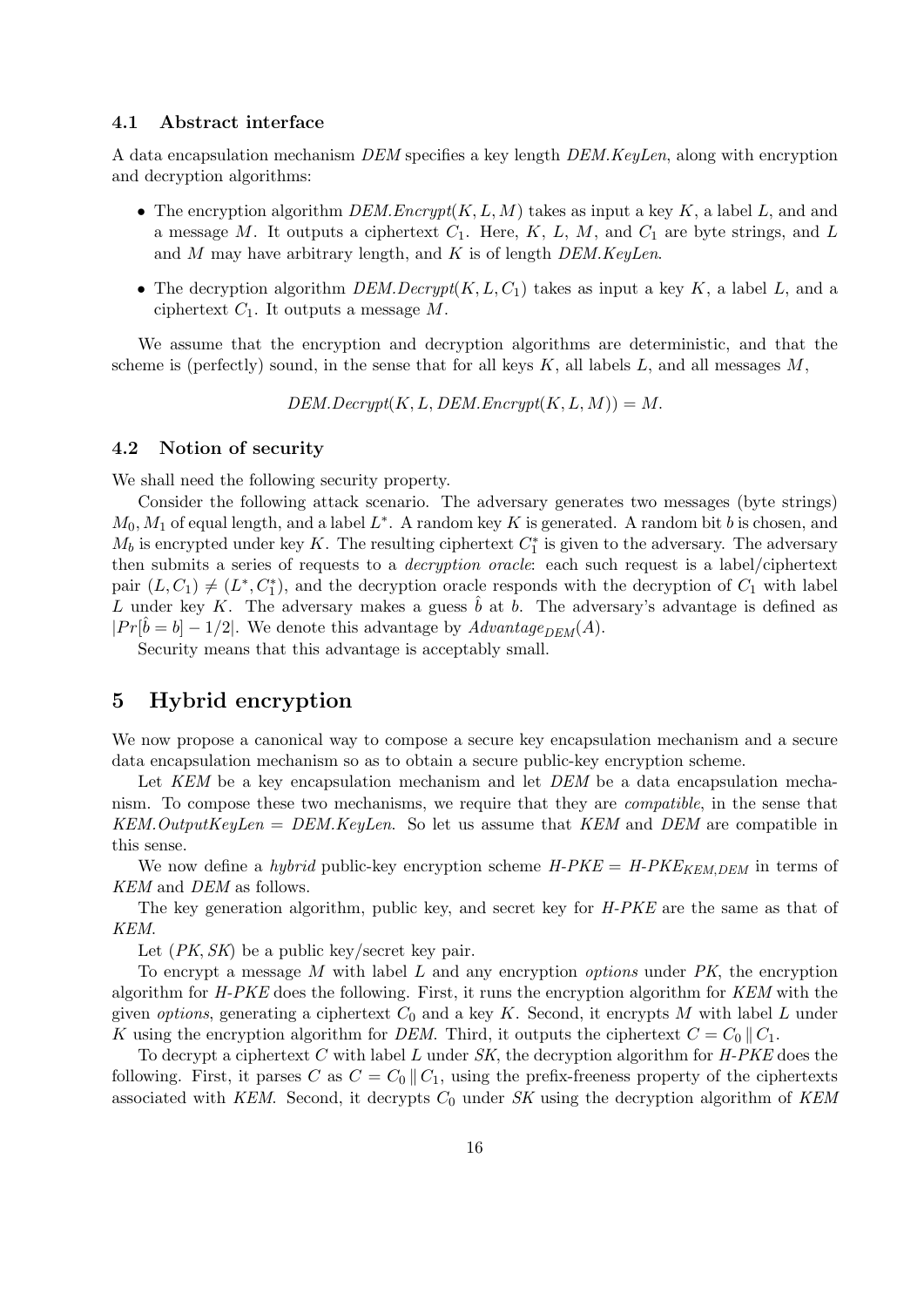to obtain a key K. Third, it decrypts  $C_1$  with label L under K using the decryption algorithm of DEM, and outputs the resulting message  $M$ . Any of these steps may fail, in which case the decryption algorithm for H-PKE also fails.

It is an easy matter to prove that for any adversary  $A$ ,

$$
Advanced_{H-PKE}(A) \leq \t{Advantage}_{KEM}(A_1) + \t{Advantage}_{DEM}(A_2),
$$

where  $A_1$  and  $A_2$  are adversaries that run in time roughly the same as that of A. Actually, this estimate assumes that KEM is perfectly sound; however, if the soundness condition may be violated with some small probability, that probability must be added into this estimate as well.

It follows that if KEM and DEM are secure, then so is H-PKE.

For a detailed proof of a slight variant of this security claim, the reader is referred to [CS01]. The situation in that paper is slightly different from the one here, because the notion corresponding to a DEM in that paper does not incorporate the use of a label. Nevertheless, the security proof in that paper can be applied almost verbatim to the situation here.

## 6 Byte string/integer conversions

We simply adopt the functions *OS2IP* and *I2OSP* from the IEEE P1363 standard for conversions between byte (a.k.a., octet) strings and integers.

The function  $OS2IP(x)$  takes as input a byte string, and outputs an integer. If  $x =$  $x_{l-1}$   $\|x_{l-2}\| \cdots \|x_0$ , where each  $x_i$  is a byte, then

$$
OS2IP(x) = \sum_{i=0}^{l-1} x_i \cdot 256^i.
$$

In this formula, each byte  $x_i$  is interpreted as a base-256 digit. Note that the left-most byte represents the most-significant digit.

The function I2OSP is essentially the inverse of OS2IP. The function I2OSP $(m, l)$  takes as input two non-negative integers m and l, and outputs the unique byte string x of length l such that  $OS2IP(x) = m$ , if such an x exists. Otherwise, the function fails. Note that the function fails if and only if  $m \geq 256^l$ .

## 7 Pseudo-random byte generator

A pseudo-random byte generator PRBG is a scheme with the following interface. It defines fixed seed length PRBG.SeedLen and a function  $PRBG$ .eval(s, l) that takes as input a byte string s of length *PRBG.SeedLen* and an integer  $l \geq 0$ , and produces as output a byte string of length l.

The assumption we make is that for a random seed s, the output is computationally indistinguishable from a random byte string of the same length.

One recommended way to implement a PRBG is to simply use a block cipher in counter mode.

An alternative is to use a block cipher in counter mode, but to output the XOR of consecutive pairs of block cipher outputs. This approach yields a higher level of security when  $l$  is very large  $(see [Luc00]).$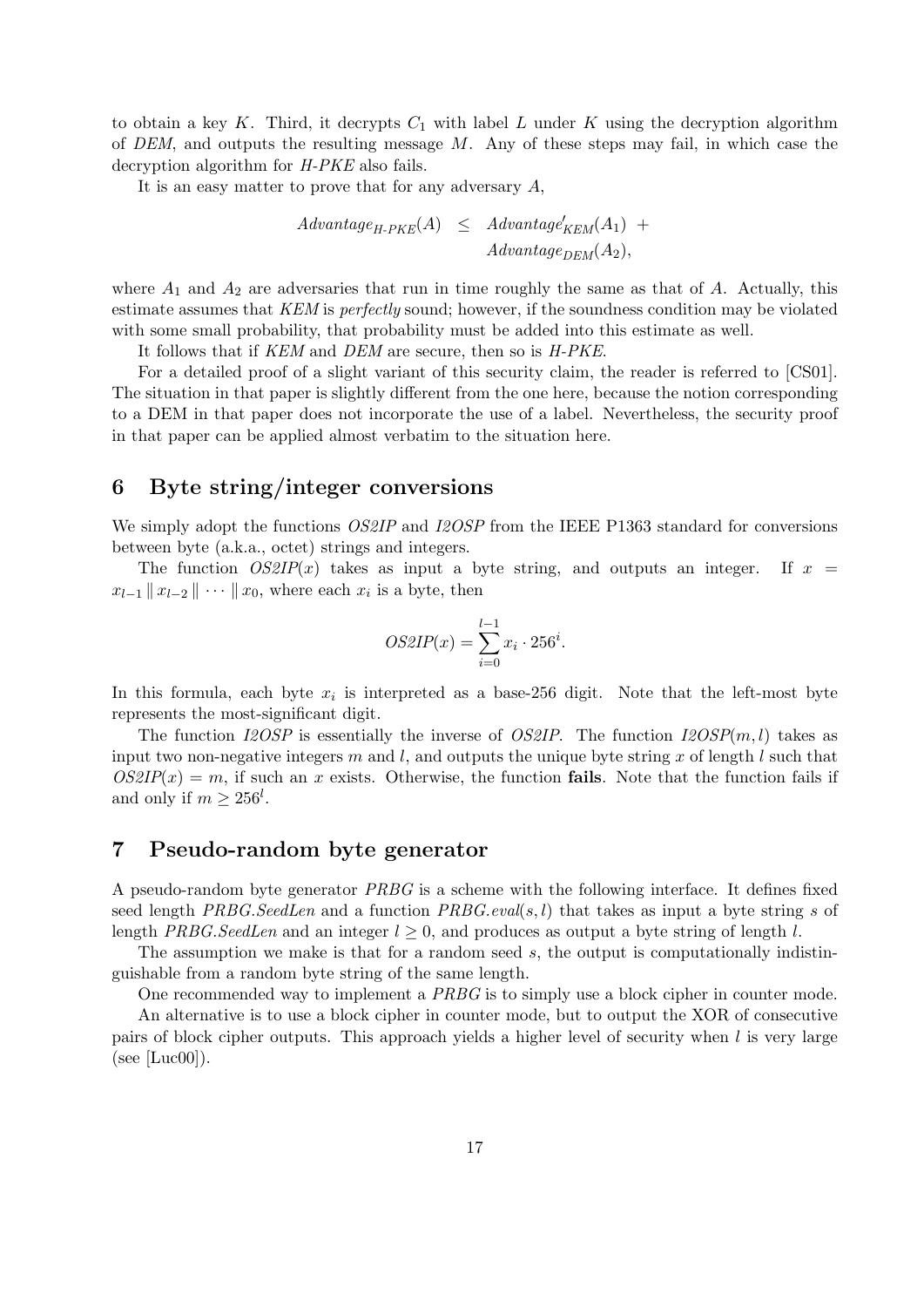## 8 Symmetric key encryption

## 8.1 Abstract interface

A symmetric key encryption scheme SKE specifies a key length SKE.KeyLen, along with encryption and decryption algorithms:

- The encryption algorithm  $SKE.$  Encrypt $(k, M)$  takes as input a key (byte string) k of length SKE.KeyLen and a message M. It outputs a ciphertext c.
- The decryption algorithm  $SKE.$  Decrypt $(k, c)$  takes as input a key k of length  $SKE.$  KeyLen and a ciphertext c. It outputs a message M.

We assume that the encryption and decryption algorithms are deterministic, and that the scheme is (perfectly) sound, in the sense that for all keys  $K$  and all messages  $M$ ,

 $SKE.$ Decrypt $(K, SKE.$ Encrypt $(K, M)) = M$ .

## 8.2 Notion of security

We shall need the following security property.

Consider the following attack scenario. The adversary generates two messages (byte strings)  $M_0, M_1$  of equal length. A random key k is generated. A random bit b is chosen, and  $M_b$  is encrypted under key  $k$ . The resulting ciphertext  $c$  is given to the adversary. The adversary makes a guess  $\hat{b}$  at b. The adversary's advantage is defined as  $|Pr[\hat{b} = b] - 1/2|$ .

For an adversary A that chooses  $M_0, M_1$  of length bounded by l, we denote this advantage by  $Advantage_{SKE}(A, l).$ 

Security means that the advantage is acceptably small.

Note that one can build a secure symmetric key encryption scheme by using a pseudo-random byte generator (see §7) to generate a "one time pad," which is then XORed with the message.

Also, the IEEE P1363a standard specifies other methods based on block ciphers that could be used as well. The ISO working group should perhaps consider other methods as well.

## 9 One-time MAC

A one-time message authentication code  $MAC$  is a scheme that defines two quantities  $MACKeyLen$ and MAC. TagLen, along with a function  $MAC$ .  $eval(k', T)$  that takes a key  $k'$  of length  $MAC$ . KeyLen and an arbitrary byte string  $T$  as input, and computes as output a byte string tag of length MAC.TagLen. We shall need the following security property.

Consider the following attack scenario. A byte string  $T^*$  is chosen by the adversary. A key  $k'$ is chosen at random. The MAC is evaluated at  $T^*$  with key k', and the output tag\* is given to the adversary. The adversary outputs a list of pairs  $(T, tag)$ , where T is a byte string with  $T \neq T^*$  (and not necessarily of the same length as  $T^*$ ), and tag is a byte string of length MAC.TagLen. The adversary's advantage is defined to be the probability that for one such pair  $(T, taq)$ , the MAC on input T with key  $k'$  is equal to tag.

For an adversary A that chooses  $T^*$  of length bounded by  $l_1$  and at most  $l_3$  pairs  $(T, tag)$  with T of length bounded by  $l_2$ , we denote this advantage by  $Advantage_{MAC}(A, l_1, l_2, l_3)$ .

Security means that this advantage should be acceptably small.

There are a number of acceptable one-time MAC schemes.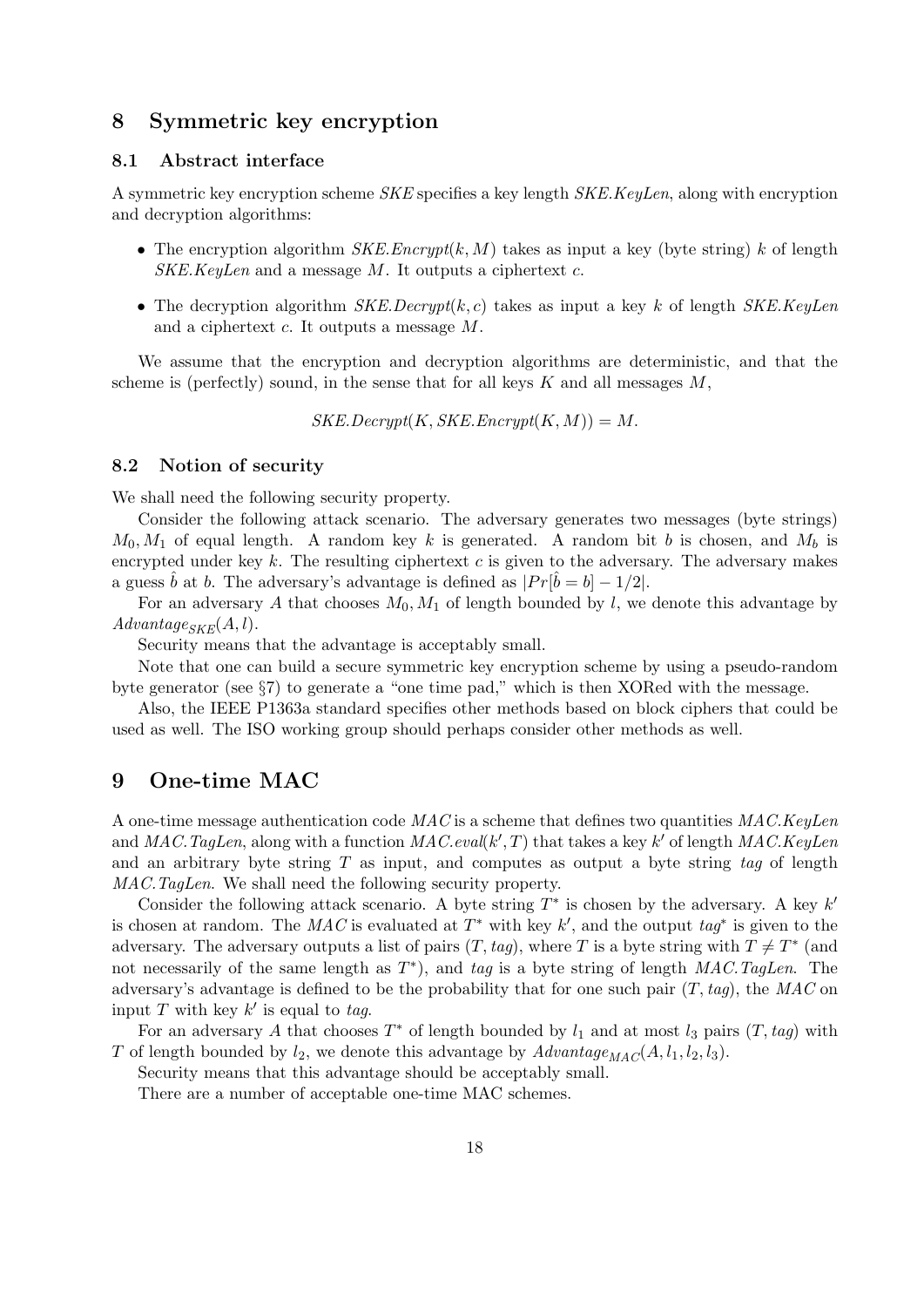Any of the schemes specified by the ISO MAC standard should be acceptable. IEEE P1363a standard also specifies a MAC that should be acceptable.

## 10 DEM1

Given a symmetric encryption scheme  $SKE$  (see §8), and a one-time message authentication code  $MAC$  (see §9), here is how one can build a data encapsulation mechanism  $DEM = DEM1_{SKE, MAC}$ . We require that  $DEM1. KeyLen = SKE. KeyLen + MAC. KeyLen.$ 

To encrypt a message M with label L under a key K, we parse K as  $K = k || k'$ , where  $|k| = SKE. KeyLen$  and  $|k'| = MAC. KeyLen$ . We encrypt M using SKE under key k, obtaining its encryption c. Then we apply MAC to the byte string string  $T = c || L || I2OSP(8 \cdot | L |, 8)$  using k', obtaining tag. The entire ciphertext is  $C_1 = c || tag$ .

To decrypt a a ciphertext  $C_1$  with respect to a given label L, we first parse  $C_1$  as  $c \parallel tag$ , where  $|tag| = MAC.TagLen.$  This step may fail, of course, if  $C_1$  is too short. We then parse K as  $K = k || k'$ , where  $|k| = SKE. KeyLen$  and  $|k'| = MAC. KeyLen$ . Then we apply the MAC with key k' to the byte string string  $T = c || L || I2OSP(8 \cdot | L |, 8)$ , and test whether the resulting tag equals the given tag. If not, we report failure. Otherwise, decrypt c under k, obtaining  $M$ . It is possible that SKE.Decrypt fails. Finally, we output M.

It is straightforward to show that if the underlying components are secure, then the resulting data encapsulation mechanism DEM1 is secure. Moreover, the reduction is quite "tight" quantitatively.

Specifically, we have the following:

$$
Advantage_{DEM1}(A) \leq Advantage_{SKE}(A_1, l_1) +
$$
  
\n
$$
Advantage_{MAC}(A_2, l_2, l_3, q_D).
$$

Here,

- $A_1, A_2$  are adversaries that run in about the same time as A,
- $l_1$  is a bound on the length of the target message,
- $l_2$  is a bound on the length of the string  $T^*$  corresponding to the target ciphertext,
- $l_3$  is a bound on the length of the strings T corresponding to ciphertexts submitted to the decryption oracle,
- $q_D$  is a bound on the number of decryption oracle queries,
- Advantage<sub>SKE</sub> is as defined in §8, and
- Advantage<sub>MAC</sub> is as defined in §9.

The proof of this is an easy exercise. However, the reader is referred to [CS01], where a detailed proof of a slight variant of this security claim is provided. Note, however, that the situation in that paper is slightly different than the one here, since that paper does not deal at all with the notion of a label. Nevertheless, the proof presented there can also be applied here, with only very minor changes.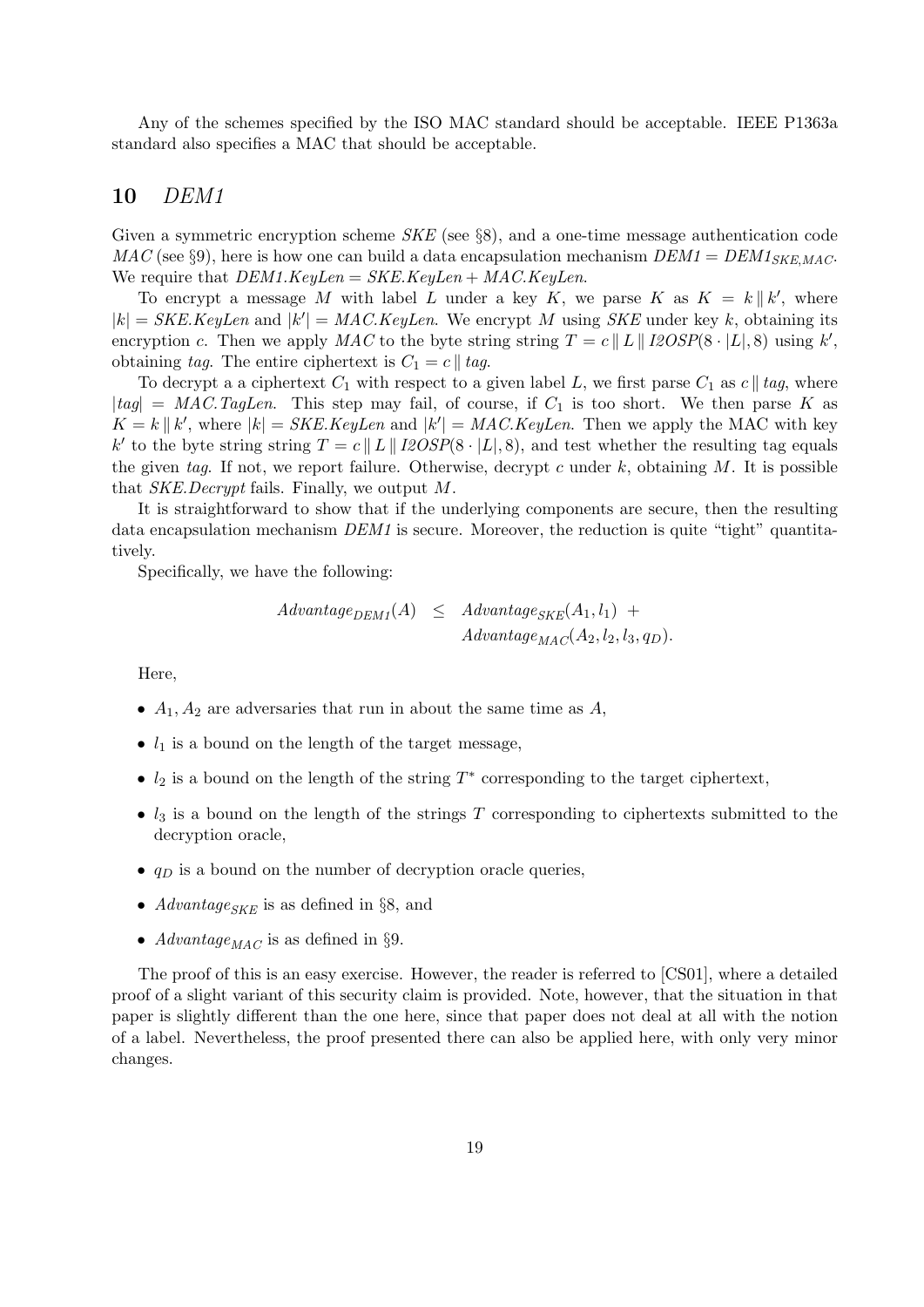Note that we pass an encoding of the length of  $L$  to  $MAC$ . This is essential to ensure nonmalleability (see §15.6.3). The particular mechanism used to encode the length was chosen so as to be compatible with the IEEE P1363a version of ECIES. In particular, we multiply  $|L|$  by 8 so as to encode the length of L in bits, rather than bytes, since the IEEE P1363a version of  $ECIES$ allows (in theory, but not really in practice) messages and labels that are bit strings rather than byte strings.

We continue here the discussion started in §2.2.3. In our hybrid construction, there is a single tag that is checked at the end of the ciphertext stream. This is the simplest approach, and one that is already seen in practice (as in ECIES). In the ACE-Encrypt submission, there was actually a tag value inserted every kilobyte or so in the ciphertext stream. The reason for this was so that the decryption algorithm would fail as soon as it detected a "bad" ciphertext stream. This would greatly enhance the ability of an application to process the output stream of the decryption algorithm in a stream-like fashion — it would not have to wait until the end of the output stream to detect a "bad" stream. It would not be too difficult to specify such a scheme. This point should perhaps be discussed by the working group.

## 11 Hash functions

We shall assume the availability of a cryptographic hash function. Let Hash denote the scheme. Then Hash.OutputLen denotes the length of the hash function output, and Hash.eval denotes the hash function itself, which maps arbitrary length byte strings to byte strings of length Hash.OutputLen.

The invocation of *Hash.eval* may fail if the input length exceeds some (very large) implementation-defined bound.

In the security analysis, we shall make the following types of assumptions about Hash:

- It is collision resistant, i.e., it is hard to find two inputs  $x, y$  with  $x \neq y$  such that  $Hash.eval(x) = Hash.eval(y).$
- It is second-preimage collision resistant, i.e., for a given set S of byte strings together with a prescribed probability distribution on S, if  $x \in S$  is chosen at random, then it is hard to find  $y \in S$  with  $x \neq y$  such that  $Hash.\text{eval}(x) = Hash.\text{eval}(y)$ . The set S and the probability distribution depend on the application.
- It is a good *entropy-smoothing hash function*, i.e., for a given set  $S$  of byte strings together with a prescribed probability distribution on S, then if  $x \in S$  is chosen at random, the output  $Hash eval(x)$  is computationally indistinguishable from a random byte string of length Hash.OutputLen. Of course, for this assumption to be reasonable, it must be the case that the *entropy* of  $S$  is sufficiently high.
- We might also choose to view it as a *random oracle*.

Recommended choices for Hash are SHA-1 and RIPEMD-160.

## 12 Key derivation functions

It is convenient to have a key derivation function  $KDF(x, l)$  that takes as input a byte string x and an integer  $l \geq 0$ , and outputs a byte string of length l. The string x is of arbitrary length.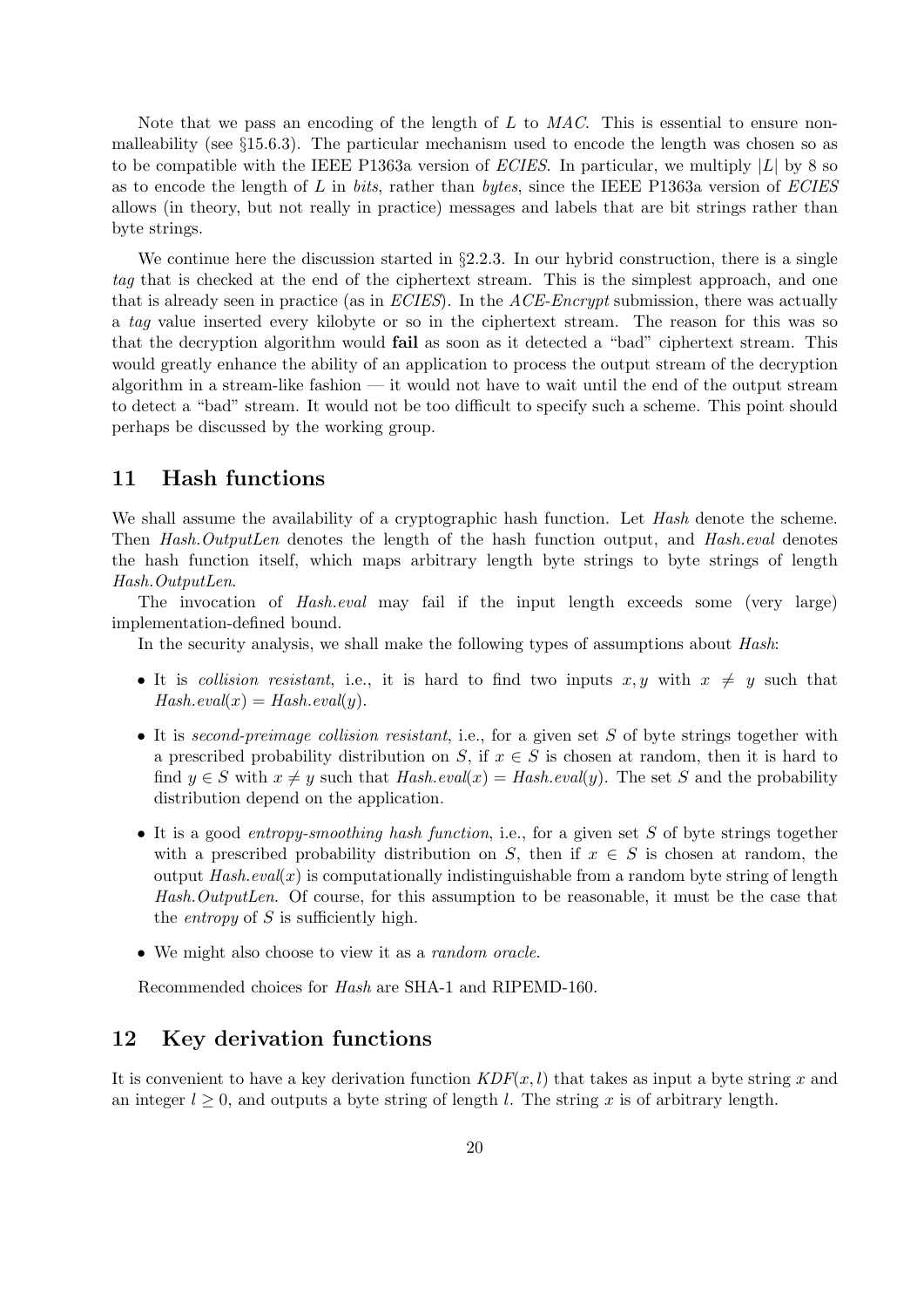The invocation of KDF may fail if the input or output lengths exceed some (very large) implementation-defined bound.

In the security analysis, we will often model  $KDF$  as a random oracle.

A specific security property that is sometimes desirable for a key derivation function is that it be a good entropy smoothing function. That is, the input x is chosen at random from a distribution of byte strings with high entropy, then the output should be computationally indistinguishable from a random byte string of the same length.

Sometimes the notion of a key derivation function is called a mask generating function  $(MGF)$ ; there seems to be no difference in meaning between the two terms.

#### 12.1 KDF1

This function is parameterized by a hash function Hash (see 11), and is defined as follows. On input  $(x, l)$ , the output is the first l bytes of

 $Hash.eval(x || I2OSP(0, 4)) || \cdots || Hash.eval(x || I2OSP(k - 1, 4)),$ 

where  $k = \lfloor l / \text{Hash.} OutputLen \rfloor$ .

This function is the same as the function called MGF1 in IEEE P1363.

#### 12.2 KDF2

This function KDF2 is the same as KDF1, except that the counter runs from 1 to k, rather than from 0 to  $k-1$ .

This function is the same as the function called KDF2 in IEEE P1363a, except that the latter allows for an output that is a bit string, rather than a byte string, and also allows for an extra key derivation parameter that we do not need here.

#### 12.3 Security critique of KDF1 and KDF2

Of course, if one chooses to model  $KDF1$  (or  $KDF2$ ) as a random oracle in a security analysis, one is free to do so. There is really not much of a rational basis to argue either for or against such a choice.

However, we do not recommend the use of these functions in applications where one requires the entropy smoothing property discussed above. The only point in this document where this is significant is in the analysis of the variant of the  $ACE\text{-}Energy$  scheme discussed in §17, whose security analysis is not based on the random oracle heuristic.

Our reasoning is as follows.

If we were to believe that these were good entropy smoothing functions, this would suggest that the function  $F_x(y)$  defined by

$$
F_x(y) = \text{Hash}.\text{eval}(x \mid y)
$$

should be a "good" pseudo-random function with key x and input y. However, standard hash functions, like SHA-1, are built using a particular block cipher  $P_a(b)$  — with key a and input block  $b$  — chained in a standard way. Indeed, suppose that Hash is SHA-1 with initial chaining value IV and that x is 512-bits long. So in this case,  $P_a(b)$  is a block cipher with a 512-bit key size, and a 160-bit block size. Then

$$
F_x(y) = P_y(z) \oplus z
$$
, where,  $z = P_x(IV) \oplus IV$ .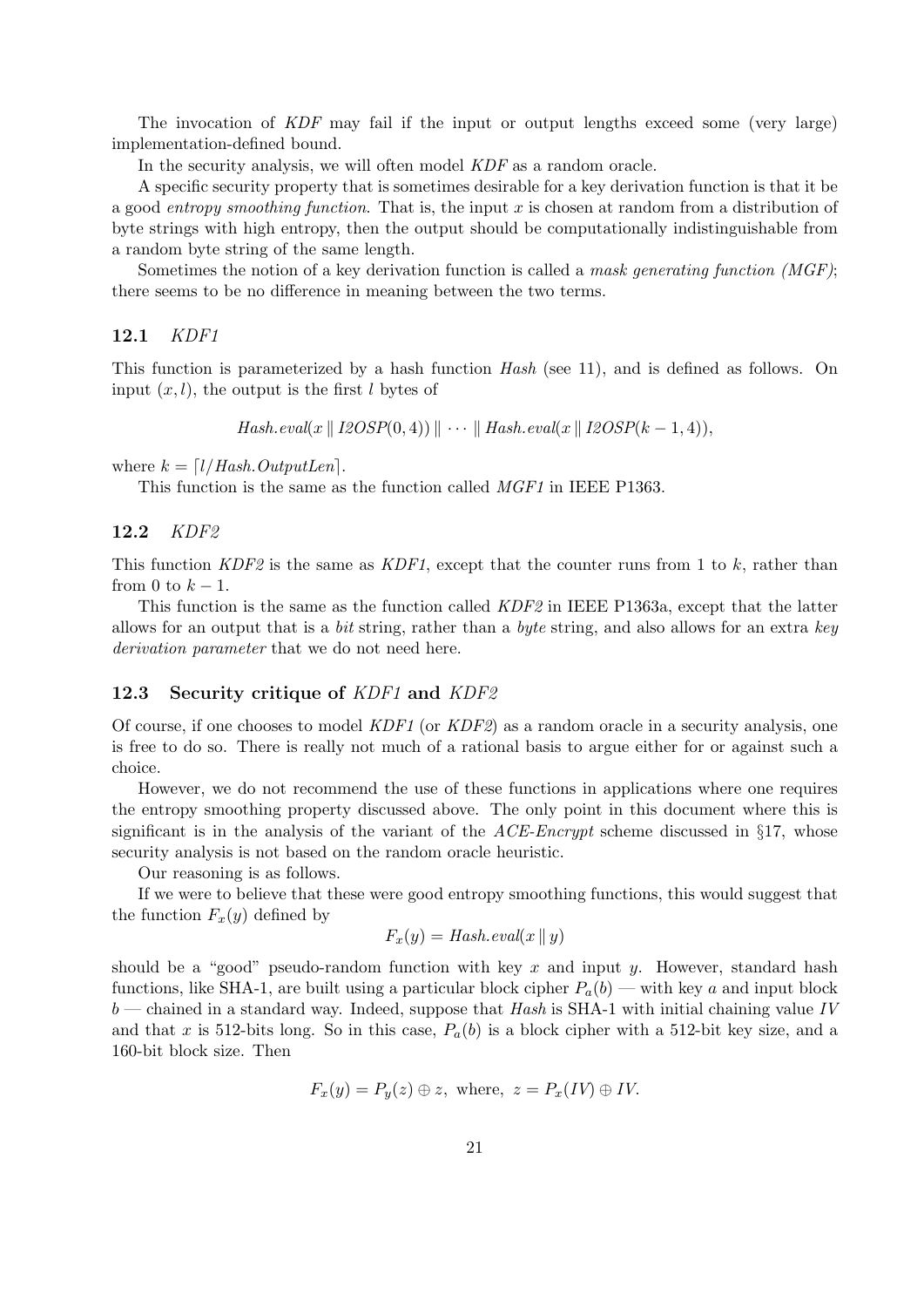Assuming that  $P_a(b)$  is a good block cipher, and that x is suitably random, then the value z above should be pseudo-random. Therefore, the security of  $F_x(y)$  as a pseudo-random function is equivalent to the security of the function  $G_z(y)$  defined by

$$
G_z(y) = P_y(z) \oplus z
$$

as a pseudo-random function with key z and input y. Is  $G_z(y)$  a good pseudo-random function? This is not clear. But certainly, this is a quite unorthodox construction that does not appear to be based on any well-worn or otherwise sound principles.

Because of this perceived potential weakness, we propose two further key derivation functions, KDF3 and KDF4. Either of these can be used in a situation where a random oracle is required. However, these functions seem more reasonable in applications where the entropy smoothing property is required.

#### 12.4 KDF3

This function is parameterized by a hash function Hash and a padding amount  $pamt \geq 4$ , and is defined as follows. On input  $(x, l)$ , the output is the first l bytes of

$$
Hash.eval(12OSP(0, pant) \parallel x) \parallel \cdots \parallel Hash.eval(12OSP(k-1, pant) \parallel x),
$$

where  $k = \lfloor l / \text{Hash.} OutputLen \rfloor$ .

Recommended choices for the hash function are SHA-1 or RIPEMD-160. Recommended choices for pamt are either 4, or the block size of the underlying hash (64 in the case of SHA-1 or RIPEMD-160).

Based upon the way standard hash functions like SHA-1 or RIPEMD-160 are constructed, it seems like a reasonable assumption is that they are good pseudo-random functions, where we view the text input as the key of the function, and we view the initial vector  $IV$  as the input to the function. Typical implementations of these hash functions often do not provide an interface that allows the programmer to choose the IV. However, we get the equivalent effect by setting  $pamt$ the block size of the underlying hash.

By setting pamt to the block size of the underlying hash function, we are able to give a reasonable justification for the security of KDF3. If we set pamt to another value, such as 4, this justification is no longer valid. Nevertheless, setting  $pamt = 4$  does not seem like a completely unreasonable choice, and certainly the arguments we made above against KDF1 and KDF2 no longer apply.

#### 12.5 KDF4

This function is parameterized by a hash function Hash and a pseudo-random byte generator PRBG (see  $\S7$ ). It is required that Hash. OutputLen = PRBG. SeedLen.

On input  $(x, l)$ , this function outputs

#### $PRBG$ .eval(Hash.eval(x), l).

For the hash function, one can use a standard function like SHA-1 or RIPEMD-160. If PRBG.SeedLen is less than 20, then one can simply truncate the output of the hash function.

This function will be a good entropy smoothing function, provided Hash is a good entropy smoothing function, and provided *PRBG* is secure as a pseudo-random byte generator.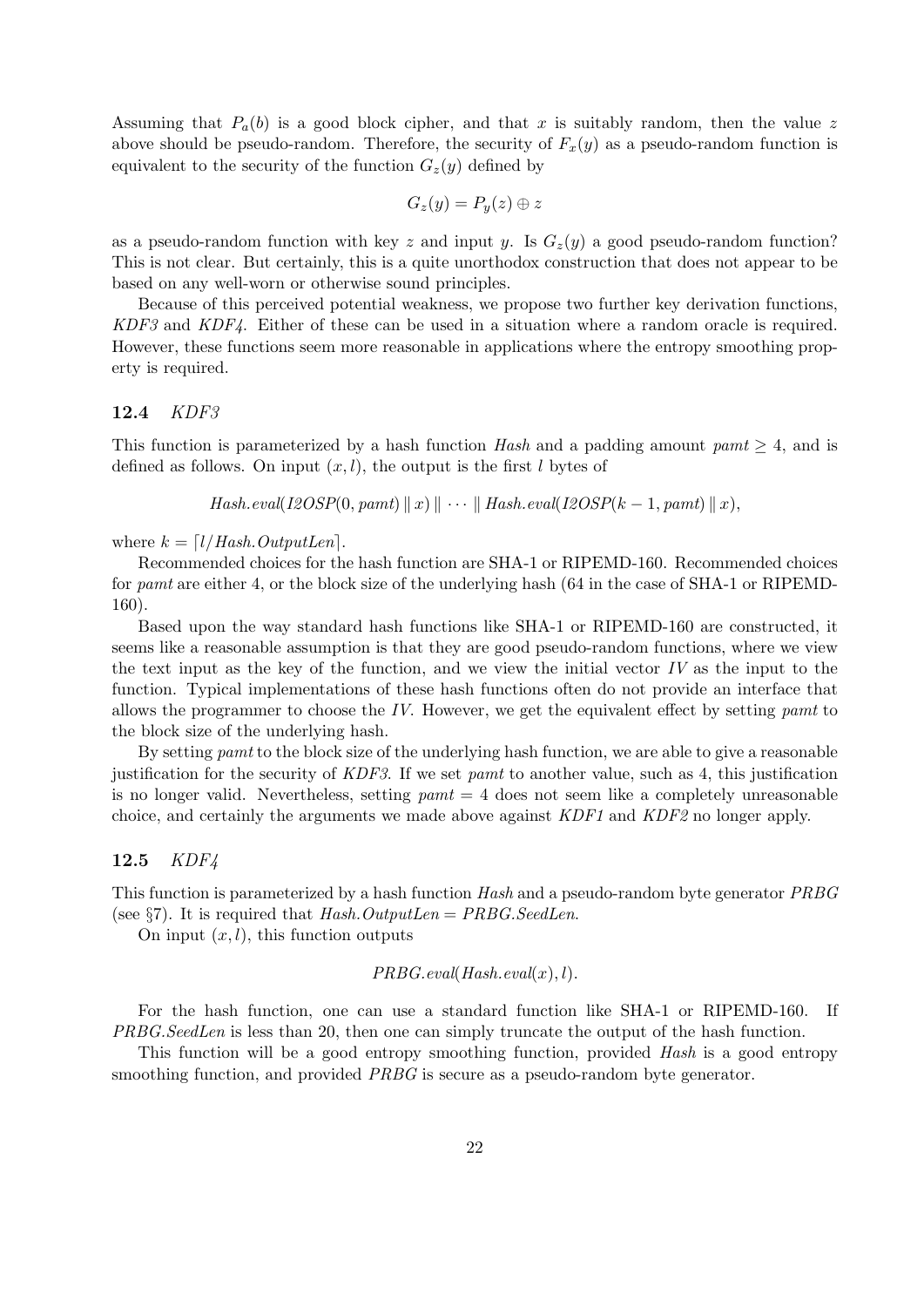## 13 Abstract groups

We describe a group as an abstract data type. As a matter of convention, we shall always use additive notation for a group. Also, group elements will be typeset in boldface, and 0 denotes the identity element of the group.

A fully specified group Group is a tuple  $(\mathcal{H}, \mathcal{G}, \mathbf{g}, \mu, \nu, \mathcal{E}, \mathcal{D}, \mathcal{E}', \mathcal{D}')$ , where:

- $\mathcal H$  is a finite abelian group in which all group computations are actually performed. Note that this group need not be cyclic.
- $G$  is a cyclic subgroup of  $H$ . This is where the real "action" will normally take place in a cryptographic scheme.
- **g** is a generator for  $\mathcal{G}$ .
- $\mu$  is the order (size) of G, and  $\nu$  is the index of G in H, i.e.,  $\nu = |\mathcal{H}|/\mu$ .

We shall require that  $\mu$  is prime. For some cryptographic schemes, we make the stronger requirement that  $gcd(\mu, \nu) = 1$ .

•  $\mathcal{E}(\mathbf{a}, format)$  is an "encoding" function that maps a group element  $\mathbf{a} \in \mathcal{H}$  to a byte string. The second argument format may be used to choose from one of several possible formats for the encoding of a group element.

We do not strongly recommend the use of multiple encoding formats, but it is in some cases an already established practice which we need to properly model here.

We require that the set of all outputs of  $\mathcal E$  is a subset of some easy-to-recognize, prefix-free language.

•  $\mathcal{D}(x)$  is a function that **fails** if x is not a proper encoding of an element of H; otherwise, it returns the group element  $\mathbf{a} \in \mathcal{H}$  such that  $\mathcal{E}(\mathbf{a}) = x$ .

If a group supports multiple encoding formats, we require that the format value used to encode a group element is evident from the encoding itself.

- $\mathcal{E}'(\mathbf{a})$  is a "partial encoding" function that maps a group element  $\mathbf{a} \in \mathcal{H}$  to a byte string. We require that the set of all outputs of  $\mathcal{E}'$  is a subset of some easy-to-recognize, prefix-free language.
- $\mathcal{D}'(x)$  is a function that either fails if x is not a proper partial encoding of an element of H; otherwise, it returns the set containing all group elements  $\mathbf{a} \in \mathcal{H}$  such that  $\mathcal{E}'(\mathbf{a}) = x$ . We will assume that the size of this set is bounded by a small constant.

All of the above algorithms should have efficient implementations. The function  $\mathcal{D}'$  will never be used by any of the schemes, but the existence of this function is necessary to analyze their security. We of course assume that arithmetic in  $H$  can be carried out efficiently.

We also assume that we can efficiently test if an element of  $H$  lies in the subgroup  $G$ . If all elements in H of order  $\mu$  lie in G, then we can test if  $\mathbf{a} \in \mathcal{G}$  by testing if  $\mu \cdot \mathbf{a} = \mathbf{0}$ . This test is therefore applicable of H is itself cyclic, or if  $gcd(\mu, \nu) = 1$ . For specific groups, there may be more efficient tests of subgroup membership.

This abstraction is meant to be flexible enough to model two important classes of groups: subgroups of  $\mathbf{Z}_n^*$ p , and subgroups of elliptic curves.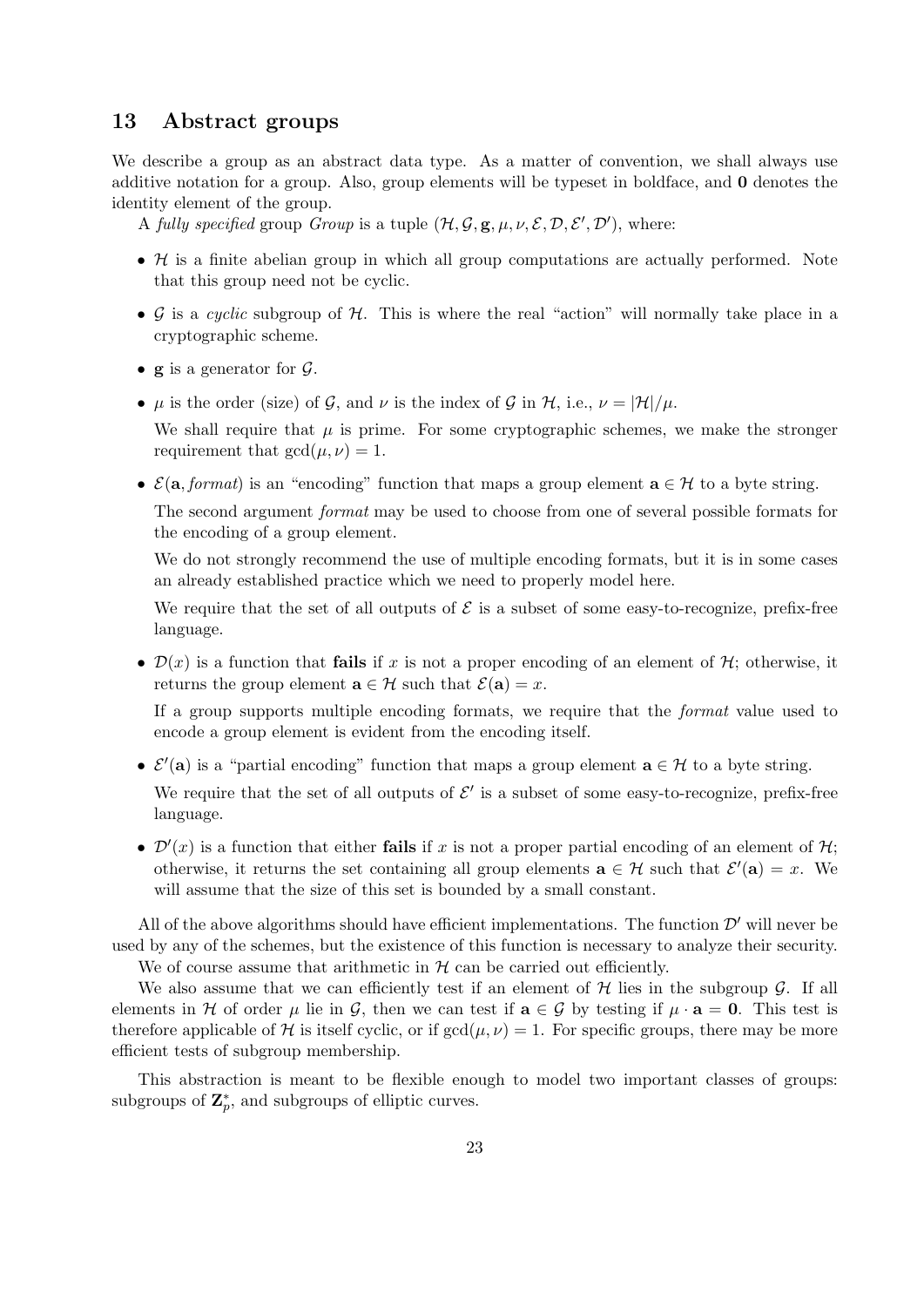## 13.1 Subgroups of  $\mathbf{Z}_p^*$

Let p be a prime, and consider the multiplicative group of units modulo p, denoted  $\mathbf{Z}_n^*$  $_{p}^{*}$ . Let  $\mathcal{H}$ denote this group. Let G denote any prime-order subgroup of  $\mathbf{Z}_n^*$ \*, Set  $\mu = |\mathcal{G}|$  and  $\nu = (p-1)/\mu$ . Because H is itself cyclic, it follows that G contains all elements of H whose order divides  $\mu$ , even if  $gcd(\mu, \nu) \neq 1$ . The encoding map  $\mathcal E$  can be implemented using the function I2OSP, where all group elements are encoded as byte strings of length  $\lceil \log_{256} p \rceil$ . The map  $\mathcal D$  can be implemented using OS2IP. The function  $\mathcal{E}'$  is the same as  $\mathcal{E}$ , and  $\mathcal{D}'$  is the same as  $\mathcal{D}$ .

Note that one can also work with subgroups of arbitrary finite fields, as is done in IEEE P1363.

#### 13.2 Subgroups of Elliptic Curves

Let E be an elliptic curve defined over a finite field  $\mathbf{F}_q$ . Let H denote this group. Note that H is not in general cyclic. Let G denote a prime-order subgroup, and let  $\mu$  be its order, and  $\nu$  be its index in H. The encoding/decoding maps  $\mathcal E$  and  $\mathcal D$  can be implemented using the techniques described in IEEE P1363. Note that these encoding techniques allow for a variety of formats: uncompressed, compressed, and hybrid. The partial encoding map  $\mathcal{E}'$  outputs a fixed length byte string encoding of the x-coordinate of the point, provided the point is not the "point at infinity"; otherwise, it outputs, say, the all-zero byte string of the same fixed length. The partial decoding map  $\mathcal{D}'$  converts the given by string back into an element of  $\mathbf{F}_q$ , and then solves a polynomial equation to find the set of possible y-coordinates (there are at most two).

## 14 Intractability assumptions related to groups

Let

$$
Group=(\mathcal{H},\mathcal{G},\mathbf{g},\mu,\nu,\mathcal{E},\mathcal{D},\mathcal{E}',\mathcal{D}')
$$

as in §13.

#### 14.1 The Computational Diffie-Hellman Problem

The Computational Diffie-Hellman (CDH) problem for this group is as follows. On input  $(xg, yg)$ , where  $x, y \in \{0, \ldots, \mu-1\}$ , compute  $xy \cdot g$ . We assume the inputs are random, i.e., that x and y are randomly chosen from the set  $\{0, \ldots, \mu-1\}.$ 

The CDH assumption is the assumption that this problem is intractable.

Note that in general, it is not feasible to even identify a correct solution to the CDH problem (this is the Decisional Diffie-Hellman problem — see below). In analyzing cryptographic systems, the types of algorithms for solving the CDH that most naturally arise are algorithms that produce a list of candidate solutions to a given instance of the CDH problem. For any algorithm A for the CDH problem that produces a list of length at most l, we let  $Advantage_{CDH}(A, l)$  denote the probability that this list contains a correct solution to the input problem instance.

Note that in [Sho97], it is shown how to take an algorithm A with  $\epsilon = Advantage_{CDH}(A, l)$ , and transform this into an algorithm  $A'$  that produces a single output that for all inputs is correct with probability  $1-\delta$ . The running time of A' is roughly equal to  $O(\epsilon^{-1} \log(1/\delta))$  times that of A, plus the time to perform

$$
O(\epsilon^{-1}l\log(1/\delta)\log\mu + (\log\mu)^2)
$$

additional group operations.

It is well known that the CDH problem is "random self reducible."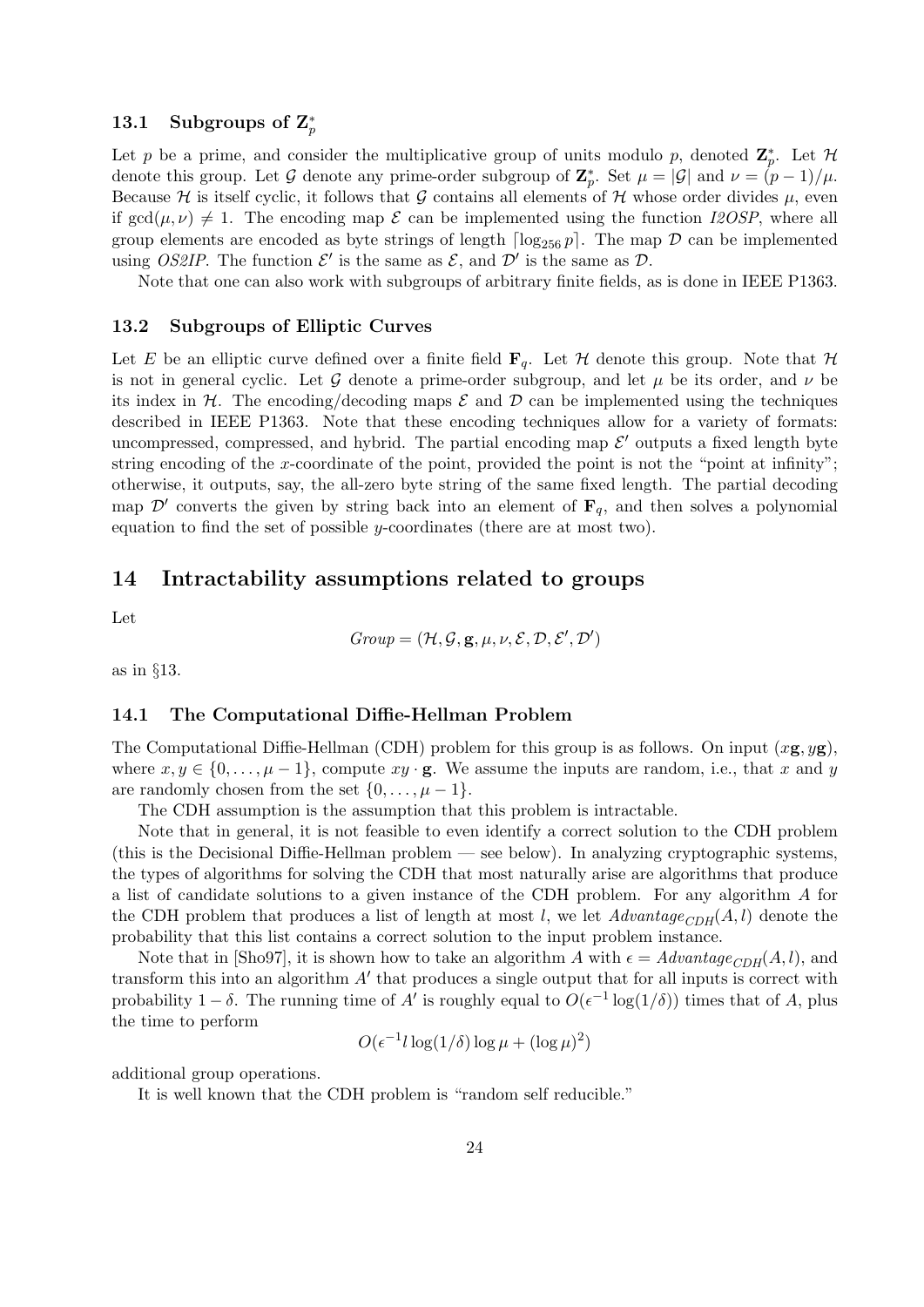#### 14.2 The Decisional Diffie-Hellman Problem

The Decisional Diffie-Hellman (DDH) problem is as follows.

We define two distributions.

Distribution **R** consists of triples  $(xg, yg, zg)$ , where  $x, y, z$  are chosen at random from  $\{0, \ldots, \mu-1\}$ . Let  $X_{\mathbf{R}}$  denote a random variable sampled from this distribution.

Distribution **D** consists of triples (x**g**, y**g**, z**g**), where x, y are chosen at random from  $\{0, \ldots, \mu-\}$ 1, and  $z = xy \mod \mu$ . Let  $X_{\mathbf{D}}$  denote a random variable sampled from this distribution.

The problem is to distinguish these two distributions.

For an algorithm  $A$  that outputs either 0 or 1, we define

$$
Advantage_{DDH}(A) = |\Pr[A(X_{\mathbf{R}}) = 1] - \Pr[A(X_{\mathbf{D}}) = 1]|.
$$

The DDH assumption is that this advantage is negligible for all efficient algorithms.

The DDH problem is "random self-reducible" (see [Sta96] and [NR97]). See [Bon98] and [NR97] for further discussion of the DDH.

#### 14.3 The Gap-CDH Problem

The submitters of the PSEC scheme have proposed a new computational assumption, called the gap-CDH assumption. This is the assumption that it is hard to solve the CDH problem, even in the presence of an oracle for solving the DDH problem.

This assumption is not entirely unreasonable, as it it is easily seen that there is no "black box" reduction from the CDH problem to the DDH problem. This can easily be proven in the "black box group" or "generic group" model of [Sho97].

For any algorithm  $A$  that makes at most  $q$  queries to a DDH oracle, we define  $Advantage_{GapCDH}(A, q)$  to the the probability that A solves a random instance of the CDH problem. See [OP01] for more details about this assumption.

## 15 ECIES-KEM

We present here an encryption scheme that is a slight variant of ECIES, and also bears many similarities to PSEC-3. What we describe is actually a key encapsulation mechanism, which we call ECIES-KEM.

We have to describe the key generation, encryption, and decryption algorithms.

#### 15.1 Key Generation

A fully specified group

$$
Group=(\mathcal{H},\mathcal{G},\mathbf{g},\mu,\nu,\mathcal{E},\mathcal{D},\mathcal{E}',\mathcal{D}')
$$

is chosen.

Two additional parameters need to be chosen, which we call *CofactorMode* and *CheckMode*. Each of these parameters take  $0/1$  values. These modes are used to deal with security problems that can arise when  $\nu > 1$ . Here are the rules which should be obeyed in setting these modes.

- If  $\nu = 1$ , then both of these modes should be 0.
- If  $\nu > 1$ , both modes can be set to 0, provided  $gcd(\mu, \nu) = 1$  and  $\nu$  is very small. Note that security in this case degrades by a factor of  $\nu$ .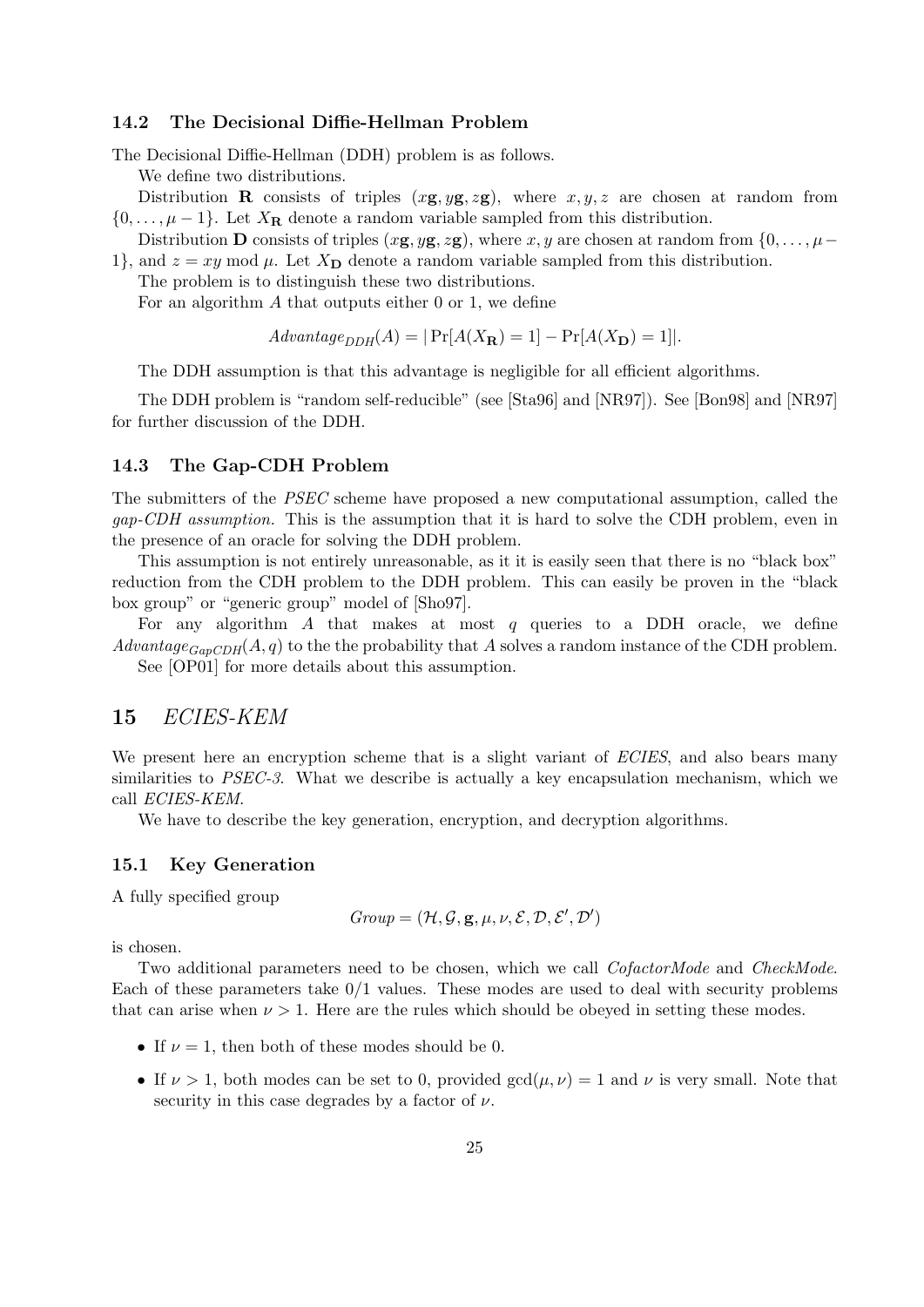- If  $\nu > 1$ , CofactorMode may be set to 1 provided  $gcd(\mu, \nu) = 1$ .
- At most one of CofactorMode and CheckMode should be set to 1.

In addition to Group, a key derivation function KDF needs to be selected.

Next, a number  $x \in \{1, \ldots, \mu - 1\}$  is chosen at random, and the group element  $\mathbf{h} = x\mathbf{g}$  is computed.

The public key consists of encodings of *Group* and **h**, along with an indication of the choice of KDF. The precise format of this encoding is not specified here.

The private key consists of the public key, together with the number  $x$  and the values CofactorMode and CheckMode.

#### 15.2 Encryption

Recall that for a key encapsulation mechanism, the goal is to produce a ciphertext  $C_0$  that is an encryption of a key K, where K is a byte string of length  $KeyLen = ECIES-KEM. OutputKeyLen.$ 

In this scheme, the encryption algorithm may take an optional argument *format* that specifies the format to be used for encoding group elements. The algorithm runs as follows.

- 1. Choose  $r \in \{1, \ldots, \mu-1\}$  at random.
- 2. Compute  $\tilde{\mathbf{g}} = r\mathbf{g}$  and  $\tilde{\mathbf{h}} = r\mathbf{h}$ .
- 3. Output the ciphertext

$$
C_0 = \mathcal{E}(\tilde{\mathbf{g}}, format),
$$

and the key

$$
K = KDF(C_0 \, \|\, \mathcal{E}'(\tilde{\mathbf{h}}), KeyLen)
$$

#### 15.3 Decryption

The decryption algorithm on input  $C_0$  runs as follows.

- 1. Parse  $C_0$  as the encoding of a group element  $\tilde{\mathbf{g}} \in \mathcal{H}$ . This step fails is  $C_0$  is not a proper encoding of an element of  $H$ .
- 2. If  $CheckMode = 1$ , test if  $\tilde{\mathbf{g}} \in \mathcal{G}$ ; if not, then fail.
- 3. If  $CofactorMode = 1$ , set  $\hat{\mathbf{g}} = \nu \tilde{\mathbf{g}}$  and  $\hat{x} = \nu^{-1}x \mod \mu$ ; otherwise, set  $\hat{\mathbf{g}} = \tilde{\mathbf{g}}$  and  $\hat{x} = x$ .
- 4. Compute  $\mathbf{h} = \hat{x}\hat{g}$ .
- 5. If  $\tilde{\mathbf{h}} = \mathbf{0}$ , then fail.
- 6. Output the key

$$
K = KDF(C_0 \, || \, \mathcal{E}'(\tilde{\mathbf{h}}), KeyLen).
$$

#### 15.4 Some remarks

Using CofactorMode = 1 may yield a performance benefit if  $\nu$  is fairly small. Note that in this mode, an implementation could simply pre-compute and store the value  $\hat{x}$ , instead of the value x.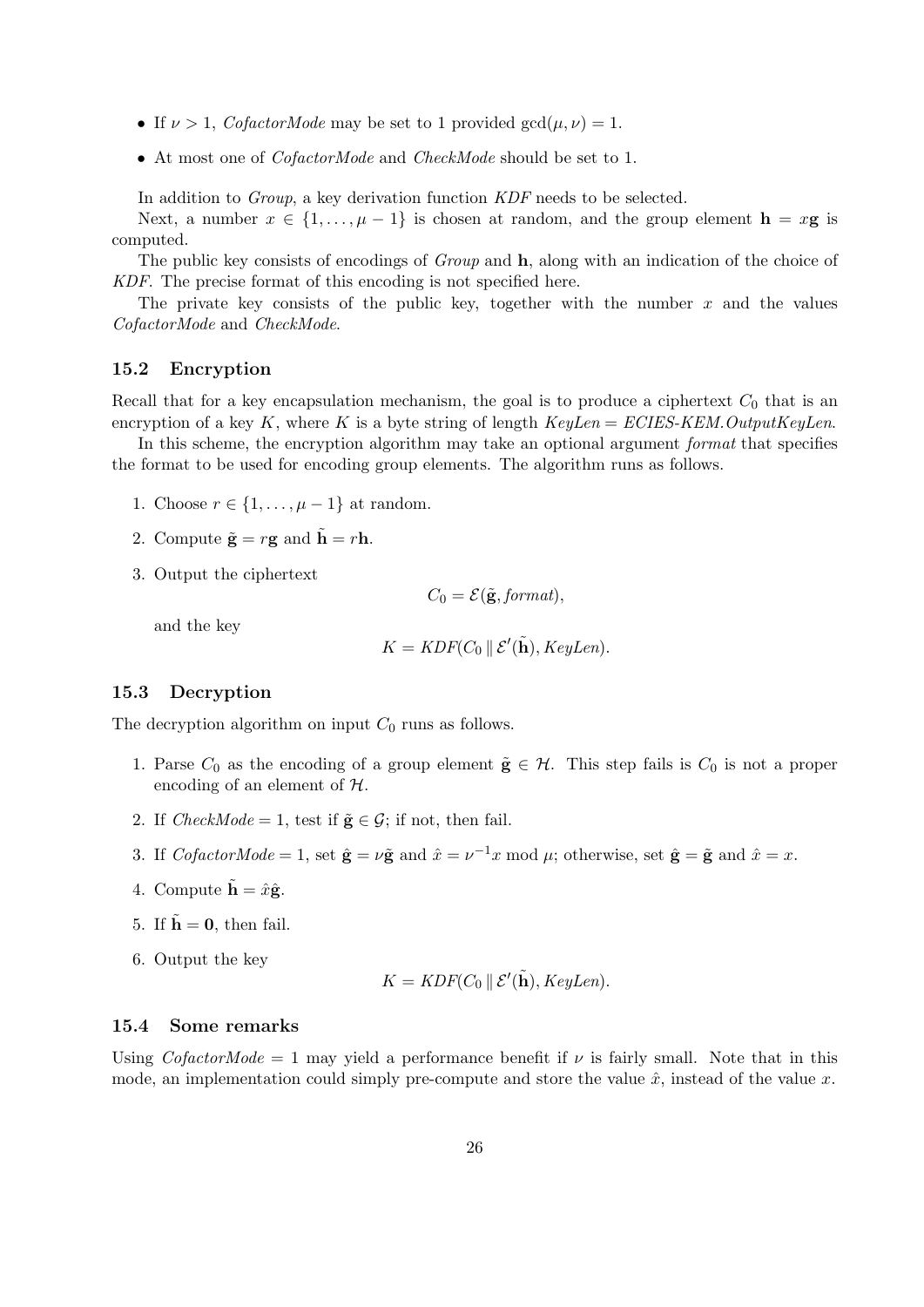#### 15.5 Security considerations

This scheme can be proved secure against adaptive chosen ciphertext attack in the random oracle model under the gap-CDH assumption (see  $\S14.3$ ). Here, we model  $KDF$  as a random oracle.

Indeed, it is straightforward to show that

 $Advantage_{ECIES-KEM}(A) = O(Advantage_{GapCDH}(A', q_{KDF}))$ 

where

- $\bullet$  A' is an algorithm with access to a DDH oracle whose running time is about the same as that of A,
- $\bullet$   $q_{KDF}$  is a bound on the number of random oracle queries, and
- Advantage<sub>GanCDH</sub> is as defined in §14.3.

This estimate assumes that either  $CofactorMode = 1$  or  $CheckMode = 1$ ; otherwise, the security bound is

 $Advantage_{ECIES-KEM}(A) = O(\nu \cdot Advanced_{GapCDH}(A', q_{KDF})).$ 

A detailed proof of a slight variant of this security claim can be found in [CS01]. Note, however, that the situation there is slightly different than the one here: that paper only considers the case where  $CheckMode = 1$  and where group elements have unique encodings. Nevertheless, the proof in that paper can be easily adapted to the situation here.

This scheme can also be proved secure under an appropriate "oracle hashing" assumption, as put forward in the DHAES paper [ABR99].

#### 15.6 Compatibility with the IEEE P1363a version of ECIES

The key encapsulation mechanism  $ECIES$ -KEM, when combined with the data encapsulation mechanism DEM1 described in §10, yields a hybrid encryption scheme that is compatible with the IEEE P1363a version of ECIES, provided the choice of group, KDF, MAC, SKE is restricted to be consistent with the IEEE P1363a version.

To remain compatible with IEEE P1363a, we have restricted the group elements  $\tilde{\mathbf{g}}$ , h, and in particular  $\tilde{\mathbf{h}}$  to not be the identity. In particular, this means that the partial encoding function  $\mathcal{E}'$ is never evaluated at 0, which is consistent with IEEE P1363a.

Note that we have made a number of restrictions on the scheme that are not made in the IEEE P1363a version:

- 1. Key derivation using  $C_0$ : we insist that  $C_0$  be passed to KDF, whereas this is optional in IEEE P1363a.
- 2. No other key derivation parameters: we do not allow any key derivation parameters, whereas IEEE P1363a allows an arbitrary byte string as a key derivation parameter.
- 3. Proper label formatting: we insist that the input to the  $MAC$  include the length of the label L, whereas this is optional in IEEE P1363a.
- 4. No stream cipher option: we insist on performing data encapsulation using the DEM1 scheme described in §10, whereas IEEE P1363a allows an alternative mechanism in which KDF is used directly as a stream cipher.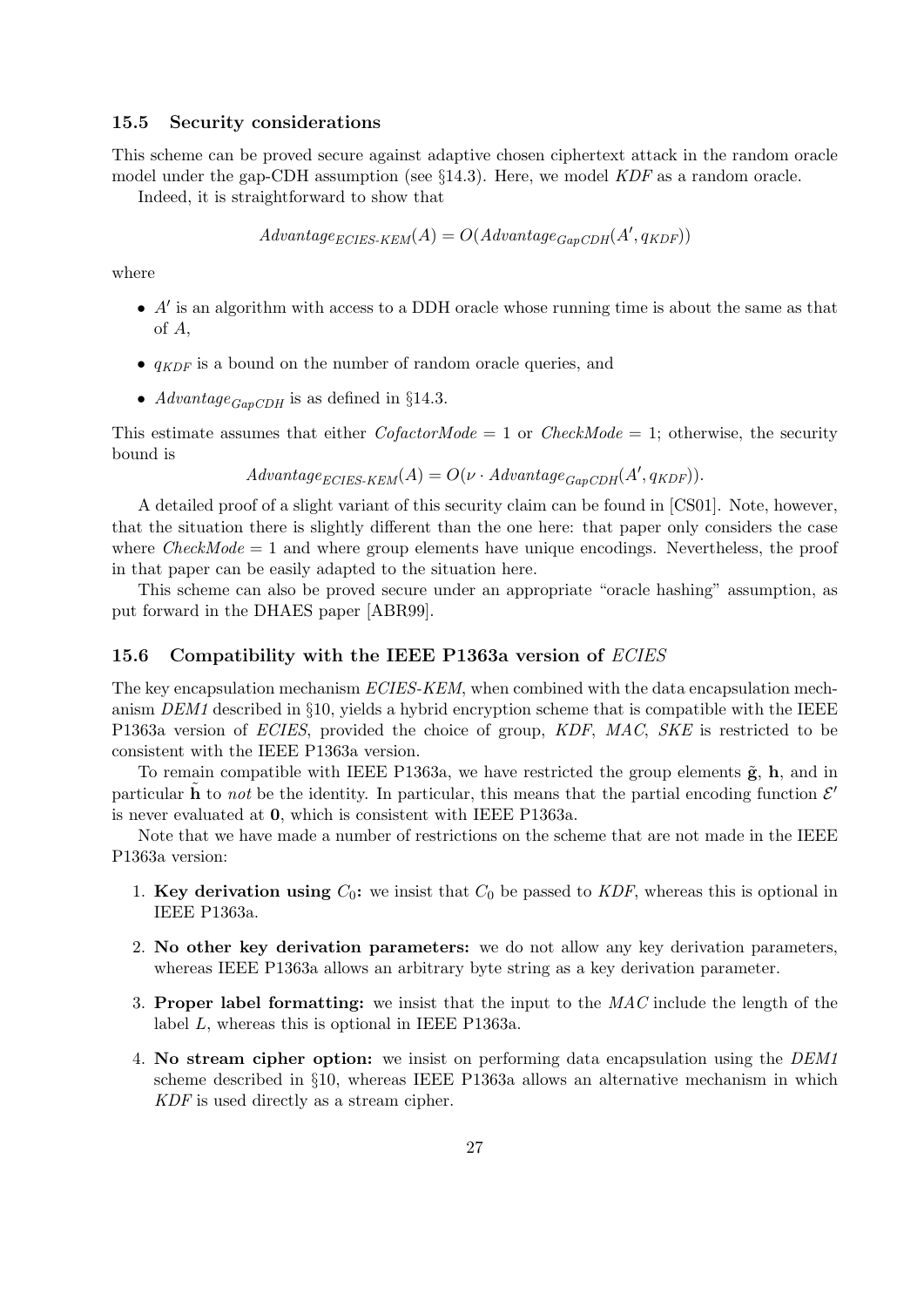- 5. No use of "old" cofactor mode: we insist on using the newer, "compatible" cofactor mode, whereas IEEE P1363a also allows the use of an "old" cofactor mode.
- 6. Messages are byte strings: we insist that messages are byte strings, whereas IEEE P1363a allows these to be bit strings.
- 7. Static selection of system parameters: we insist that all system parameters, including the choice of KDF, SKE, and MAC, be fixed at key generation time, whereas IEEE P1363a allows these to vary dynamically over the lifetime of the public key.
- 8. gcd $(\mu, \nu) = 1$  if both *CofactorMode* and *CheckMode* are zero: we insist on this, whereas IEEE P1363a does not.

Each of these restrictions is discussed in turn below. For each restriction, we discuss the rationale for the restriction, and also discuss the the option of easing the restriction so as to achieve greater compatibility with IEEE P1363a. Although in each case, we provide particular arguments for making the recommended restriction, one general argument that applies in all cases is the appeal for *simplicity*: the IEEE P1363a version of *ECIES* provides a fairly bewildering array of options, and it is not clear if all of these options are either desirable or useful.

#### 15.6.1 Key derivation using  $C_0$

We insist that  $C_0$  be passed to KDF, whereas this is optional in IEEE P1363a.

We offer two reasons for this requirement.

First, without this requirement, the scheme does not achieve security against adaptive chosen ciphertext attack.

There are a number of simple examples that illustrate why ECIES does not achieve this level of security. In particular, it is malleable. If the group is an elliptic curve, and the partial encoding function  $\mathcal{E}'$  encodes only the x-coordinate of a point, then the derived key K is the same if one takes a given ciphertext  $C_0$  encoding a point  $\tilde{g}$  and replaces it with an encoding of  $-\tilde{g}$ . A similar problem arises if  $\nu > 1$  and  $CofactorMode = 1$  — in this case, one could add to  $\tilde{g}$  a non-zero element whose order divides  $\nu$ , and one obtains yet again a different ciphertext that decrypts to the same thing. Essentially the same problem arises again if the group supports multiple encoding formats.

Of course, this does not represent a catastrophic failure of the system; it simply illustrates that the definition of adaptive chosen ciphertext security is not met in a strict sense. Indeed, the scheme is still secure in the sense of being only benignly malleable (see §2.3), which may be acceptable in many applications. Note, however, that if  $\nu > 1$  and both *CofactorMode* and *CheckMode* are zero, then the scheme does not even achieve our weaker notion of benign malleability: it still does not appear to be patently insecure, but it is not clear what useful abstract security properties one can establish for the scheme.

The second reason for our requirement is that including  $C_0$  as an input to KDF yields a much tighter reduction from the gap-CDH problem. If  $q_D$  is the number of decryption requests, and  $q_{KDF}$ is the number of random oracle requests, then without the hash of  $C_0$ , the number of DDH oracle calls that must be made is  $q_{KDF} \cdot q_D$ , whereas with the hash of  $C_0$ , this drops to  $q_{KDF}$ . This security advantage is amplified even further in the multi-user/multi-message setting (see [BBM00]).

The latest draft of IEEE P1363a allows for an optional "DHAES mode," which (among other things) passes  $C_0$  to KDF in just the same way we have done here. Thus, by making this requirement, the ISO standard would conform to the IEEE P1363a standard. Instead of just allowing it,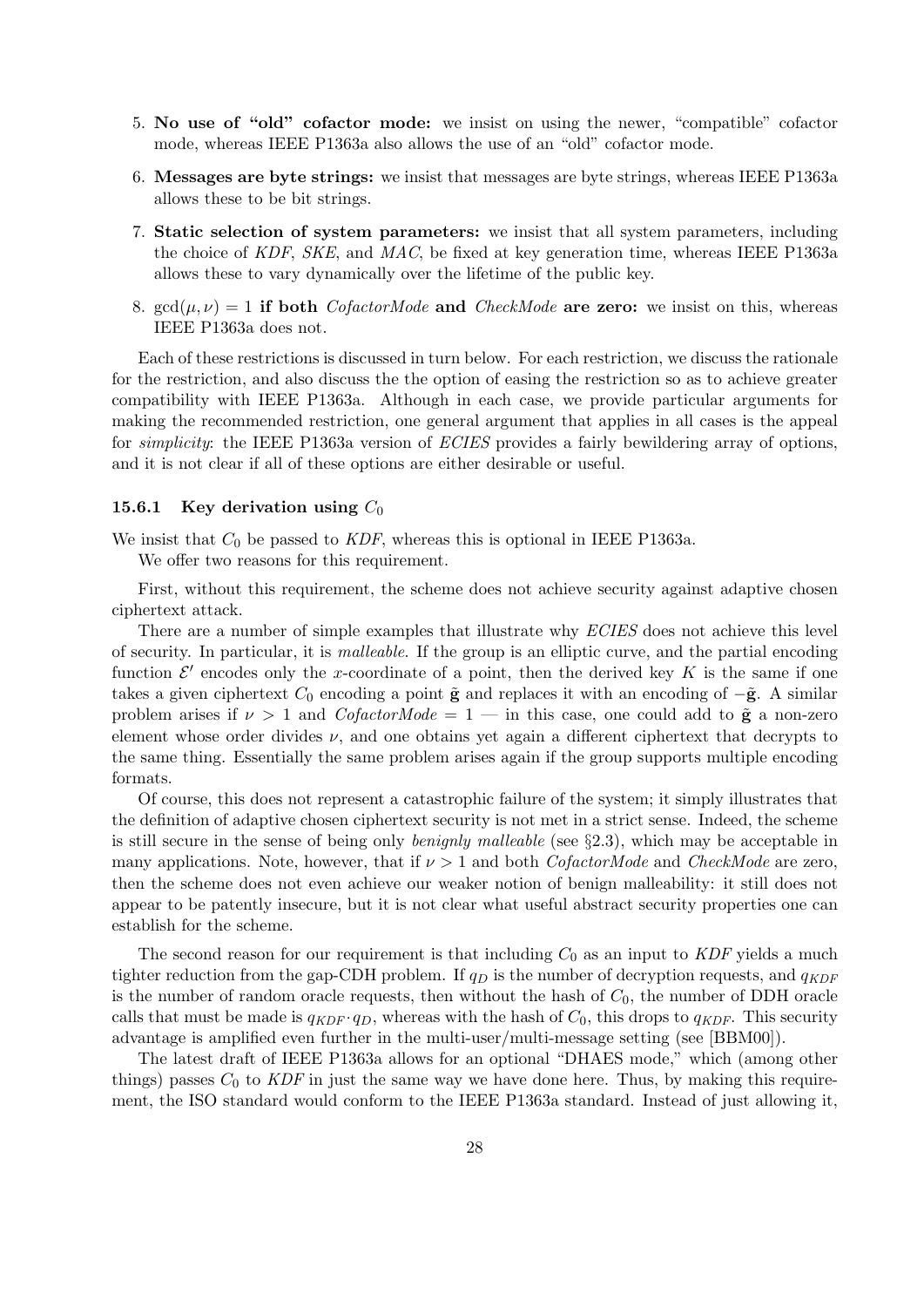we strongly recommended that the ISO standard requires it, so as to achieve full non-malleability, and perhaps more importantly, to obtain a much tighter security reduction, especially since the cost of hashing  $C_0$  is negligible compared to the cost of the public-key operations. However, it would also be acceptable if the ISO standard allowed a variation of the scheme in which  $C_0$  is not hashed, in order to achieve a greater degree of consistency between IEEE P1363a and the ISO standard.

#### 15.6.2 No other key derivation parameters

We do not allow any key derivation parameters, whereas IEEE P1363a allows an arbitrary byte string as a key derivation parameter.

The notion of a key derivation parameter does not fit well with the abstract interface for encryption proposed in this document, and since it is a quite unusual functionality, it seems likely that this is a feature of the IEEE P1363a version of ECIES that will quickly atrophy. Indeed, none of the other encryption scheme in IEEE P1363 support an analogous feature. Nevertheless, if this feature is desired, it could be included for backward compatibility's sake.

#### 15.6.3 Proper label formatting

We insist that the input to the  $MAC$  include the length of the label L, whereas this is optional in IEEE P1363a.

In an early draft of the IEEE P1363a version of ECIES, the MAC is evaluated (in our notation) on the string  $c \parallel L$ , instead of on the string  $c \parallel L \parallel I2OSP(8 \cdot |L|, 8)$ , as we have proposed in §10.

The reason we insist on this adding this length information as input to  $MAC$ , is that without it, the scheme may be malleable.

The problem is that without encoding the length of  $L$  in  $MAC$  input, one can potentially choose any pair of strings  $(c', L')$  such that  $c' || L' = c || L$ , and then the decryption oracle in a chosen ciphertext attack when supplied with the same ciphertext but with label  $L'$  instead of  $L$ may leak interesting information about the target message.

This problem was identified and brought to the attention to the IEEE P1363 working group by David Hopwood, as well as through an earlier version of this document. The latest version of the IEEE P1363a draft supports an optional "DHAES mode," which (among other things) provides the same "fix" that we propose here. For compatibility reasons, one might allow variations without the fix, but then require a restriction, such as the restriction that the label must be empty, or that all messages are of a length that is fixed for the lifetime of the public key (which would also be consistent with the recommendation below in §15.6.4).

#### 15.6.4 No stream cipher option

We insist on performing data encapsulation using the  $DEM1$  scheme described in §10, whereas IEEE P1363a allows an alternative mechanism in which KDF is used directly as a stream cipher.

The reason we insist on this restriction, is that without it, the scheme is malleable in a very strong sense.

We first describe the "stream cipher option," and then we describe the attack.

Suppose the input to the encryption algorithm is a message  $M$  of length  $l$ , and a label  $L$ . After the shared Diffie-Hellman key  **is produced, a key derivation function is applied to obtain a string**  $k \parallel k'$ , where k has length l and k' has length MAC.KeyLen. The ciphertext is

$$
C = (C_0, c, MAC. eval(k', c \parallel L)),
$$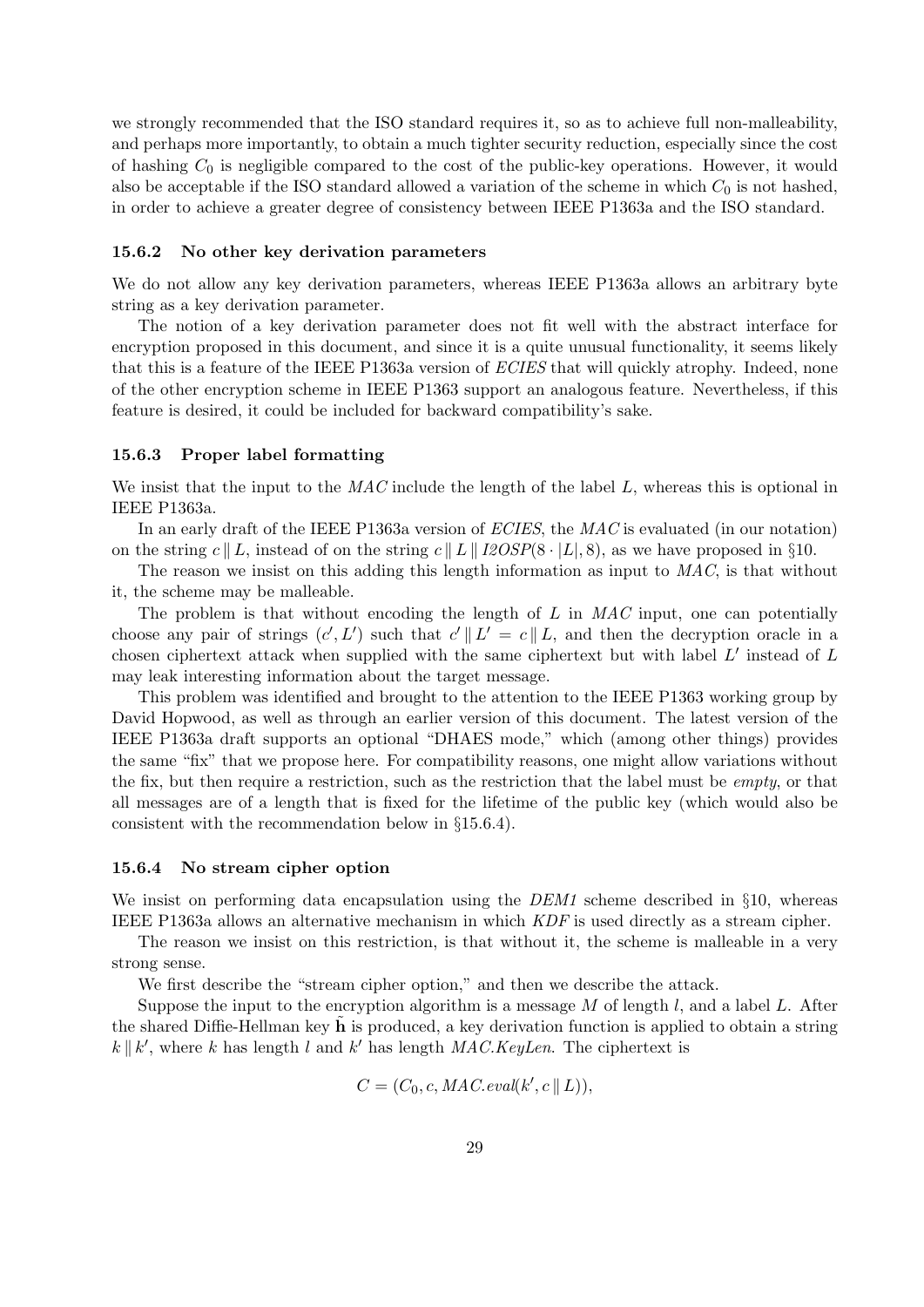where  $c = M \oplus k$  and  $C_0$  is the encoding of the ephemeral Diffie-Hellman key  $\tilde{g}$ .

Now we describe the attack. Suppose

$$
C = (C_0, c, tag)
$$

is the encryption of a message  $M$  with label  $L$ , such that

- the length *l* of *M* is equal to  $l' + MAC. KeyLen$  for  $l' > 0$ ,
- $c = c_1 || c_2$ , where  $|c_1| = l'$  and  $|c_2| = MAC. KeyLen$
- $M = M_1 || M_2$ , where  $|M_1| = l'$  and  $|M_2| = MAC. KeyLen$ , and
- $M_2$  is known to the attacker.

Then for any byte string  $\Delta$  of length  $l'$ , and any label  $\tilde{L}$ , the ciphertext

$$
\tilde{C} = (C_0, \tilde{c}, MAC.\text{eval}(\tilde{k}, \tilde{c} \parallel \tilde{L})),
$$

where

$$
\tilde{c} = c_1 \oplus \Delta \text{ and } \tilde{k} = c_2 \oplus M_2,
$$

is a valid encryption of  $M_1 \oplus \Delta$  with label  $\tilde{L}$ .

Thus, the scheme is trivially malleable, in a very strong way: we can transform the encryption of  $M_1 \parallel M_2$  with label L into an encryption of  $M_1 \oplus \Delta$  with label L, for any  $\Delta$  and any L.

This problem could easily have been avoided if the output of the key derivation function was parsed as  $k' \parallel k$  instead of  $k \parallel k'$ . Indeed, if this were done, the security of the data encapsulation method could be proven secure under standard assumptions.

Because of this rather serious flaw in the design of ECIES, this mode of data encapsulation was not included in our proposal here, and it is strongly recommended that the ISO version of ECIES not allow this mode of data encapsulation.

The only possible circumstances under which the stream cipher option would be acceptable as an option would be if the message length were fixed for the lifetime of a public key.

The current IEEE P1363a draft document recommends using the stream cipher option only in applications where the message is short, such as key transport, but the reasons given are efficiency (decryption cannot be performed in a single pass) and the fact that the recommended instantiations of KDF have not traditionally been used as stream ciphers, and so there may be unforeseen security problems in their use as such. However, no recommendation is made in IEEE P1363a that the length of the message should be fixed for all ciphertexts. Thus, this appears to be an authentic, and perhaps serious, security hole in ECIES. The same problem appears in the versions of ECIES submitted to ISO, submitted to Crypto-Nessie, and in the draft of ANSI X9.63.<sup>4</sup>

#### 15.6.5 No use of "old" cofactor mode

We insist on using the newer, "compatible" cofactor mode, whereas IEEE P1363a also allows the use of an "old" cofactor mode.

The cofactor mode described in this document corresponds to what is called "compatible" cofactor mode in the IEEE P1363a version of ECIES. That version of ECIES also allows another mode, which we shall call here "old" cofactor mode. "Old" cofactor mode appeared in the ECIES

<sup>&</sup>lt;sup>4</sup>This refers to the draft of January 8, 1999.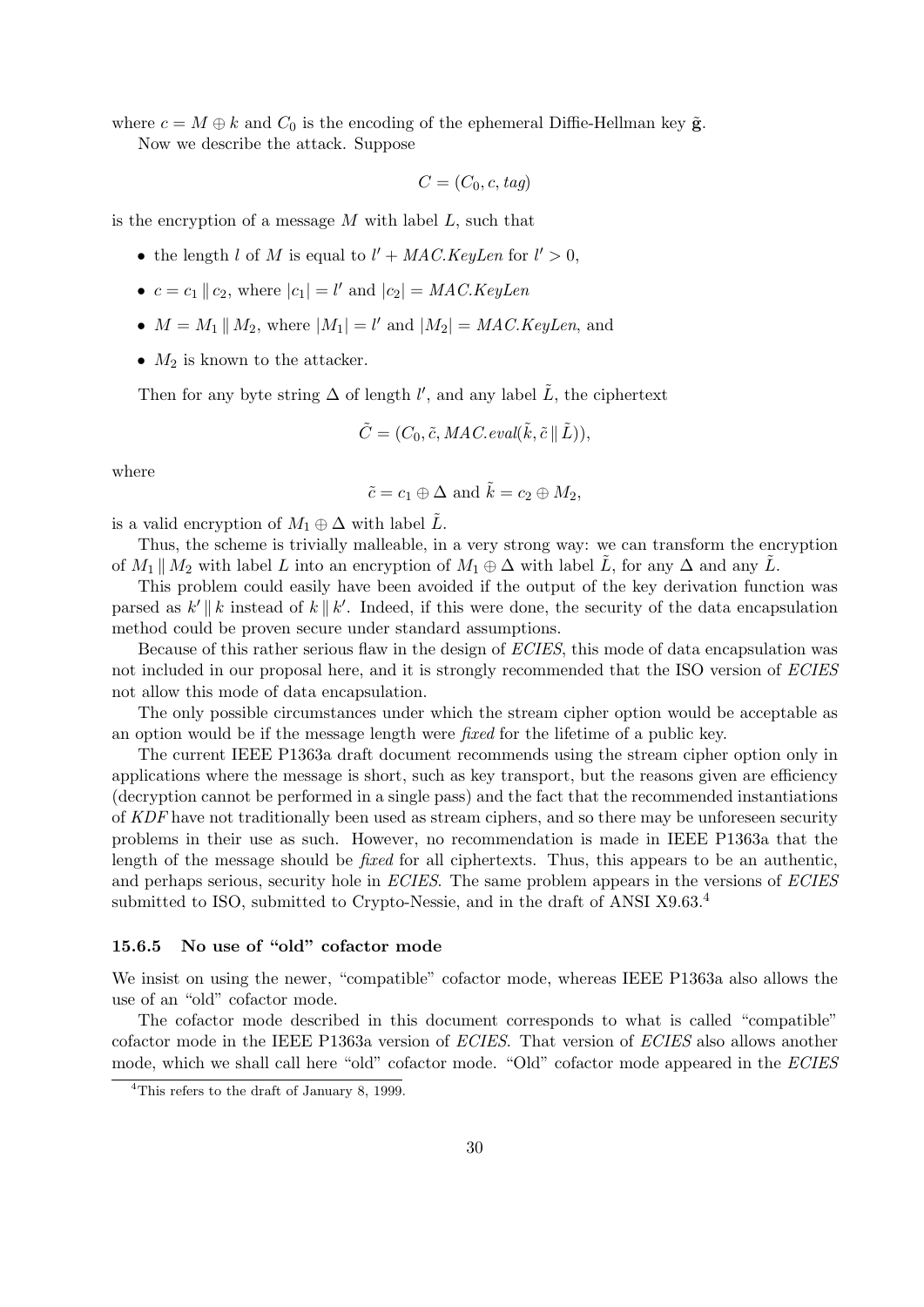submission to ISO, but "compatible" cofactor mode did not. Both of these modes deal quite effectively with the potential problem of small subgroup attacks when  $\nu \neq 1$ . The advantage of "compatible" cofactor mode over "old" cofactor mode is that the encryption algorithm is oblivious to it in the former, while it needs to be aware of it in the latter. "Old" cofactor mode appears to offer no advantages at all, and so we recommend not including it in the ISO standard. However, we could include it for compatibility reasons, without any great harm.

Note that "compatible" cofactor mode is not "just" an alternative implementation of the decryption algorithm: the behavior of the decryption algorithm is different when using this mode than it is when not, as some ciphertexts that would be rejected without this mode, will not be rejected with this mode.

#### 15.6.6 Messages are byte strings

We insist that messages are byte strings, whereas IEEE P1363a allows these to be bit strings.

See  $\S2.1.8$  for a discussion of why we work only with byte strings. It is mentioned there that the IEEE P1363a version of ECIES allows bit strings, but even that is not entirely true, since the underlying symmetric-key encryption schemes that it currently allows do not support bit strings. The only exception to this is when the "stream cipher option" discussed in §15.6.4 is used, but as we have already argued, this option should anyway not be allowed in the ISO standard.

#### 15.6.7 Static selection of system parameters

We insist that all system parameters, including the choice of KDF, SKE, and MAC be fixed at key generation time, whereas IEEE P1363a allows these to vary dynamically over the lifetime of the public key. Although the latter is not recommended in IEEE P1363a, due to possible security problems that may arise from "unintended interactions" of different options, it is nevertheless allowed.

It is the opinion of this author that allowing such flexibility is entirely unacceptable: all hope of a meaningful security analysis vanishes if one allows for this, and there may indeed be real harm that could come from "unintended interactions." This proposal recommends with the strongest possible urgency that the ISO standard should require all such options to be fixed at key generation time. In addition, all scheme options discussed above, such as not including  $C_0$  in the key derivation function, allowing additional key derivation parameters, cofactor mode, check mode, etc., should be determined at key generation time and fixed for the lifetime of public key.

#### 15.6.8 gcd( $\mu, \nu$ ) = 1 if both *CofactorMode* and *CheckMode* are zero

We insist on this, whereas IEEE P1363a does not.

The reason is that without this restriction, it does not seem possible to reason about the security of the scheme, whereas with this restriction, it is possible.

Without going into all the details, we just note that if  $gcd(\mu, \nu) = 1$ , then one can decompose H as the direct sum of G and the subgroup  $\mathcal{G}' \subset \mathcal{H}$  consisting of all elements of  $\mathcal H$  whose order divides v. This decomposition is effective, in the sense that given  $\mathbf{a} \in \mathcal{H}$ , one can efficiently compute  $\mathbf{a}_1 \in \mathcal{G}$ and  $\mathbf{a}_2 \in \mathcal{G}'$  such that  $\mathbf{a} = \mathbf{a}_1 + \mathbf{a}_2$ . The existence of an effective decomposition such as this is critical to the proof of security.

Making this requirement most likely will have little practical impact, since it is very unusual to have  $gcd(\mu, \nu) \neq 1$ .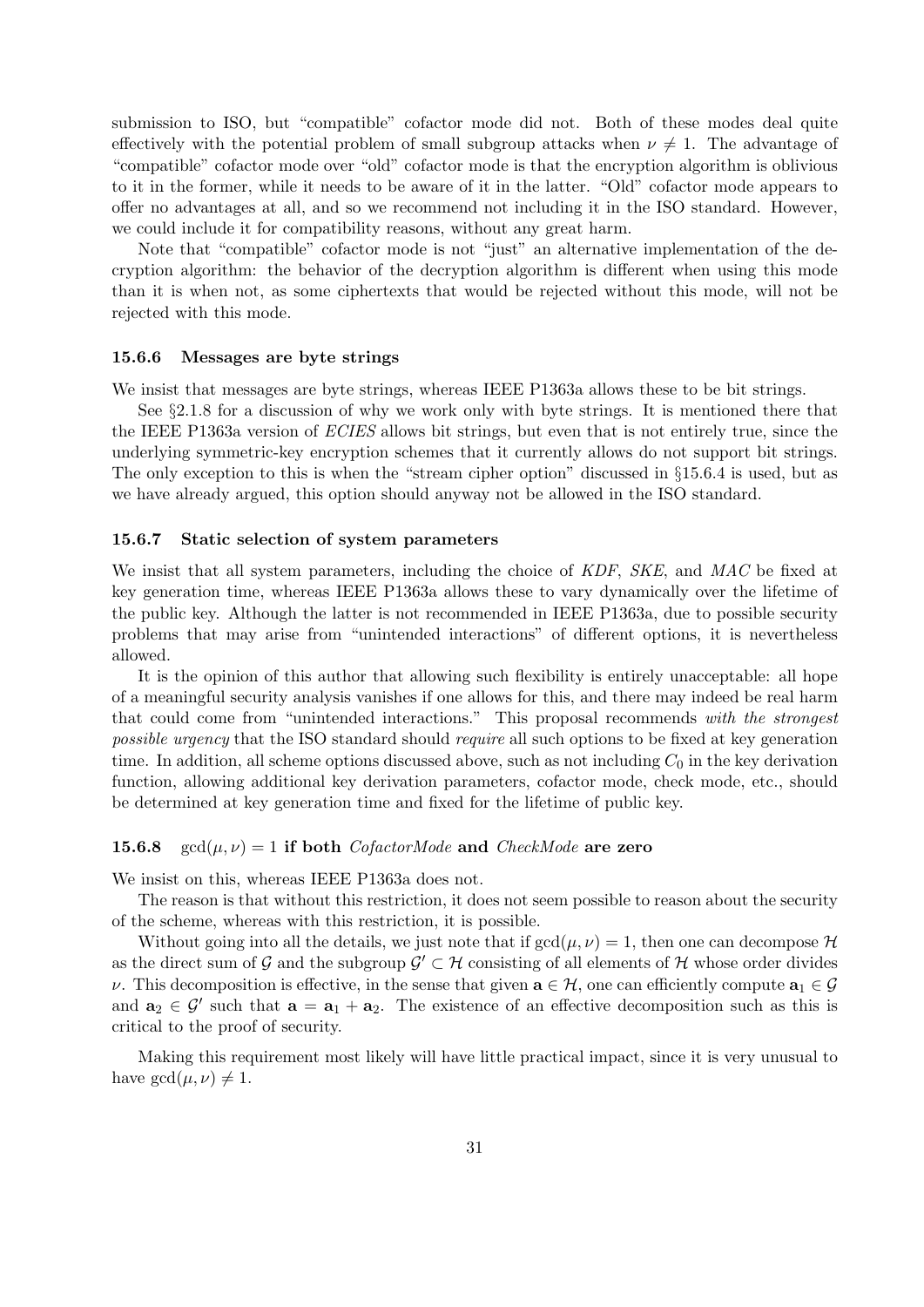#### 15.7 Compatibility with the submitted version of ECIES

There are a number of differences between the IEEE P1363a version of ECIES and the version of ECIES that was submitted to the ISO.

First, and most prominently, the IEEE P1363a version allows subgroups of finite fields as groups in addition to just elliptic curve groups, as in the submitted version.

Second, the IEEE P1363a version allows for a data encapsulation mechanism of the type described in §10 and recommended here, in addition to the "stream cipher option" (see §15.6.4) as in the submitted version. Note that the version of ECIES submitted to Crypto-Nessie allows for both modes of operations (although not with the same set of symmetric-key encryption schemes).

Third, the IEEE P1363a version allows for a "compatible" cofactor mode, in addition to the "old" cofactor mode, as in the submitted version (see  $\S 15.6.5$ ).

Fourth, the IEEE P1363a version of ECIES provides a "DHAES option," which when used, passes  $C_0$  to  $KDF$  (see §15.6.1) and the length of L to  $MAC$  (see §15.6.3).

In preparing this document, based on discussions with ISO working group members, priority was given to consistency with the IEEE P1363a version, rather than to the submitted version.

## 16 PSEC-KEM

We present here a variant of PSEC-2. This is a key encapsulation scheme, which we call PSEC-KEM, that can be combined with the general hybrid method in §5 to get a full publickey encryption scheme. While the scheme we present here differs in numerous details from the original  $PSEC-2$ , we believe it is similar in spirit to the  $PSEC-2$  submission, preserves the main idea of [FO99] on which it is based, and provides very nearly the same security/efficiency trade-off.

#### 16.1 Key Generation

A fully specified group

$$
Group=(\mathcal{H},\mathcal{G},\mathbf{g},\mu,\nu,\mathcal{E},\mathcal{D},\mathcal{E}',\mathcal{D}').
$$

Additionally, a key derivation function KDF (see §12) should be selected, along with a positive integer SeedLen.

Next, a number  $x \in \{0, \ldots, \mu - 1\}$  is chosen at random, and the group element  $\mathbf{h} = x\mathbf{g}$  is computed.

The public key consists of encodings of *Group* and **h**, along with an indication of the choice of KDF and the value SeedLen. The precise format of this encoding is not specified here.

The private key consists of the public key together with  $x$ .

#### 16.2 Encryption

Recall that for a key encapsulation mechanism, the goal is to produce a ciphertext  $C_0$  that is an encryption of a key K, where K is a byte string of length  $KeyLen = PSEC-KEM. OutputKeyLen.$ 

Let  $I0 = I2OSP(0, 4)$  and  $I1 = I2OSP(1, 4)$ .

The encryption algorithm takes an optional argument format that specifies the format to be used to encode group elements, and runs as follows.

1. Choose a random byte string s of length SeedLen.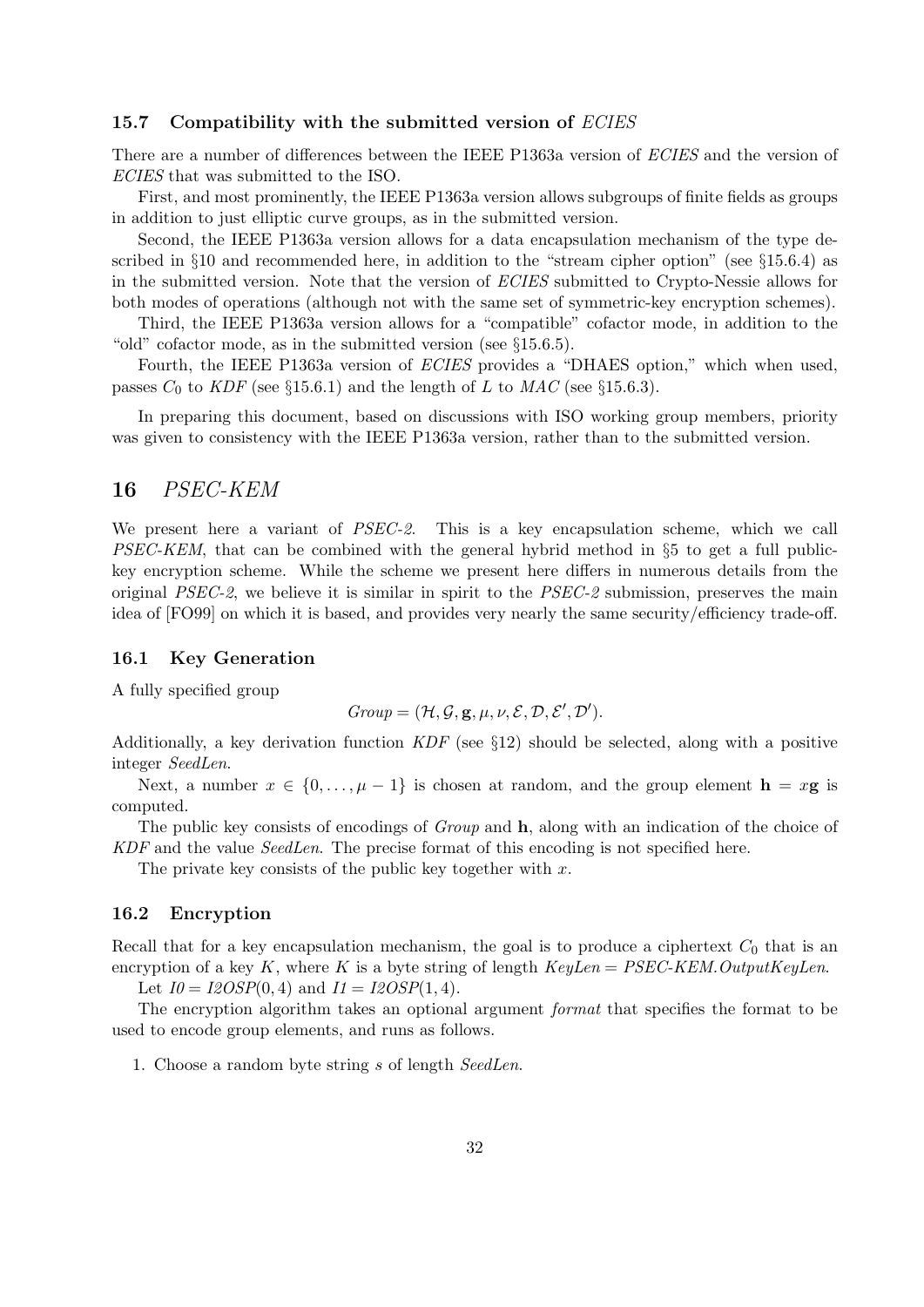2. Compute

$$
t = KDF(I0 \parallel s, \lceil \log_{256} \mu \rceil + 16 + KeyLen),
$$

a byte string of length  $\lceil \log_{256} \mu \rceil + 16 + KeyLen.$ 

- 3. Parse t as  $t = u \, || K$ , where  $|u| = \lceil \log_{256} \mu \rceil + 16$  and  $|K| = KeyLen$ .
- 4. Compute  $r = OS2IP(u) \mod \mu$ .
- 5. Compute  $\tilde{\mathbf{g}} = r\mathbf{g}$  and  $\tilde{\mathbf{h}} = r\mathbf{h}$ .
- 6. Set  $EG = \mathcal{E}(\tilde{\mathbf{g}}, format)$  and  $PEH = \mathcal{E}'(\tilde{\mathbf{h}})$ .
- 7. Compute

$$
v = s \oplus \text{KDF}(I1 \parallel \text{EG} \parallel \text{PEH}, \text{SeedLen}).
$$

8. Output the key K and the ciphertext  $C_0 = EG \parallel v$ .

#### 16.3 Decryption

The decryption algorithm takes the secret key as well as a ciphertext  $C_0$  as input. It runs as follows.

- 1. Parse  $C_0$  as  $C_0 = EG \parallel v$ , where EG is an encoding a group element  $\tilde{g}$ , and v is a byte string of length SeedLen. This step may, of course, fail.
- 2. Compute  $\tilde{\mathbf{h}} = x\tilde{\mathbf{g}}$ .
- 3. Set  $PEH = \mathcal{E}'(\tilde{\mathbf{h}})$ .
- 4. Compute

 $s = v \oplus KDF(11 \parallel EG \parallel PEH, SeedLen).$ 

5. Compute

 $t = KDF(I0 || s, \lceil \log_{256} \mu \rceil + 16 + KeyLen),$ 

a byte string of length  $\lceil \log_{256} \mu \rceil + 16 + KeyLen.$ 

- 6. Parse t as  $t = u \, || K$ , where  $|u| = \lceil \log_{256} \mu \rceil + 16$  and  $|K| = KeyLen$ .
- 7. Compute  $r = OS2IP(u) \mod \mu$ .
- 8. Compute  $\bar{\mathbf{g}} = r\mathbf{g}$ .
- 9. Test if  $\bar{\mathbf{g}} = \tilde{\mathbf{g}}$ ; if not, then fail.
- 10. Output the key  $K$ .

#### 16.4 Some remarks

Note that in this scheme, we do not have to make an additional check to ensure that  $\tilde{g}$  lies in  $\mathcal{G}$ during the decryption process. This is already taken care of by the test in step 9 of the decryption algorithm.

Also note that unlike ECIES, a value of **0** for  $\tilde{\mathbf{h}}$  is perfectly legal, and therefore, the function  $\mathcal{E}'$ must be well defined at 0. It was felt that making the restriction that  $h \neq 0$  would only complicate the scheme, with no tangible benefit.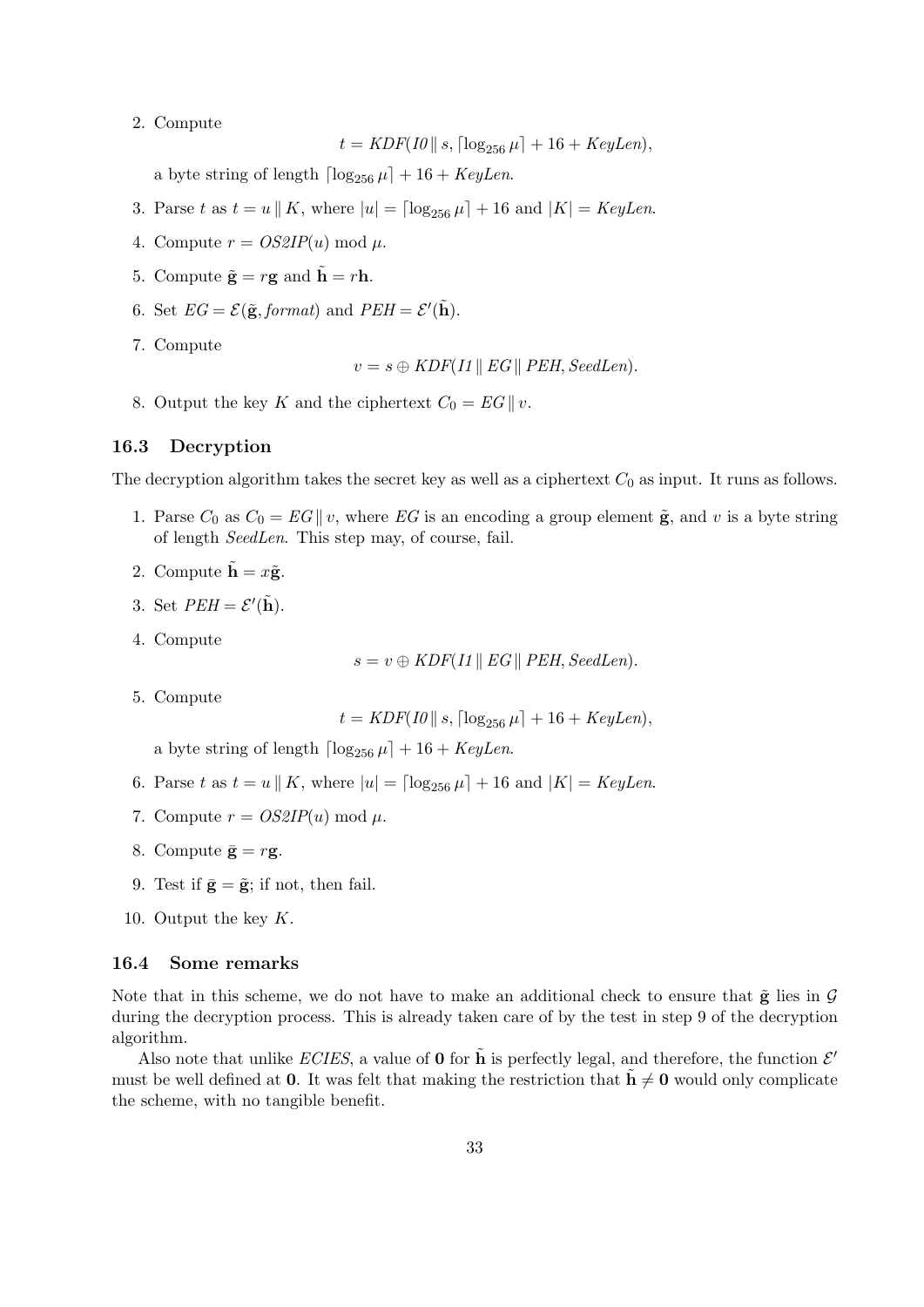#### 16.5 Changes from PSEC-2

There are a number of substantial differences between *PSEC-KEM* and the *PSEC-2*.

First and foremost is the fact that the above scheme is just a key encapsulation mechanism. As we discussed in §5, using this we can build a hybrid scheme.

The PSEC-2 submission proposed a different kind of hybrid construction. We would recommend the hybrid construction here above the hybrid construction in the PSEC-2 for three reasons.

- 1. One of the goals of this document is to consolidate the various submissions, taking the best ideas from all of them, and obtaining a small set of schemes, each of which offers something unique. To that end, it seems like a good idea to use the same hybrid construction for all schemes.
- 2. The hybrid construction proposed here has a distinct advantage over the hybrid construction proposed in PSEC-2. Namely, it facilitates the implementation of the encryption and decryption algorithms as filters (see §2.1.3). For the original PSEC-2 construction, this does not seem possible.
- 3. The hybrid construction proposed here does not rely on random oracles, whereas that in PSEC-2 does. It is easy enough to build a hybrid scheme without random oracles, assuming the underlying key encapsulation mechanism is secure, so it seems worthwhile to do so. In particular, we want to be able to include schemes, like ACE-KEM, that do not use random oracles in their security analysis.

The only disadvantages of our proposed hybrid construction are that the ciphertexts are slightly longer (an additional MAC tag is required), and additional code is required for its implementation (the MAC code). We feel that these disadvantages are outweighed by the advantages of conformity with the other schemes, and of facilitating "streaming." This, of course, may be a point of discussion by the working group.

There are some other differences as well. In our scheme, the value  $v$  (in our notation) is computed by masking the seed s with a cryptographic hash

#### $KDF(11 \parallel EG \parallel PEH, SeedLen),$

whereas in PSEC-2, s is masked directly with  $PEH$  — no hash at all. Our scheme thus has potentially more compact ciphertexts than PSEC-2. Also, by including EG in the hash, we get a a much more efficient security reduction in the multi-user/multi-message model (see [BBM00]), and we also deal properly with the multiple group encoding formats.

A serious criticism of the PSEC-2 scheme as submitted is that there is no detailed proof of the claimed security theorem, either in the submission or elsewhere in the literature. In fact, there is some doubt as to whether the scheme actually is secure under the stated assumptions. The problem is the way the value v (our notation) is computed in  $PSEC-2$ . As mentioned above, this is computed as  $v = s \oplus PEH$ . The only requirement in the scheme is that SeedLen  $\leq$  |PEH|. However, if  $SeedLen < |PEH|$ , then the ciphertext contains some of bits of PEH in the clear. To prove security of this scheme, then, one would (at least) need to show that one could not compute h from  $\tilde{g}$  and some of the bits of the partial encoding of h. It would appear that requiring that  $SeedLen$  > |PEH| solves the problem. Note that the stated requirement that  $SeedLen$  < |PEH| is apparently not a typographic error, since the examples of PSEC-2 in the appendix of the submission all have  $SeedLen$  <  $|PEH|$ .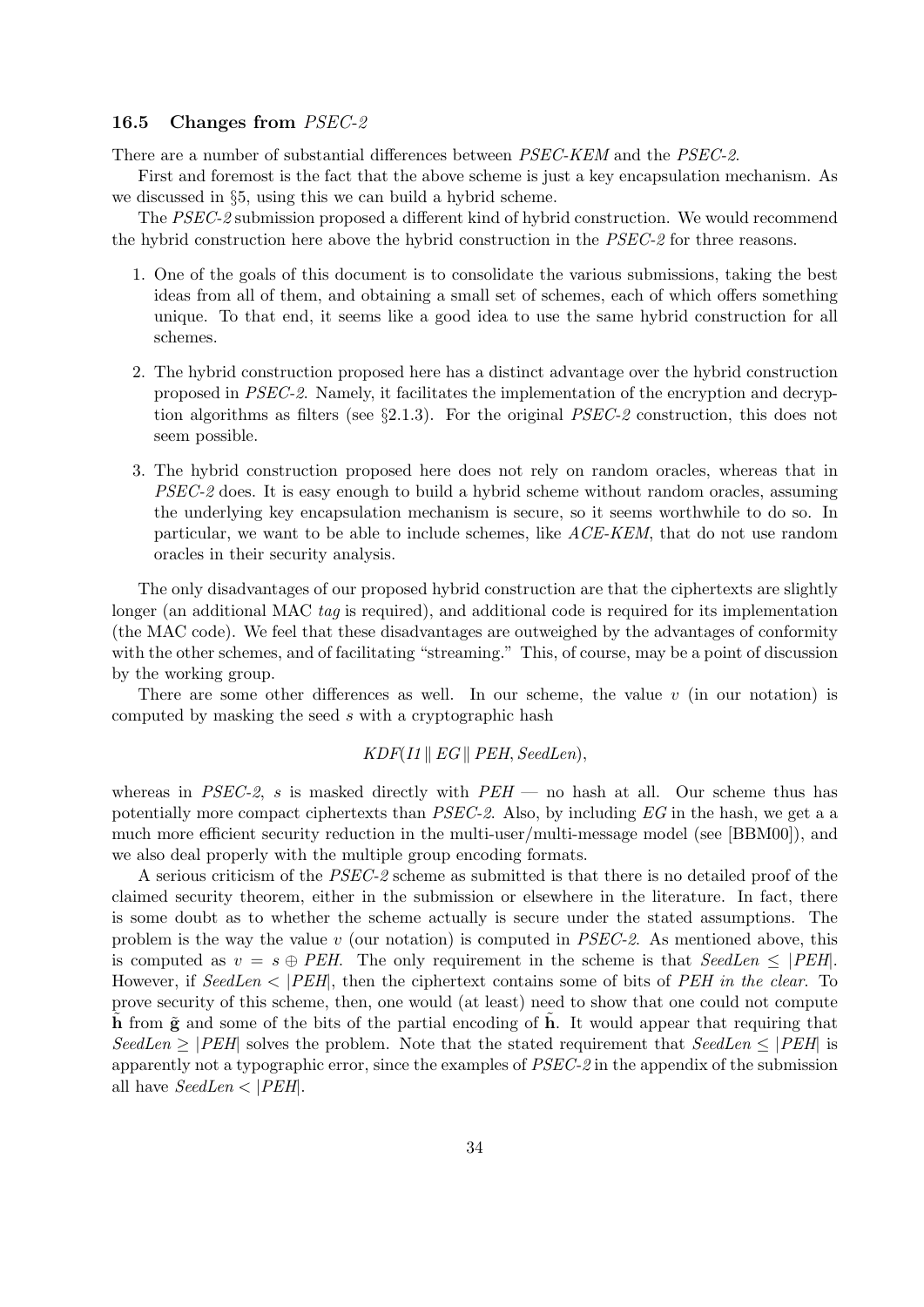A similar, but more severe, criticism applies to the PSEC-1 submission. More specifically, in the PSEC-1 encryption algorithm, the ciphertext contains the XOR of the message with a substring of PEH. There is no way the semantic security of this scheme can be based upon the DDH assumption, since the DDH assumption does not imply that the bits of an encoding of a group element are pseudo-random.

Also note that our proposed scheme works with any prime-order group, not just subgroups of elliptic curves.

We should also mention that the scheme we have proposed here bears some similarities not only to the PSEC-2 submission, but also to a very similar scheme presented in [BLK00].

#### 16.6 Security considerations

Since this proposed scheme differs significantly from PSEC-2 and other schemes in the literature, we sketch a security proof in the random oracle model assuming the CDH (see §14.1).

We view KDF as a random oracle. Note that all relevant inputs to KDF start with either a "zero word" or a "one word." This effectively gives us two independent random oracles,

$$
H_0 : \mathbf{B}^{SeedLen} \to \mathbf{B}^{\lceil \log_{256} \mu \rceil + 16 + KeyLen},
$$
  

$$
H_1 : \mathcal{E}(\mathcal{H}) \times \mathcal{E}'(\mathcal{H}) \to \mathbf{B}^{SeedLen}.
$$

Here, **B** denotes the set of bytes. Also,  $\mathcal{E}(\mathcal{H})$  denotes the set of all encodings of elements in  $\mathcal{H}$ , using all formats, and  $\mathcal{E}'(\mathcal{H})$  denotes the set of all partial encodings of elements in  $\mathcal{H}$ . In the security analysis, we shall replace the calls to  $KDF$  by appropriate queries to  $H_0$  and  $H_1$ .

Consider an adversary A that makes  $q_D$  calls to the decryption oracle,  $q_0$  calls to  $H_0$  and  $q_1$ calls to  $H_1$ .

Let  $\mathbf{G}_0$  be the original attack game, and let  $S_0$  be the event that the adversary correctly guesses the hidden bit b in this game (see §3). We shall define a sequence of attack games  $\mathbf{G}_1, \mathbf{G}_2, \ldots, \mathbf{G}_k$ . Each of these games should be viewed as operating on the same underlying probability space only the rules for how certain random variables are computed differ. In each game  $\mathbf{G}_i$ ,  $1 \leq i \leq k$ , there will be an event  $S_i$  corresponding to  $S_0$ . We shall show that for all  $1 \leq i \leq k$ , that the difference  $|\Pr[S_i] - \Pr[S_{i-1}]|$  is negligible, and moreover, it will be evident that in the last game,  $Pr[S_k] = 1/2$ . This will imply that  $Advanced_{PSEC-KEM}(A)$ , which is equal to  $|Pr[S_0] - 1/2|$ , is negligible.

We adopt the following convention. For an arbitrary ciphertext  $C_0$ , we denote by

$$
EG, v, \tilde{\mathbf{g}}, \tilde{\mathbf{h}}, PEH, s, t, u, K, r, \bar{\mathbf{g}},
$$

the values computed by the decryption algorithm on this ciphertext. Some of these may be undefined if the algorithm would fail before the value was computed. We also denote the target ciphertext  $C_0^*$  $U_0^*$ , and define corresponding values  $EG^*, v^*, \tilde{\mathbf{g}}^*, \ldots$ 

We classify ciphertexts  $C_0$  submitted to the encryption oracle as follows:

Type I  $\tilde{\mathbf{g}} \neq \tilde{\mathbf{g}}^*$ ; Type II  $EG = EG^*$ ; **Type III**  $\tilde{\mathbf{g}} = \tilde{\mathbf{g}}^*$ , but  $EG \neq EG^*$ .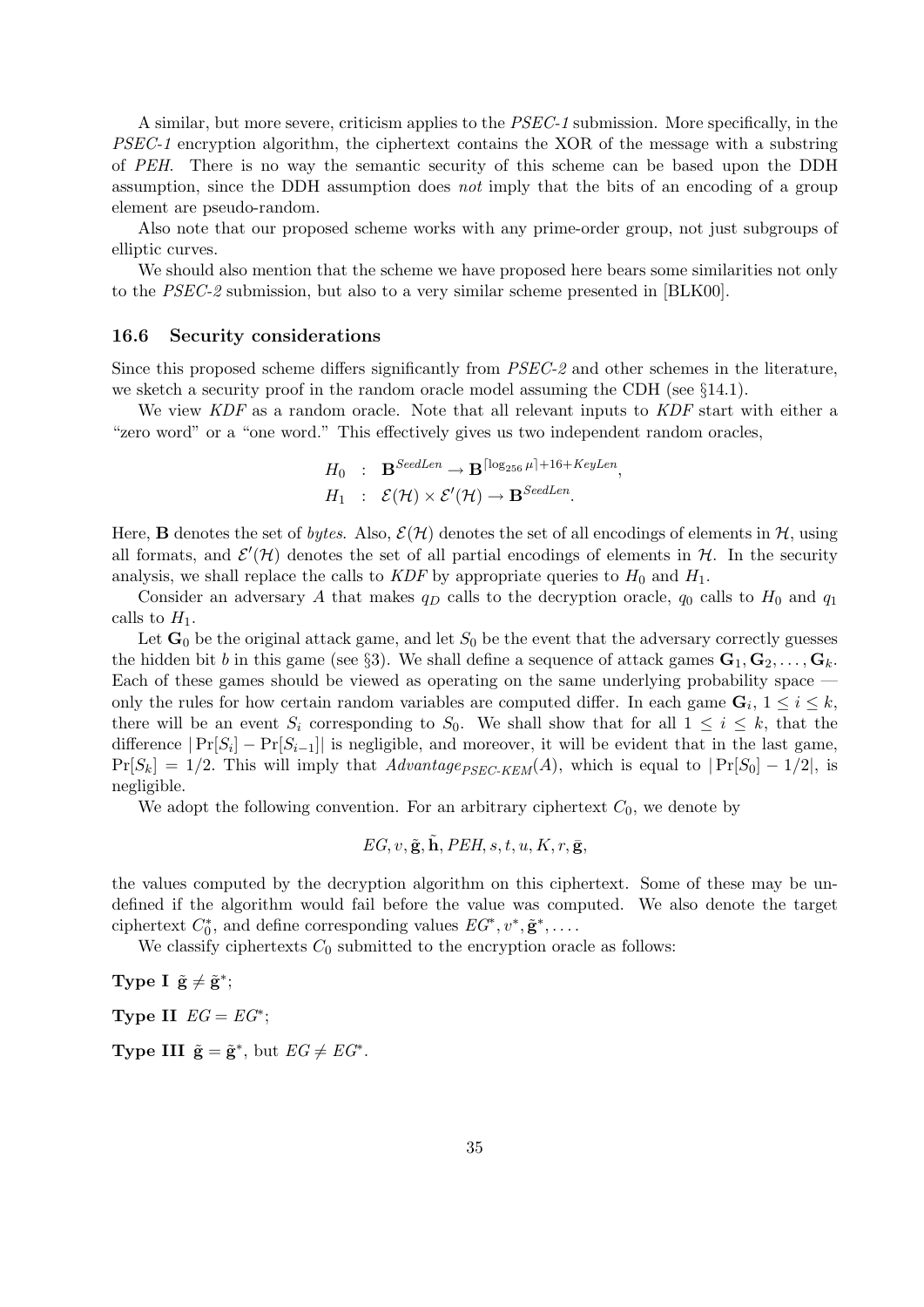Note that all ciphertexts  $C_0$  submitted to the decryption oracle *before* the encryption oracle has been invoked are classified as Type I. Notice that Type III ciphertexts can arise only if the group supports multiple encoding formats.

Let S denote the set of points s at which the oracle  $H_0$  has been queried either *(i)* directly by the adversary, or (ii) by a Type III decryption oracle invocation. The set  $S$  grows over time, as more queries to  $H_0$  are made. For any byte string s of length SeedLen, we define  $\rho(s)$  to be the number obtained by taking the first  $\lceil \log_{256} \mu \rceil + 16$  of  $H_0(s)$ , converting to an integer, and reducing mod  $\mu$ .

The following trivial lemma will streamline our arguments.

**Lemma 1** Let E, E', and F be events defined on a probability space such that  $Pr[E \wedge \neg F] =$  $Pr[E' \wedge \neg F]$ . Then we have

$$
\big\vert \Pr[E] - \Pr[E'] \big\vert \leq \Pr[F].
$$

The proof is a simple calculation, which we omit.

We now define our sequence of games  $\mathbf{G}_1, \mathbf{G}_2, \ldots$ 

Game G<sub>1</sub>. We modify the decryption oracle as follows. If the adversary submits a Type II ciphertext  $C_0$ , then in game  $\mathbf{G}_1$ , we summarily reject  $C_0$ , without executing the decryption algorithm at all.

Let  $F_1$  be the event that in game  $G_1$  such a ciphertext is rejected that would not have been rejected under the rules of game  $\mathbf{G}_0$ . Since these two games proceed identically until  $F_1$  occurs, we have  $Pr[S_0 \land \neg F_1] = Pr[S_1 \land \neg F_1]$ , and applying Lemma 1 with  $(S_0, S_1, F_1)$ , we have  $|Pr[S_0]$  –  $Pr[S_1] \leq Pr[F_1].$ 

So it suffices to bound  $Pr[F_1]$ . Consider a Type II ciphertext  $C_0$  submitted to the decryption oracle in game  $\mathbf{G}_1$ . Since  $C_0 \neq C_0^*$  $v^*$ , we must have  $v \neq v^*$ , which implies  $s \neq s^*$ . To accept under the rules of game  $\mathbf{G}_0$ , we must have  $r = r^*$ .

To make this happen, the adversary must find an input  $s \neq s^*$  to  $H_0$  such that  $\rho(s) = r^*$ . Thus,  $Pr[F_1] \leq (q_0 + q_D)\mu^{-1}(1 + 2^{-128})$ . The factor  $(1 + 2^{-128})$  comes from the fact that the value r is not exactly uniformly distributed over  $\{0, \ldots, \mu-1\}.$ 

So we have

$$
|\Pr[S_0] - \Pr[S_1]| \le (q_0 + q_D)\mu^{-1}(1 + 2^{-128}).\tag{1}
$$

**Game**  $G_2$ **.** In this game, we modify the decryption oracle as follows. Suppose a Type I ciphertext  $C_0$  is submitted, and suppose that  $s \notin \mathcal{S}$ . Then we summarily reject this ciphertext, without ever proceeding past step 4 of the decryption algorithm.

Note that in this game, Type I and II decryption oracle invocations never evaluate  $H_0$  at points not already in  $S$ .

Let  $F_2$  be the event that in game  $G_2$  such a ciphertext is rejected that would not have been rejected under the rules of game  $G_1$ . These two games proceed identically until  $F_2$  occurs, and so  $Pr[S_1 \wedge \neg F_2] = Pr[S_2 \wedge \neg F_2]$ , and applying Lemma 1 to  $(S_1, S_2, F_2)$ , we have  $|Pr[S_1] - Pr[S_2]| \le$  $Pr[F_2]$ .

So it suffices to bound  $Pr[F_2]$ . Consider a ciphertext  $C_0$  as above is submitted to the decryption oracle in game  $\mathbf{G}_2$ . On the one hand, if the encryption oracle was previously invoked and  $s = s^*$ , then under the rules of game  $G_1$ , we would certainly reject  $C_0$ , since  $\tilde{\mathbf{g}} \neq \tilde{\mathbf{g}}^*$ . On the other hand, if the decryption oracle was not previously invoked or it was but  $s \neq s^*$ , then  $H_0$  was never queried at s either by the encryption oracle, the decryption oracle, or the adversary, and so the value  $r$  is independent of everything in the adversary's view. It follows that the probability that this ciphertext would not be rejected under the rules of game  $G_1$  is at most  $\mu^{-1}(1+2^{-128})$ .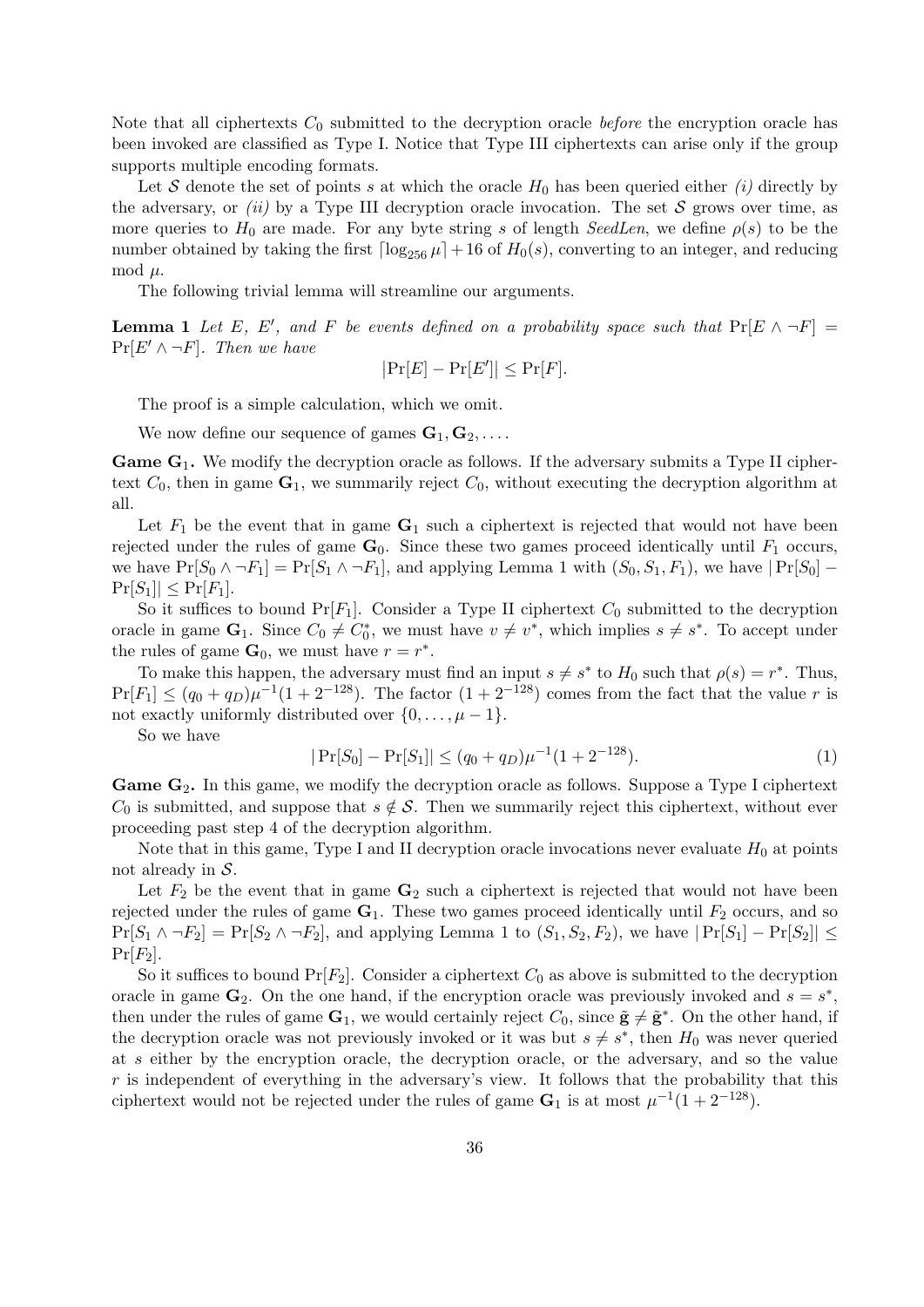From this, it follows that  $Pr[F_1] \le q_D \mu^{-1}(1 + 2^{-128})$ , and therefore,

$$
|\Pr[S_1] - \Pr[S_2]| \le q_D \mu^{-1} (1 + 2^{-128}).\tag{2}
$$

Game G<sub>3</sub>. We make another modification to the decryption oracle. In this new game, we process all Type I ciphertexts  $C_0$  as follows. If  $\tilde{\mathbf{g}}$  is not equal to  $\rho(s')\mathbf{g}$  for any  $s' \in \mathcal{S}$ , then we reject without any further processing. Otherwise, if  $\tilde{\mathbf{g}} = \rho(s')\mathbf{g}$  for some  $s' \in \mathcal{S}$ , we compute  $\tilde{\mathbf{h}} = \rho(s')\mathbf{h}$ , and proceed to decrypt just as in game  $\mathbf{G}_2$ , but starting with step 3 of the decryption algorithm.

We argue that games  $\mathbf{G}_2$  and  $\mathbf{G}_3$  are identical.

Consider first a ciphertext for which  $\tilde{\mathbf{g}}$  is not equal to  $\rho(s')\mathbf{g}$  for any  $s' \in \mathcal{S}$ . This ciphertext would have anyway been rejected under the rules in game  $G_2$ . To see this, let  $\tilde{g} = \hat{r}g$ , where  $\hat{r} \in \{0, \ldots, \mu - 1\}$ . Now,  $\hat{r} \neq \rho(s')$  for any  $s' \in \mathcal{S}$ . Consider the value s. If  $s \in \mathcal{S}$ , then we would reject under the rules in game  $\mathbf{G}_2$ , since the test in step 9 would fail; otherwise, if  $s \notin \mathcal{S}$ , we would also reject under the rules in game  $\mathbf{G}_2$ , since the special rejection rule introduced in game  $\mathbf{G}_2$  would apply.

Next, consider the case where  $\tilde{\mathbf{g}} = \rho(s')\mathbf{g}$  for some  $s' \in \mathcal{S}$ . It is clear that in this case, decryption proceeds exactly as in game  $\mathbf{G}_2$ .

So we have

$$
\Pr[S_3] = \Pr[S_2].\tag{3}
$$

**Game G<sub>4</sub>.** We modify game  $G_3$  to obtain an equivalent game  $G_4$ . This rather technical step is a "bridging" step that will facilitate the analysis of more drastic modifications in game  $G_5$ .

In game  $\mathbf{G}_4$ , we introduce

- a random byte string  $s^+$  of length SeedLen,
- a random byte string  $u^+$  of length  $\lceil \log_{256} \mu \rceil + 16$ ,
- a random byte string  $K^+$  of length KeyLen, and
- a random oracle

$$
h^+:\mathcal{E}(\mathcal{H})\to\mathbf{B}^{SeedLen}.
$$

Game  $\mathbf{G}_4$  is identical to game  $\mathbf{G}_3$ , except that we apply the following special rules:

R1: In the encryption oracle, we perform the following steps:

- 1. Set  $r^+ = OS2IP(u^+) \bmod \mu$ .
- 2. Compute  $\tilde{\mathbf{g}}^* = r^+ \mathbf{g}$ .
- 3. Set  $EG^* = \mathcal{E}(\tilde{\mathbf{g}}^*, format)$ .
- 4. Compute  $v^* = s^+ \oplus h^+(EG^*).$
- 5. Output the key  $K^+$  and the ciphertext  $C_0^* = EG^* \parallel v^*$ .
- **R2:** In the decryption oracle, when processing a Type III ciphertext, we use the value  $h^+(EG)$  in step 4, instead of  $H_1(EG,PEH)$ .
- **R3:** Whenever the oracle  $H_0$  is queried by either the adversary or a Type III decryption oracle — at  $s^+$  we respond with  $u^+ \parallel K^+$ , instead of  $H(s^+)$ .
- **R4:** Whenever the oracle  $H_1$  is queried by either the adversary or a Type I decryption oracle — at a point (EG, PEH), where EG is an encoding of  $\tilde{\mathbf{g}}^*$  and PEH is a partial encoding of  $x\tilde{\mathbf{g}}^*$ , we respond with  $h^+(EG)$  instead of  $H_1(EG,PEH)$ .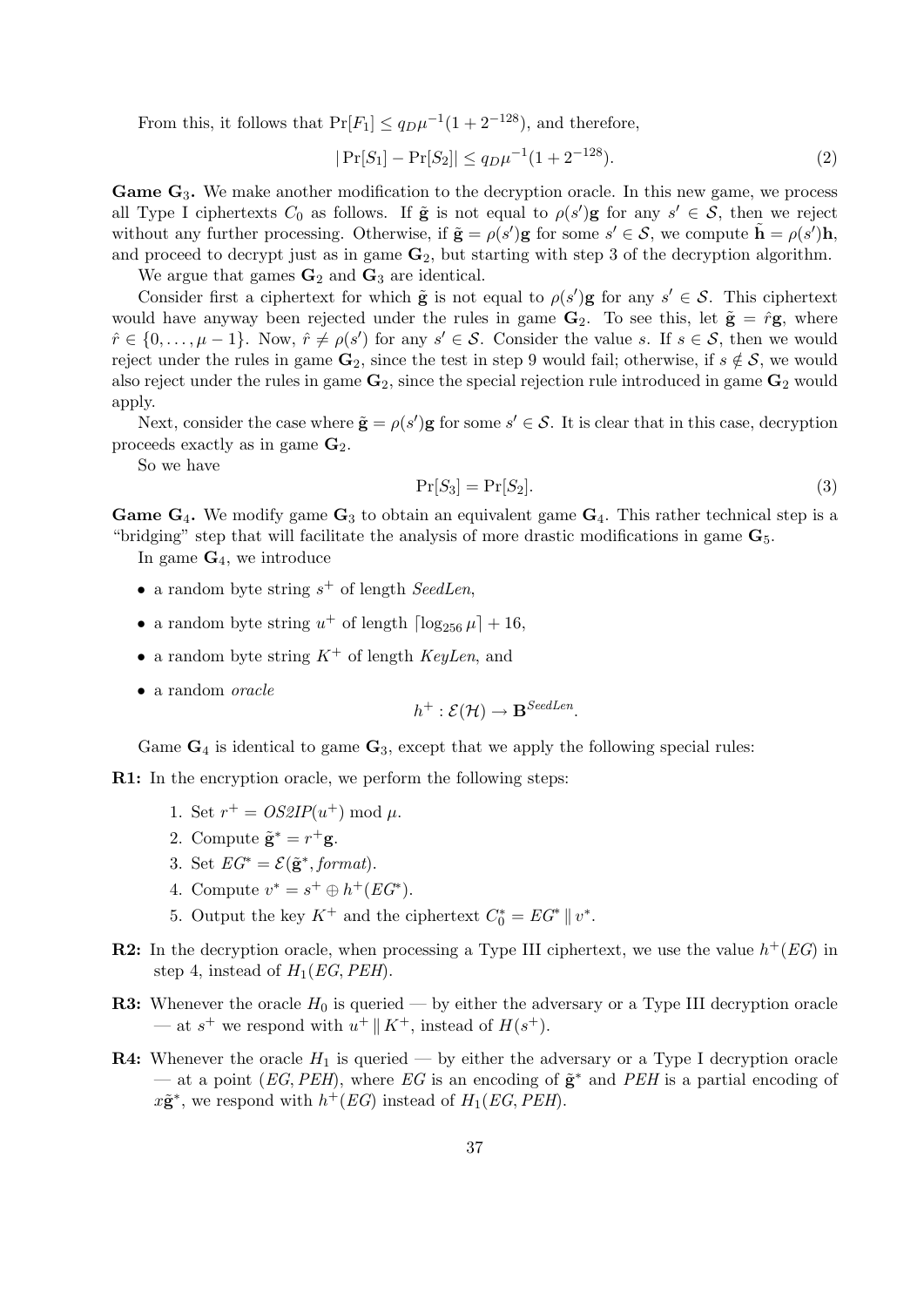It is clear that games  $\mathbf{G}_3$  and  $\mathbf{G}_4$  are completely equivalent, since we have consistently replaced one set of random variables by another set of identically distributed random variables. In particular,

$$
\Pr[S_3] = \Pr[S_4].\tag{4}
$$

Game  $G_5$ . Game  $G_5$  is the same as game  $G_4$ , except that we drop rules R3 and R4, while retaining R1 and R2.

Note that in this game, we do not use the secret key of the cryptosystem at all. Also note that the ciphertext  $C_0^*$ <sup>\*</sup><sub>0</sub> is no longer a valid ciphertext in general, nor does it hold in general that  $s^* = s^+$ , or that  $t^* = u^+ \parallel K^+$ , since the random oracles are no longer consistent with the modifications made in the encryption oracle. Indeed,  $K^+$  and hence the hidden bit b are independent of the adversary's view in game  $\mathbf{G}_5$ . The string  $s^+$  is also independent of the adversary's view. Further, the behavior of Type III decryption oracle queries are also not consistent with the random oracles.

Despite these differences, however, games  $G_4$  and  $G_5$  proceed identically until the string  $s^+$ appears in S or either the adversary or a Type I decryption oracle invocation queries  $H_1$  on inputs  $(EG,PEH)$ , where EG is an encoding of  $\tilde{\mathbf{g}}^*$  and PEH is the partial encoding of  $x\tilde{\mathbf{g}}^*$ .

Let  $F_{5a}$  be the event that in game  $\mathbf{G}_5$ , the string  $s^+$  appears in S at some point in time. Let  $F_{5b}$  be the event that either the adversary or a Type I decryption oracle invocation queries  $H_1$  on inputs (EG, PEH), where EG is an encoding of  $\tilde{\mathbf{g}}^*$  and PEH is the partial encoding of  $x\tilde{\mathbf{g}}^*$ . Let  $F_5 = F_{5a} \vee F_{5b}.$ 

Since games  $\mathbf{G}_4$  and  $\mathbf{G}_5$  proceed identically until the point where  $F_5$  occurs, we have  $\Pr[S_4 \wedge$  $\neg F_5$  = Pr[ $S_5 \wedge \neg F_5$ ]. Applying Lemma 1 with  $(S_4, S_5, F_5)$ , we have  $|\Pr[S_4] - \Pr[S_5]| \leq \Pr[F_5]$ .

Since  $s^+$  is independent of the adversary's view, we have

$$
\Pr[F_{5a}] \le (q_0 + q_D)2^{-SeedLen}.
$$

Now, Pr[ $F_{5b}$ ] is bounded by  $(1+2^{-128})$  times the probability that an adversary  $A'$  — running in expected time nearly the same as the running time of the original adversary  $A$  — can construct a list of  $O(q_1+q_1)$  group elements, one of which contains a solution to a given instance of the CDH problem.

This algorithm runs by taking a random instance  $(g, h, \tilde{g}^+)$  of the CDH problem as input, and runs A against a slightly modified version of game  $\mathbf{G}_5$ . In this modified game, we use the given values **g**, **h** to form the public key in game  $\mathbf{G}_5$ , Also, we use the given value  $\tilde{\mathbf{g}}^+$ , instead of deriving it from  $u^+$  (note that  $u^+$  is not used anywhere else in game  $\mathbf{G}_5$ ). Finally, to implement this algorithm, we simulate the random oracles in the usual way, using standard hash table techniques. We also use standard hash table techniques to implement the Type I decryption oracle queries, as modified in game  $\mathbf{G}_3$ . The factor  $(1+2^{-128})$  comes from the fact that the distribution of  $\tilde{\mathbf{g}}$ + in game  $\mathbf{G}_5$  is slightly non-uniform, whereas we assume the corresponding value in the CDH instance is uniformly distributed.

From this, it follows that

$$
|\Pr[S_4] - \Pr[S_5]| \leq \n\text{Advantage}_{CDH}(A', O(q_1 + q_D))(1 + 2^{-128}) + (q_0 + q_D)2^{-\text{SeedLen}},
$$
\n<sup>(5)</sup>

where  $Advantage_{CDH}$  is as defined in §14.1.

It is also clear that in game  $G_5$ , the hidden bit b is independent of all values directly or indirectly accessible to the adversary. Hence,

$$
\Pr[S_5] = 1/2. \tag{6}
$$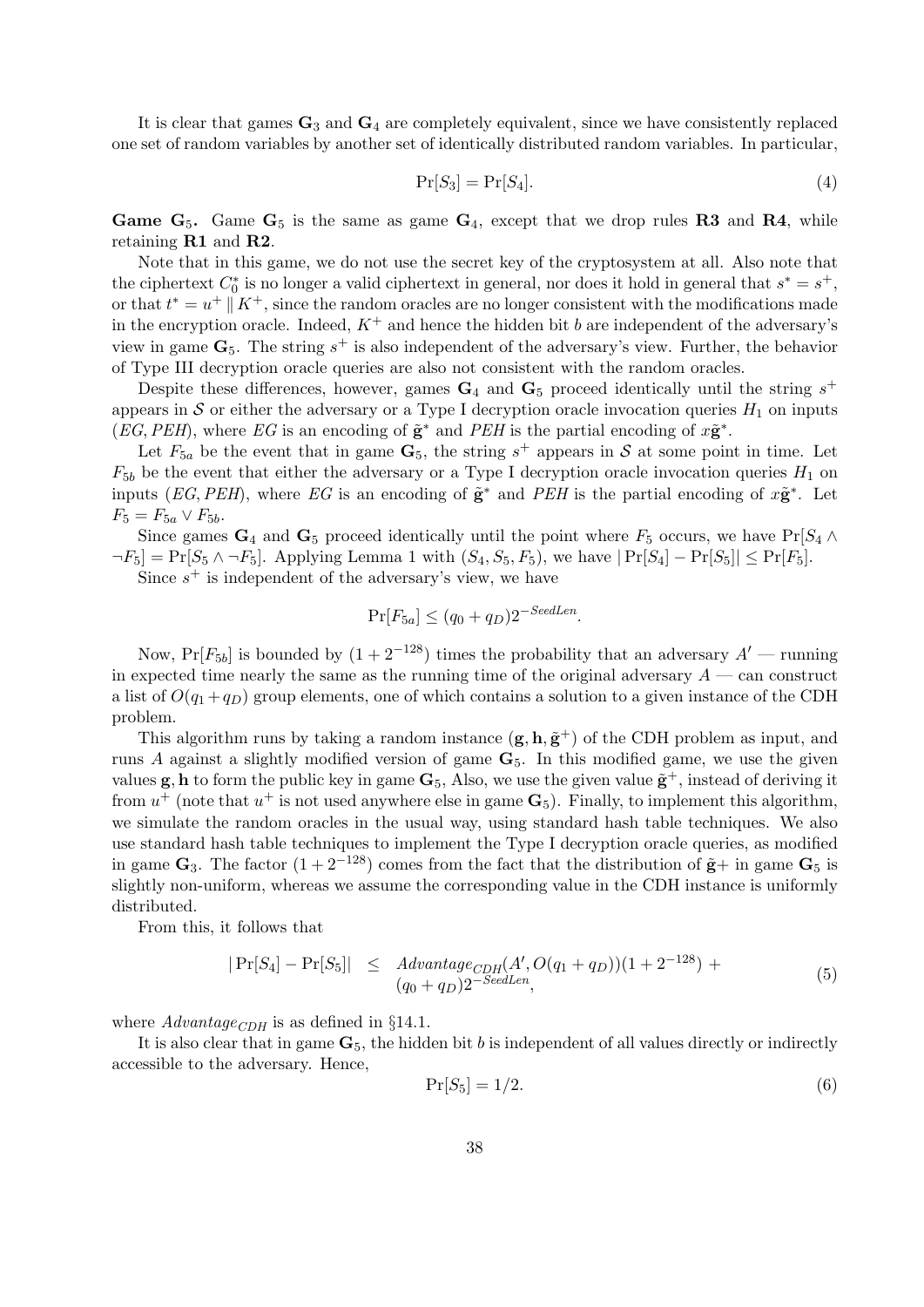Putting together  $(1), (2), (3), (4), (5), (6)$ , we obtain

$$
Advanced_{PSEC-KEM}(A) \leq (q_0 + 2q_D)\mu^{-1}(1 + 2^{-128}) +
$$
  
\n
$$
Advanced_{CDH}(A', O(q_1 + q_D))(1 + 2^{-128}) +
$$
  
\n
$$
(q_0 + q_D)2^{-SeedLen}.
$$
\n(7)

## 17 ACE-KEM

In this section, we present a variant of the *ACE-Encrypt* submission. Several changes were made to the original submission, so that the resulting scheme fits into our frameworks for hybrid and Diffie-Hellman-based encryption. This variant is a key encapsulation mechanism that we call ACE-KEM.

#### 17.1 Key Generation

A fully specified group

$$
Group=(\mathcal{H},\mathcal{G},\mathbf{g},\mu,\nu,\mathcal{E},\mathcal{D},\mathcal{E}',\mathcal{D}')
$$

is chosen. In what follows, we let  $\mathbf{g}_1 = \mathbf{g}$ .

An additional parameter, *CofactorMode*, must be specified. This parameter takes the value 0 or 1. Here are the rules which should be obeyed in setting this parameter.

- If  $\nu = 1$ , then *CofactorMode* should be 0.
- If  $\nu > 1$ , CofactorMode may be set to 1 provided  $gcd(\mu, \nu) = 1$ .

In addition to *Group*, a hash function Hash (see  $\S11$ ) and key derivation function KDF (see  $\S12$ ) must be chosen. It is required that and that  $Hash.OutputLen < log_{256} \mu$ .

Since we want KDF to be a good entropy smoothing function, one should select either KDF3 or KDF4. As discussed in §12, the functions KDF1 and KDF2 are not recommended.

Next, numbers  $w, x, y, z \in \{0, ..., \mu - 1\}$  are chosen at random, and the group elements

$$
\mathbf{g}_2 = w \cdot \mathbf{g}_1, \ \mathbf{c} = x \cdot \mathbf{g}_1, \ \mathbf{d} = y \cdot \mathbf{g}_1, \ \mathbf{h} = z \cdot \mathbf{g}_1
$$

are computed.

The public key consists of encodings of Group, the group elements  $g_2, c, d, h$ , and an indication of the choice of Hash and KDF. The precise format of this encoding is not specified here.

The private key consists of the public key, together with the numbers  $w, x, y, z$ , and the value of CofactorMode.

### 17.2 Encryption

Recall that for a key encapsulation mechanism, the goal is to produce a ciphertext  $C_0$  that is an encryption of a key K, where K is a byte string of length  $KeyLen = ACE-KEM.OutputKeyLen.$ 

In addition to the recipient's public key, the encryption algorithm takes an optional *format* argument, which is used to specify the format for group element encodings.

The encryption scheme works as follows.

1. Choose  $r \in \{0, \ldots, \mu - 1\}.$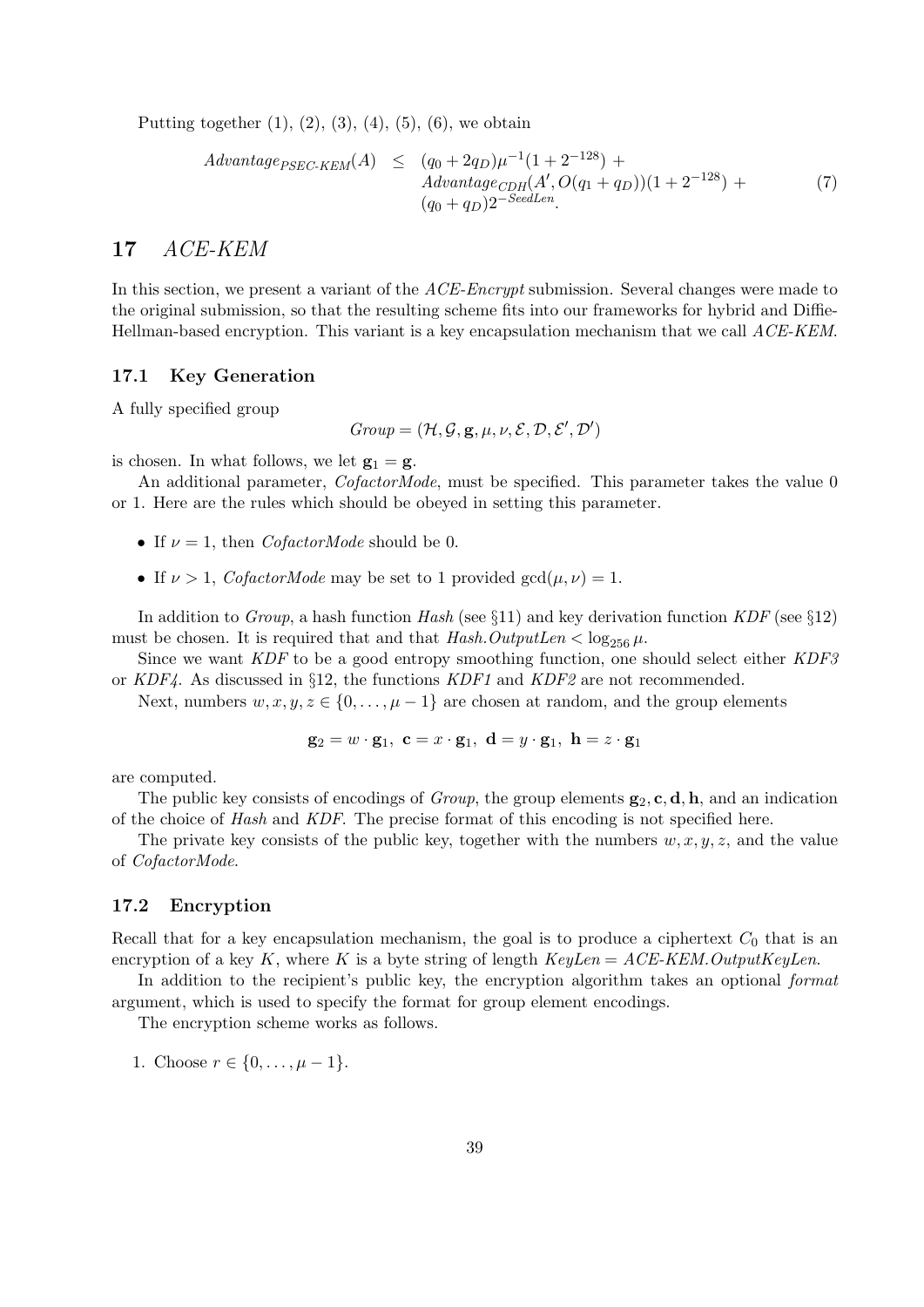2. Compute group elements

 $\mathbf{u}_1 = r \cdot \mathbf{g}_1, \ \mathbf{u}_2 = r \cdot \mathbf{g}_2, \ \tilde{\mathbf{h}} = r \cdot \mathbf{h}.$ 

3. Compute the byte strings

 $EUI = \mathcal{E}(\mathbf{u}_1, format), EU2 = \mathcal{E}(\mathbf{u}_2, format).$ 

4. Compute the number

$$
\alpha = OS2IP(Hash. eval(EU1 \parallel EU2)).
$$

5. Compute the number

 $r' = \alpha \cdot r \mod \mu$ .

 $\mathbf{v} = r \cdot \mathbf{c} + r' \cdot \mathbf{d}.$ 

6. Compute the group element

7. Output the ciphertext

 $C_0 = EU1 \parallel EU2 \parallel \mathcal{E}(\mathbf{v}, format)$ 

and the key

 $K = KDF(EU1 \parallel \mathcal{E}'(\tilde{\mathbf{h}}), KeyLen).$ 

#### 17.3 Decryption

The decryption algorithm takes as input a ciphertext  $C_0$  along with the private key.

1. Parse the ciphertext as  $EU1 \parallel EU2 \parallel EV$ , where  $EU1$  encodes the group element  $\mathbf{u}_1$ ,  $EU2$ encodes the group element  $\mathbf{u}_2$ , and EV encodes the group element **v**. If this step fails, then fail.

Also, one must check that EU1, EU2, and EV are all encoded using the same format; if not, then fail.

2. If  $CofactorMode = 1$ , set

$$
\hat{\mathbf{u}}_1 = \nu \cdot \mathbf{u}_1
$$
,  $\hat{w} = \nu^{-1} w \mod \nu$ ,  $\hat{x} = \nu^{-1} x \mod \nu$ ,  $\hat{y} = \nu^{-1} y \mod \nu$ ,  $\hat{z} = \nu^{-1} z \mod \nu$ ;

otherwise, set

$$
\hat{\mathbf{u}}_1 = \mathbf{u}_1, \ \hat{w} = w, \ \hat{x} = x, \ \hat{y} = y, \ \hat{z} = z.
$$

- 3. If  $\text{CofactorMode} \neq 1$  and  $\nu > 1$ , test if  $\mathbf{u}_1 \in \mathcal{G}$ . If not, then fail.
- 4. Compute the number

 $\alpha = OS2IP(Hash.eval(EU1 \mid EU2))$ 

5. Compute the number

 $t = \hat{x} + \hat{y}\alpha \mod \mu.$ 

6. Test if

$$
w \cdot \hat{\mathbf{u}}_1 = \mathbf{u}_2 \text{ and } t \cdot \hat{\mathbf{u}}_1 = \mathbf{v}.
$$

If not, then fail.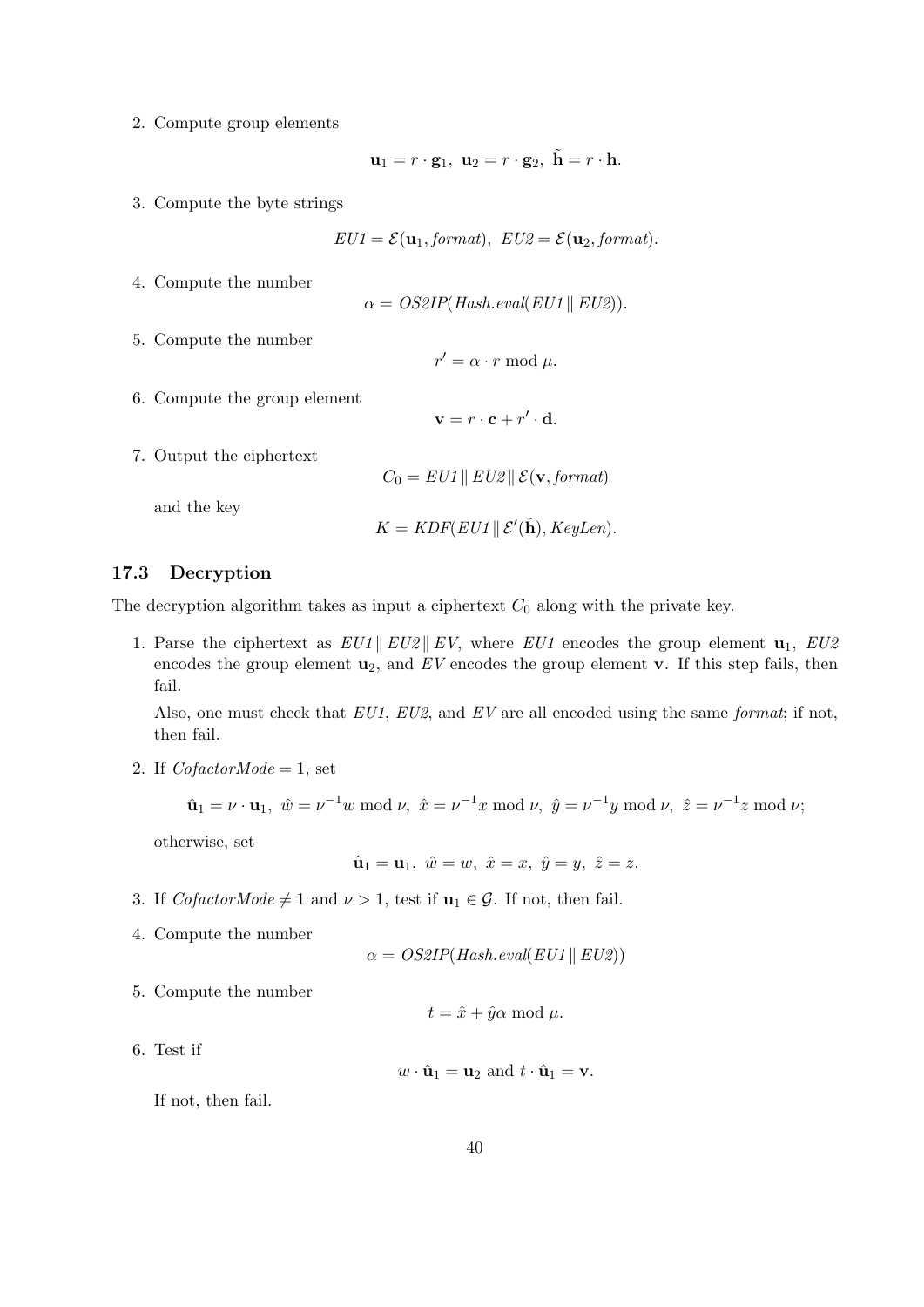7. Compute the group element

 $\tilde{\mathbf{h}} = \hat{z} \cdot \hat{\mathbf{u}}_1.$ 

8. Output the key

$$
K = KDF(EU1 \mid \mathcal{E}'(\tilde{\mathbf{h}}), KeyLen).
$$

#### 17.4 Some remarks

For security reasons, one should always perform all of the computations in step 6 of the decryption algorithm; otherwise, some "timing" information could be gained by the adversary that is not available to it in the formal proof of security. Note, however, that we know of no actual attack based on such timing information, nor is such an attack at all likely.

Also note that unlike ECIES, a value of **0** for  $\tilde{\mathbf{h}}$  is perfectly legal, and therefore, the function  $\mathcal{E}'$ must be well defined at 0. It was felt that making the restriction that  $\mathbf{h} \neq 0$  would only complicate the scheme, with no tangible benefit.

Using CofactorMode = 1 may yield a performance benefit if  $\nu$  is fairly small. Note that in this mode, an implementation could simply pre-compute and store the values  $\hat{w}, \hat{x}, \hat{y}, \hat{z}$ , instead of the values  $w, x, y, z$ .

#### 17.5 Security considerations

This scheme differs in only very minor ways from schemes that have been rigorously analyzed in the literature. It most closely resembles the variation of the Cramer-Shoup scheme discussed in detail in [Sho00].

The security of the scheme is based on the DDH (see  $\S14.2$ ), and a few other *specific* assumptions about the hash and key derivation functions. The security reduction is quite tight. One can easily verify the following, using following the line of reasoning in [CS98] and [Sho00].

| $Advantage_{ACE-KEM}(A) = O(Advantage_{DDH}(A_1) +$ |                           |
|-----------------------------------------------------|---------------------------|
|                                                     | $Advantage_{Hash}(A_2) +$ |
|                                                     | $Advantage_{KDF}(A_3) +$  |
|                                                     | $q_D \cdot \mu^{-1}$ ),   |

where:

- $A_1, A_2, A_3$  denote adversaries that run in time essentially the same as A.
- Advantage<sub>DDH</sub> is as defined in §14.2.
- Advantage<sub>Hash</sub>(A) denotes the probability that an adversary A, given encodings  $EU1^*$  and  $EU2^*$  of two independent, random elements in  $G$ , can find encodings  $EU1$  and  $EU2$  of elements in G, such that  $(EU1, EU2) \neq (EU1^*, EU2^*)$ , but

$$
Hash.eval(EU1 \parallel EU2) = Hash.eval(EU1^* \parallel EU2^*).
$$

If the group supports multiple encodings, the adversary can choose the format it wants when EU1<sup>∗</sup> and EU2<sup>∗</sup> are generated; furthermore, the adversary may choose to use the same or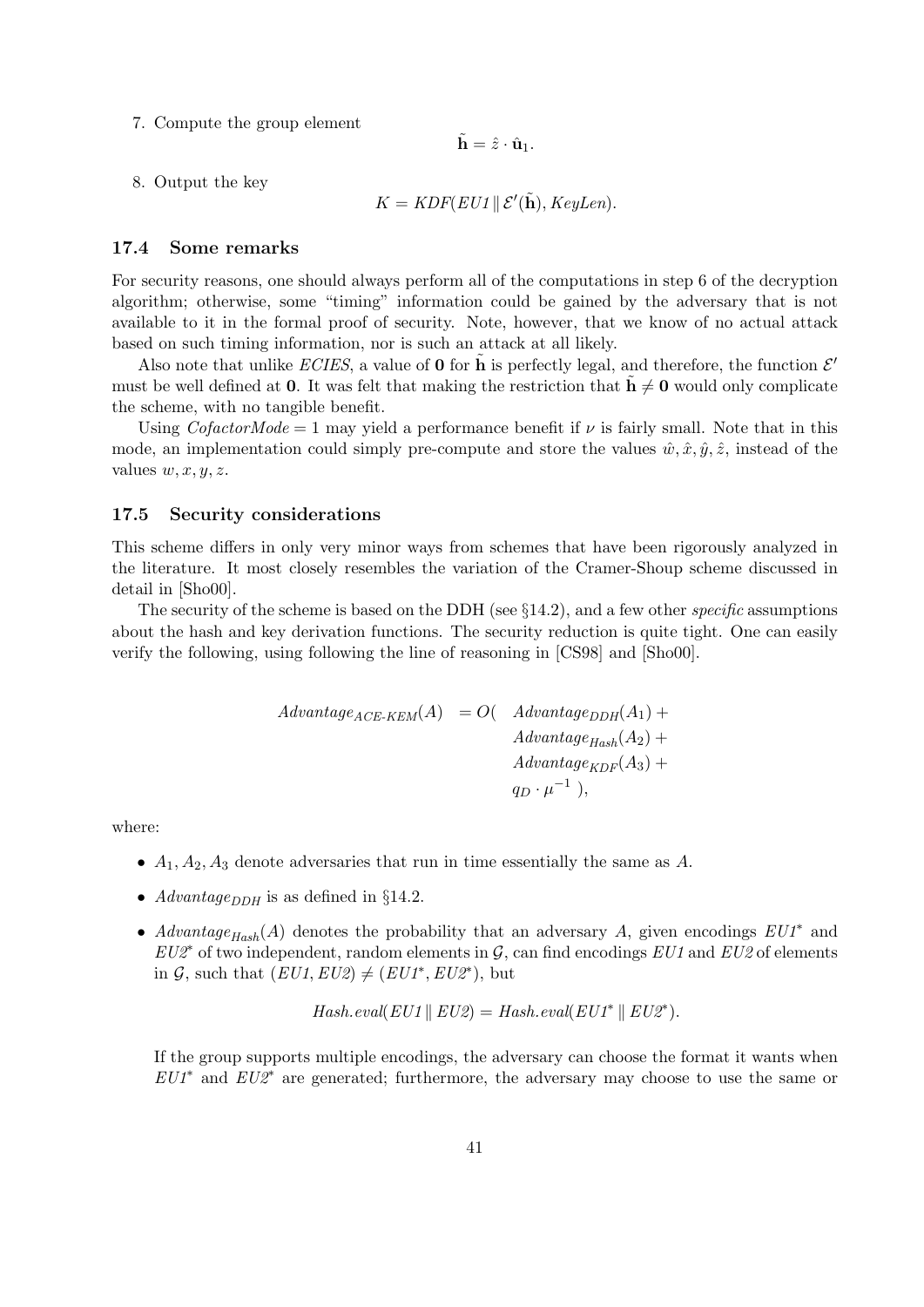different formats in its choice of  $EUI$  and  $EU2$ ; however,  $EUI^*$  and  $EU2^*$  must be encoded using the same format, and the same holds for EU1 and EU2.

If  $CofactorMode = 1$ , then the adversary may choose EU1 to be an encoding of an element of  $H$  that does not necessarily lie in  $G$ .

Note that this problem is a second-preimage collision problem, which is generally believed to be a much harder problem to solve than the problem of finding an arbitrary pair of colliding inputs.

- Advantage<sub>KDF</sub>(A) denotes the advantage that an adversary A has in distinguishing between the following two distributions. Let  $\mathbf{u}_1$  and  $\mathbf{h}$  be independent, random elements of  $\mathcal{G}$ , and let EU1 be an encoding of  $\mathbf{u}_1$ . Let R be a random byte string of length KeyLen. The first distribution is  $(R, EUI)$ , and the second is  $(KDF(EUI \parallel \mathcal{E}'(\tilde{\mathbf{h}}), KeyLen), EUI)$ .
- $q_D$  bounds the number of decryption oracle queries made by the adversary A.

The "O" above represents a very small constant, which we have not computed exactly.

The reader is referred to [CS01] for a detailed proof of a slight variant of this security claim. The situation in that paper is slightly different from the one here: in that paper, there is no notion of a label, no *CofactorMode*, and group elements are assumed to have unique encodings. Nevertheless, the proof presented there can be easily adapted to the situation here, with little change.

#### 17.6 Further remarks

#### 17.6.1 Random oracles and interactive assumptions

We emphasize that this scheme can be proved secure under reasonable intractability assumptions, without resorting to either the random oracle heuristic, and without using "interactive" intractability assumptions as in done in [ABR99].

We stress that a proof of security in the random oracle model is not a proof with "just another assumption." One is not assuming a hash function is a random function, since this assumption is patently false. The random oracle model is a heuristic, and a proof of security in the random oracle model does not directly imply anything about the security of a system "in the real world."

We also stress that interactive intractability assumptions, like in [ABR99], are qualitatively much stronger than standard intractability assumptions. Indeed, it can be argued that the main activity of theoretical cryptography is to show that breaking a cryptosystem via some kind of subtle, interactive attack is at least as hard as solving some specific, non-interactive problem.

ACE-KEM can also be proved secure in the random oracle model under the CDH assumption (see [Sho00]), although the reduction is not nearly as tight as for PSEC-KEM. Indeed, the tightness of the reduction for PSEC-KEM and the efficiency of PSEC-KEM are the main reasons for including PSEC-KEM in this proposal.

#### 17.6.2 ACE-KEM and ECIES-KEM

One should also note that ACE-KEM is no less secure than ECIES-KEM in a very strong sense. Indeed, assuming the two cryptosystems use the same parameters, then one can show that any adversary A that breaks  $ACE-KEM$  can be converted into an adversary  $A'$  with about the same running time that breaks ECIES-KEM with the same advantage.

To see this, consider an *ECIES-KEM* public key containing the group element **h**. Upon obtaining this public key, A' generates w, x, y at random modulo  $\mu$ , and then chooses  $w, x, y \in \{0, \ldots, \mu-1\}$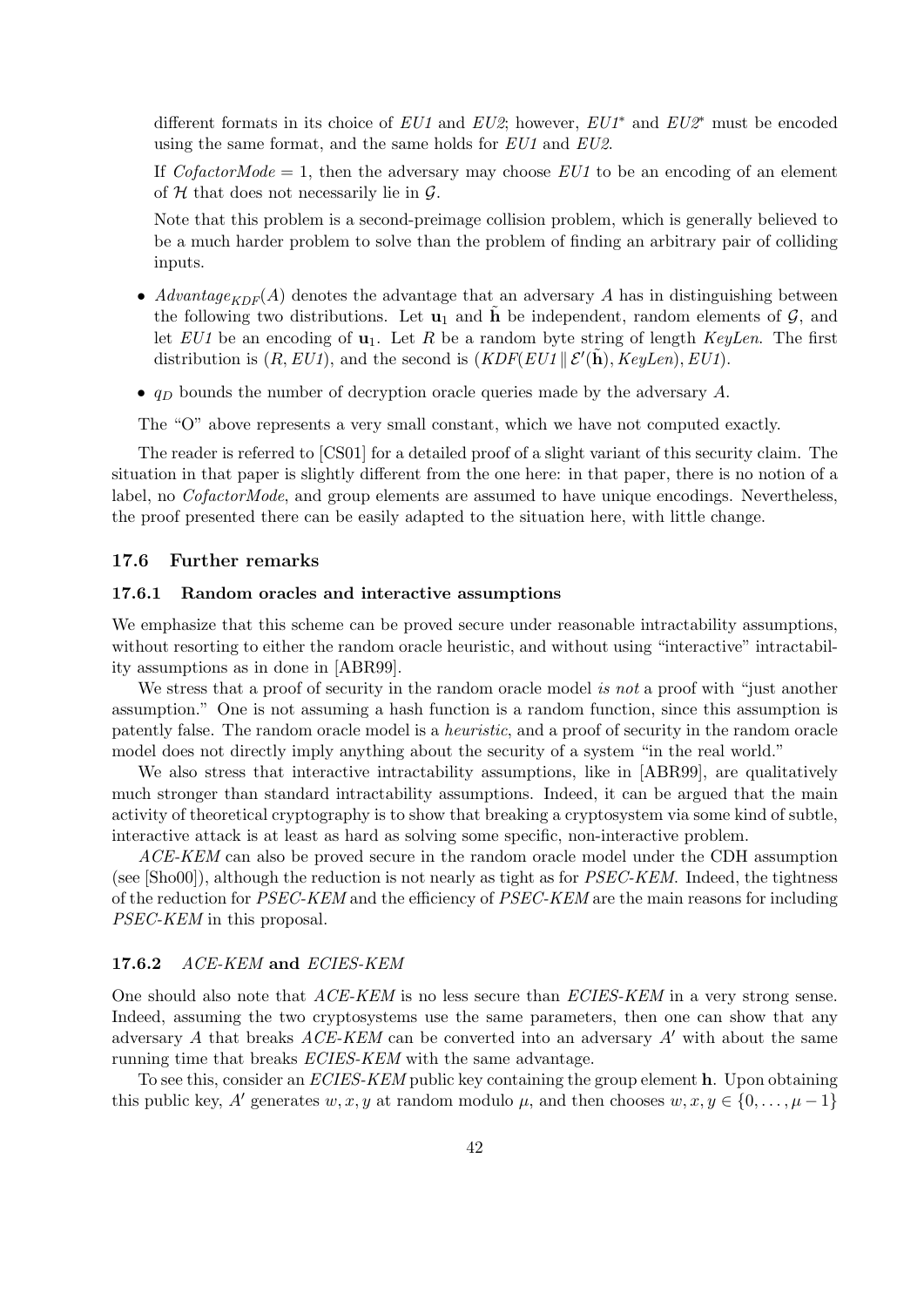at random, and constructs the ACE-KEM public key  $(g_2, c, d, h)$ , where  $g_2 = wg$ ,  $c = xg$ , and  $\mathbf{d} = y\mathbf{g}$ . A' then runs adversary A using this public key.

Now, whenever the adversary A makes a decryption oracle query, then knowing  $w, x, y$ , adversary  $A'$  performs the extra validity tests of  $ACE-KEM$ , and if these pass, it uses the decryption oracle of ECIES-KEM to obtain the decrypted symmetric key, giving this to A.

When  $A$  invokes the encryption oracle for  $ACE\text{-}KEM$ ,  $A'$  invokes the encryption oracle for ECIES-KEM, obtaining an encoding of a group element  $\mathbf{u}_1^*$  $i<sub>1</sub>$ . Then using  $w, x, y, A'$  easily constructs the remaining components of a corresponding ACE-KEM ciphertext, and gives this to A.

One needs to check that  $A'$  carries out a legal chosen ciphertext attack, i.e., that  $A'$  never attempts to submit the target ciphertext to the decryption oracle subsequent to the invocation of the encryption oracle. But this follows easily from the following claim: for any two valid ACE-KEM ciphertexts  $C_0 = EU1 \parallel EU2 \parallel EV$  and  $C_0^+ = EU1^+ \parallel EU2^+ \parallel EV^+$ , if  $EU1 = EU1^+$ , then  $C_0 = C_0^+$ . Note that this claim relies on the fact that the validity test for a ciphertext  $C_0$  as above ensures that EU1, EU2, and EV are encoded using the same format. If this were not done, then simply by replacing EU2 or EV by a different encoding of the same group element, one would violate the above claim.

When A terminates and outputs a bit  $\hat{b}$ , A' also terminates and outputs the same thing.

It is easily seen that this simulation is perfect, and that whatever advantage A has in breaking  $ACE-KEM$ ,  $A'$  has the same advantage in breaking ECIES-KEM.

We have left one detail out of the above proof: in ECIES-KEM, the Diffie-Hellman public keys may not be zero, whereas in  $ACE-KEM$ , they may be. We leave it to the reader to adjust the above proof to accommodate this detail.

#### 17.6.3 ACE-Encrypt and ACE-KEM

We outline the major differences between ACE-Encrypt and ACE-KEM.

- We have generalized the algorithm to work with an arbitrary, abstract group, and to work with an arbitrary message authentication code and symmetric key encryption scheme.
- We have chosen not to use the rather specialized universal one-way hash function to compute the quantity  $\alpha$ . Instead, we use a standard cryptographic hash, and make a specific — but reasonable — "second preimage collision resistance" assumption.

The proposed standard need not necessarily preclude the possibility of using such a specialized hash function, so long as we allow such a hash to have a variable length key that is stored in the public key.

• We have chosen not to use the rather specialized entropy-smoothing hash function to derive the key K. Instead, we again use a standard cryptographic hash, and make a specific  $-$  but again, reasonable — "entropy smoothing" assumption.

The proposed standard need not necessarily preclude the possibility of using such a specialized hash function, so long as we allow such a hash to have a variable length key that is stored in the public key.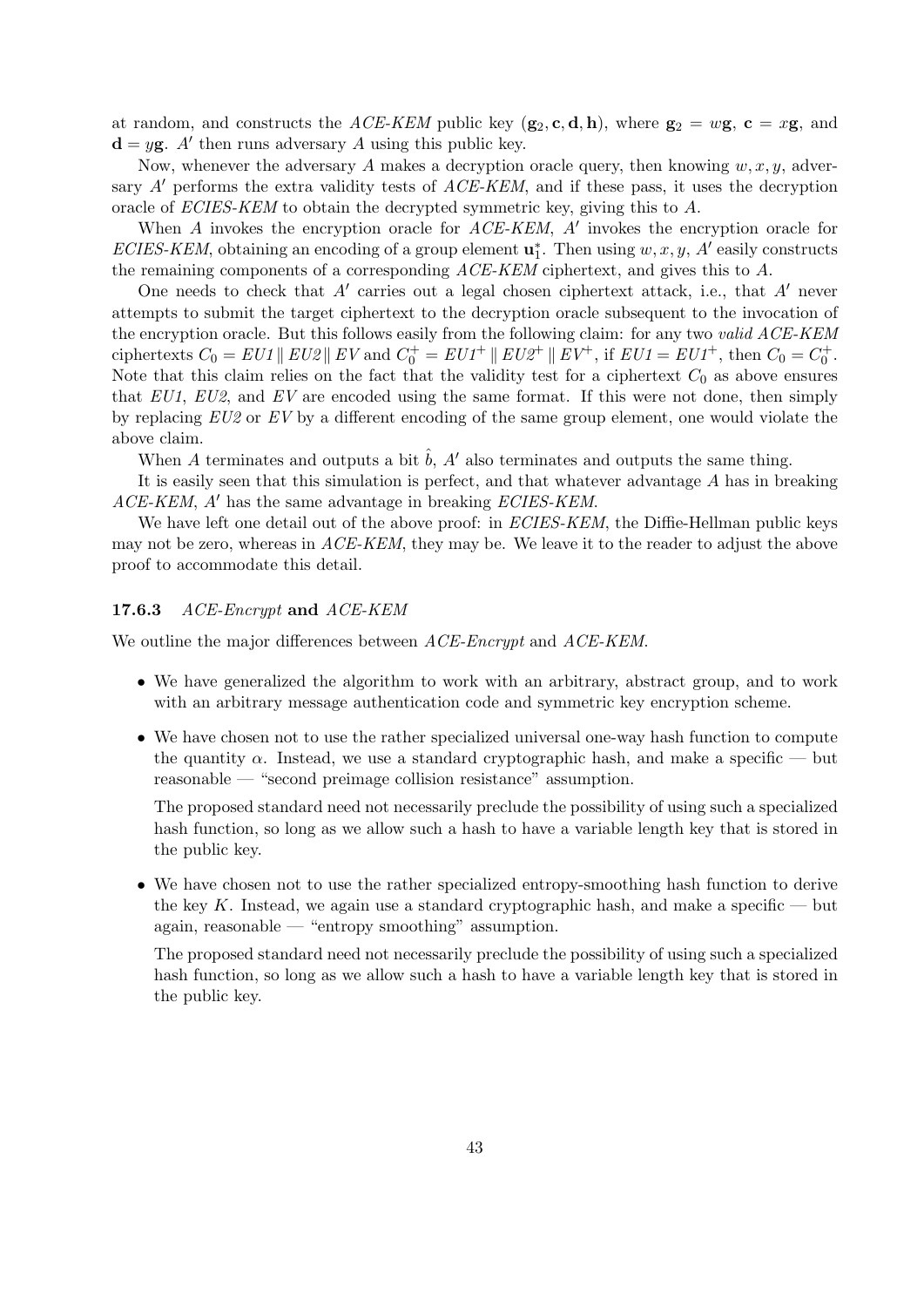## 18 RSA-OAEP

#### 18.1 Message encoding functions

OAEP-EME is a fully specified version of Bellare and Rogaway's original OAEP scheme for message encoding [BR94].

In general, a message encoding scheme EME of this type specifies two algorithms:

- $EME.Encode(M, L, ELen)$  takes as input a message M and a label L, and an output length ELen. Here,  $M$  and  $L$  are byte strings whose lengths are bounded, as described below. It outputs a byte string  $E$  of length  $ELen$ .
- $EME.Decode(E, L)$  takes as input a byte string E and a label L. It attempts to find a message M such that  $EME.Encode(M, L, |E|) = E$ . It returns M if such an M exists, and otherwise fails.

In addition to this, the mechanism should specify a bound *EME.Bound* such that when  $EME.Encode(M, L, ELen)$  is invoked, the condition  $|M| \leq ELen - EME. Bound$  should hold; if not, the encoding algorithm fails. Additionally, the encoding algorithm may also fail if  $|L|$  exceeds some (very large) implementation-defined bound.

The algorithm EME.Encode will in general be probabilistic, so that the same message can be encoded in a number of ways.

#### 18.2 OAEP-EME

We now describe *OAEP-EME*.

The scheme is parameterized by a hash function  $Hash$  (see  $\S11$ ) and a key derivation function KDF (see  $\S12$ ). Current standards, as well as the RSA-OAEP submission to ISO, recommend the use of the function KDF1 using Hash. Let  $HLen = Hash. OutputLen$ .

The quantity *OAEP-EME.Bound* is defined as

$$
OAEP\text{-}EME. Bound = 2 \cdot HLen + 1.
$$

#### 18.2.1 Encoding function

The algorithm  $OAEP-EME.Encode(M, L, ELen)$  runs as follows:

- 1. Check that  $|M| \leq ELen 2 \cdot HLen 1$ ; if not, then fail.
- 2. Generate a random byte string  $r$  of length  $HLen$ .
- 3. Let pad be the byte string of length  $ELen |M| 2 \cdot HLen$  consisting of a sequence of 0-bytes, followed by a single 1-byte.
- 4. Set  $x = Hash.eval(L) \parallel pad \parallel M$ .
- 5. Set  $s = KDF(r, ELen HLen) \oplus x$ .
- 6. Set  $t = KDF(s, HLen) \oplus r$ .
- 7. Output  $E = t \parallel s$ .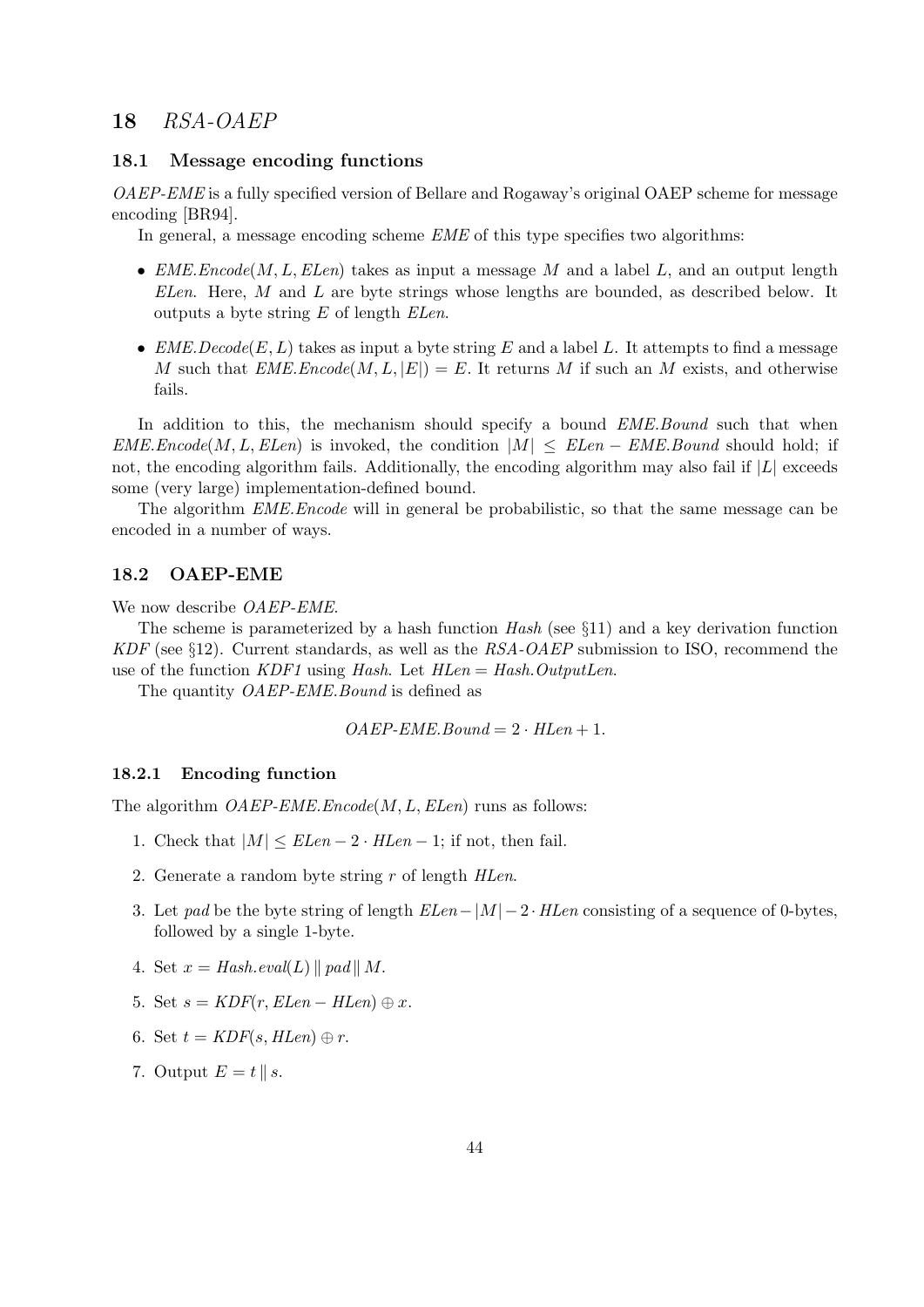#### 18.2.2 Decoding function

The algorithm  $OAEP-EME.Decode(E, L)$  runs as follows.

- 1. Let  $ELen=|E|.$
- 2. Check if  $ELen \geq 2 \cdot HLen + 1$ ; if not, then fail.
- 3. Parse E as  $E = t \parallel s$ , where  $|t| = H$ Len and  $|s| = E$ Len HLen.
- 4. Set  $r = KDF(s, HLen) \oplus t$ .
- 5. Set  $x = KDF(r, ELen HLen) \oplus s$ .
- 6. Test that x is of the form  $x = Hash\text{.eval}(L) \parallel pad \parallel M$ , where pad is a byte string consisting of zero or more 0-bytes, followed by a 1-byte. If not, then fail.
- 7. Output M.

#### 18.3 RSA-OAEP

We describe a generic RSA encryption scheme, based on an arbitrary message encoding mechanism EME. If one uses OAEP-EME, the resulting scheme is called RSA-OAEP.

RSA-OAEP is a bounded length public-key encryption scheme.

#### 18.3.1 Key generation

The public key consists of an RSA modulus  $n$  that is the product of two large primes, and an exponent e, where  $gcd(e, \phi(n)) = 1$ . It also specifies any parameters of EME (such as Hash and KDF, in the case of  $OAEP-EME$ ). Let nLen denote the length, in bytes, of n.

The secret key consists of the decryption exponent d, where  $ed \equiv 1 \mod \phi(n)$ .

#### 18.3.2 Encryption

The algorithm to encrypt a message M, where  $|M| \leq nLen - EME.Bound - 1$ , with label L runs as follows.

- 1. Set  $E = EME. Encode(M, L, nLen 1)$ .
- 2. Set  $m = OS2IP(E)$ .
- 3. Set  $c = m^e \mod n$ .
- 4. Output  $C = I2OSP(c, nLen)$ .

#### 18.3.3 Decryption

The algorithm to decrypt a ciphertext C with label L runs as follows.

- 1. If  $|C| \neq nLen$ , then fail.
- 2. Let  $c = OS2IP(C)$ .
- 3. Check that  $c \leq n-1$ ; if not, then fail.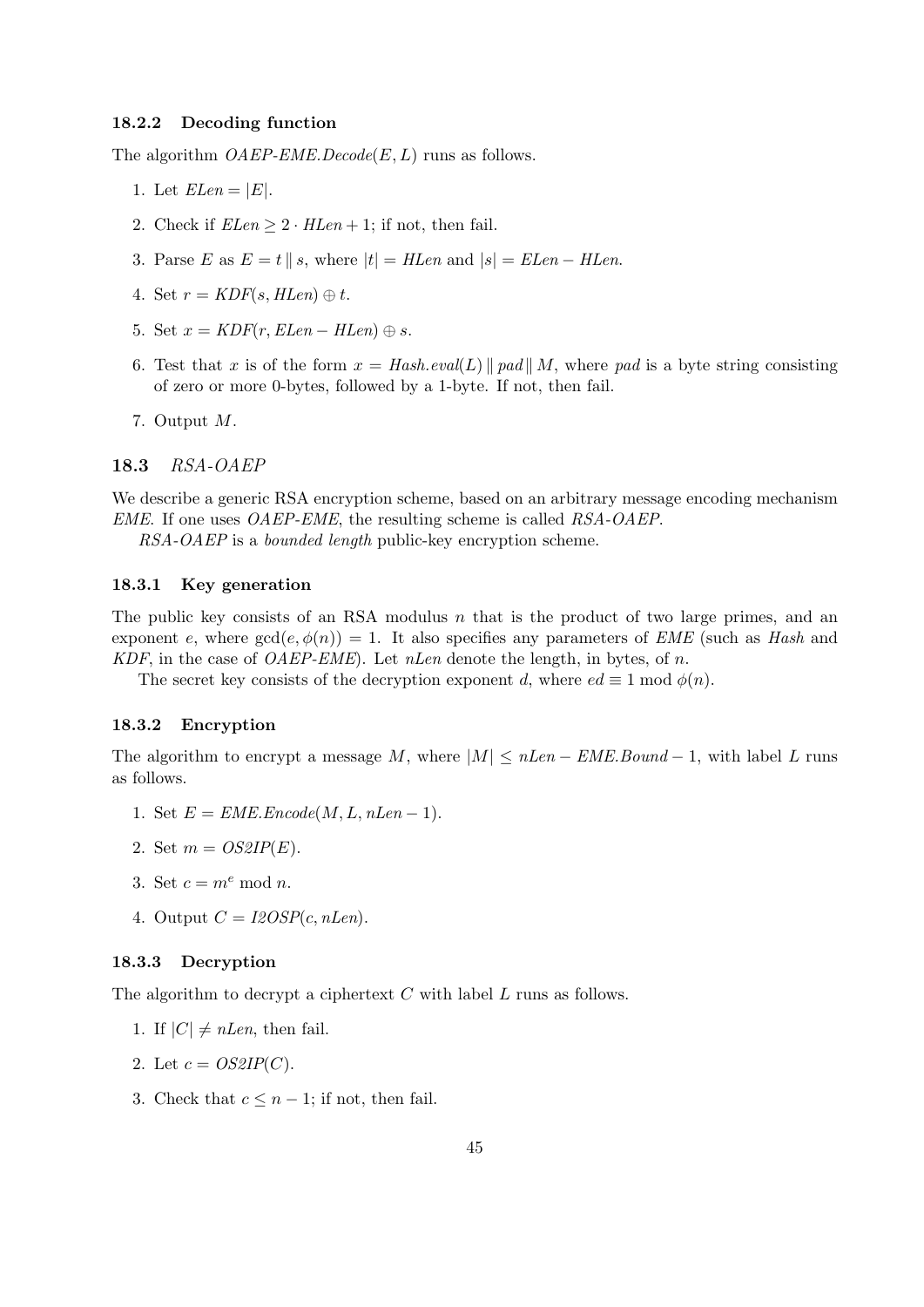- 4. Set  $m = c^d \mod n$ .
- 5. Set  $E = I2OSP(m, nLen 1)$ ; note that this step may fail if m is too large.
- 6. Set  $M = EME. Decode(E, L)$ ; note that this step may fail.

An implementation should take care not to reveal which of steps 5 or 6 fail. Such information could take the form of distinct error codes, or of timing information. In particular, it is recommended that both steps 5 and 6 should be performed, even if step 5 fails. If such precautions are not taken, an implementation may be vulnerable to Manger's attack [Man01].

#### 18.4 Defects of RSA-OAEP

RSA-OAEP suffers from two defects.

The first is a security defect. It was a widely held belief that the general OAEP construction was secure against adaptive chosen ciphertext attack, assuming the underlying trapdoor permutation was one-way. This belief is based on a supposed random-oracle proof in [BR94]. This of course would imply the security of RSA-OAEP in the random oracle model, assuming that RSA is oneway. However, it was recently shown in [Sho01] that the proof of security of the general OAEP construction was invalid, and further, the general construction can not be proven secure using standard proof techniques.

This result by itself does not imply that RSA-OAEP is insecure; it simply invalidates the original justification of its security. In fact, in [Sho01], it is shown that  $RSA-OAEP$  with  $e=3$  is secure (in the random oracle model). This result is extended by [FOPS01] to arbitrary e. It should be noted however, that the security reduction is much less efficient in [FOPS01] than that proposed in [BR94] for OAEP.

The fact that RSA-OAEP can be proved secure is essentially an accident. The proofs of security exploit particular algebraic properties of the RSA function.

In [Sho01], a slight variant of OAEP is presented, called OAEP+. A detailed proof of security is given, on the general assumption of a trapdoor one-way permutation. Moreover, the security reduction is much more efficient than that of [FOPS01] or even [BR94].

Another defect of RSA-OAEP is that it only encrypts messages of a bounded length. Because of this,  $RSA-OAEP$  is really only useful as a key encapsulation mechanism (see §3), and it is left to application engineers to implement a "digital envelope" for encrypting longer messages. See §2.1.2 for a discussion about why we believe that this standard should provide a complete solution to the "digital envelope" problem, rather than just a partial solution. Also, using RSA-OAEP for nothing more than key encapsulation completely wastes one of the main feature of OAEP, namely, its very good "message expansion" rate. Indeed, if all one wants to do with RSA is encapsulate a key, then one is better served using the  $RSA$ -KEM scheme in §20, as that method is both simpler and quantitatively more secure.

Because of these two defects, we propose that the new ISO standard contain a variation of  $RSA-OAEP+\text{ that offers both a higher level of security than } RSA-OAEP, \text{ while at the same time }$ introduces a standard for encrypting messages of arbitrary length using RSA.

## $19$  RSA-OAEP+

In this section, we propose a new encryption scheme, called  $RSA-OAEP+\$ . It has better provable security properties than  $RSA-OAEP$ , and also provides a secure mechanism for encrypting messages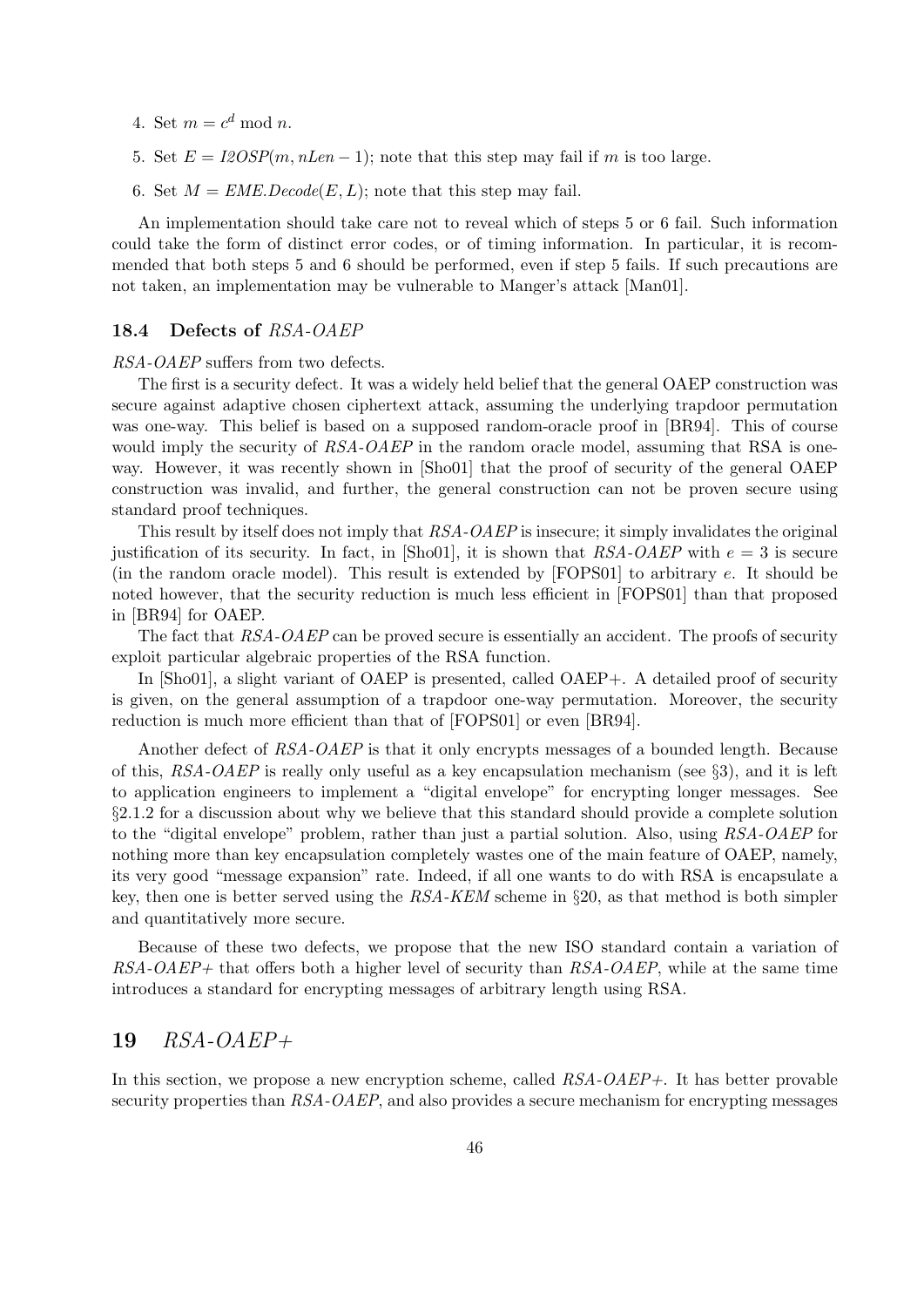of arbitrary length.

#### 19.1 Extended message encoding functions

To facilitate encryption of arbitrary length messages, we extend the notion of a message encoding scheme.

In general, an extended message encoding scheme XEME specifies two algorithms:

- XEME.  $Encode(M, L, ELen, KeyLen)$  takes as input a message M, a label L, an encoding output length  $ELen$ , and a key output length  $KeyLen$ . Here, M and L are byte strings whose lengths are bounded, as described below. It outputs a pair  $(E, K)$  of byte strings with  $|E| = ELen$  and  $|K| = KeyLen$ .
- XEME.  $Decode(E, L, KeyLen)$  takes as input a byte string E and a label L. It attempts to find a message M and a key K such that  $EME.Encode(M, L, |E|, KeyLen) = (E, K)$ . It returns the pair  $(M, K)$  if it exists, and otherwise fails.

In addition to this, the mechanism should specify a bound *XEME.Bound* such that when  $XEME.Encode(M, L, ELen, KeyLen)$  is invoked, the condition  $|M| \leq ELen - XEME. Bound$  should hold; if not, the encoding algorithm fails. Additionally, the encoding algorithm may also fail if  $|L|$ or KeyLen exceed some (very large) implementation-defined bound.

The algorithm *XEME.Encode* will in general be probabilistic, so that the same message can be encoded in a number of ways.

### 19.2 OAEP+XEME

We now describe the extended message encoding scheme  $OAEP+XEME$ .

The scheme is parameterized by a key derivation function  $KDF$  (see §12) and an integer  $MaskLen \geq 1$ . Any of the functions described in §12 are suitable.

The quantity  $OAEP+XEME.Bound$  is defined as

 $OAEP+XEME.Bound = 2 \cdot MaskLen + 1.$ 

Let  $(I0, I1, ...)$  denote the values  $(I2OSP(0, 4), I2OSP(1, 4), ...)$ .

#### 19.2.1 Encoding function

The algorithm  $OAEP+XEME.Encode(M, L, ELen, KeyLen)$  runs as follows.

- 1. Check that  $|M| \leq ELen 2 \cdot MaskLen 1$ ; if not, then fail.
- 2. Generate a random byte string  $r$  of length *MaskLen*.
- 3. Let pad be the byte string of length  $ELen |M| 2 \cdot MaskLen$  consisting of a sequence of 0-bytes, followed by a single 1-byte.

4. Set  $x = pad \parallel M$ .

5. Set

 $check = KDF(I0 \parallel r \parallel x \parallel I2OSP(KeyLen, 4) \parallel L, MaskLen).$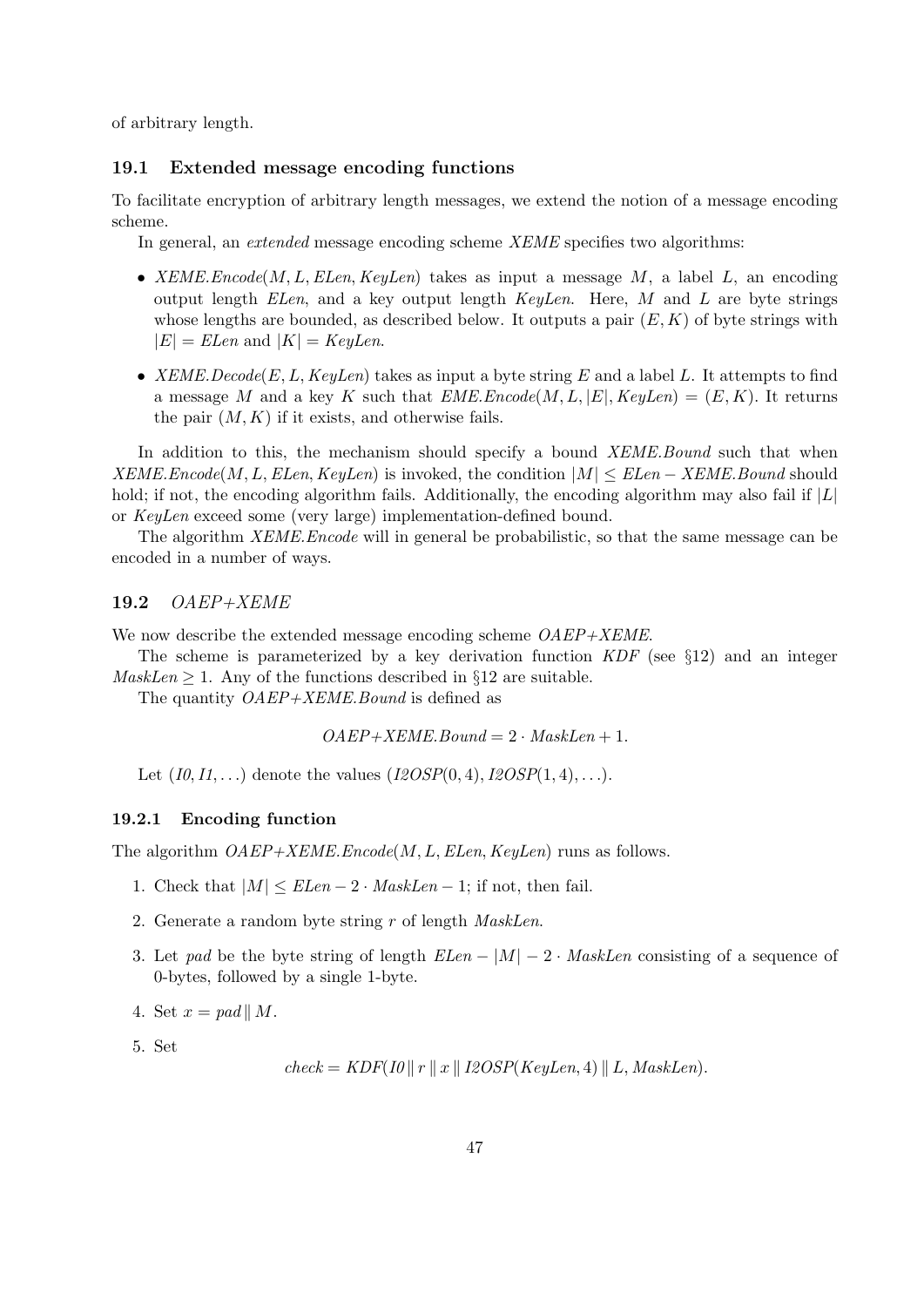6. Set

\n- $$
x' = KDF(II \parallel r, ELen - 2 \cdot MaskLen) \oplus x.
$$
\n- 7. Set\n
	\n- $s = check \parallel x'.$
	\n\n
\n- 8. Set\n
	\n- $t = KDF(I2 \parallel s, MaskLen) \oplus r.$
	\n\n
\n- 9. Output
\n

and

$$
K = KDF(I3 \| r, KeyLen).
$$

 $E = t \parallel s$ 

## 19.2.2 Decoding function

The algorithm  $OAEP+XEME.Decode(E, L)$  runs as follows.

- 1. Let  $ELen=|E|$ .
- 2. Check if  $ELen > 2 \cdot MaskLen + 1$ ; if not, then fail.
- 3. Parse E as  $E = t \parallel s$ , where  $|t| = MaskLen$  and  $|s| = ELen MaskLen$ .
- 4. Set

$$
r = KDF(I2 \parallel s, MaskLen) \oplus t
$$

5. Parse s as check  $||x'$ , where  $|check| = MaskLen$  and  $|x'| = ELen - 2 \cdot MaskLen$ .

6. Set

$$
x = KDF(II \parallel r, ELen - 2 \cdot MaskLen) \oplus x'.
$$

- 7. Test if x is of the form  $x = pad \parallel M$ , where pad is a byte string consisting of zero or more 0-bytes, followed by a 1-byte; if not, then fail.
- 8. Test if

$$
check = KDF(ID || r || x || I2OSP(KeyLen, 4) || L, MaskLen)
$$

If not, then fail.

9. Output M and

 $K = KDF(13 || r, KeyLen).$ 

This encoding scheme is very similar to that of [Sho01]. Besides a few inconsequential formatting changes, this scheme deals with a label  $L$  and produces a key  $K$  of length  $KeyLen$ . The scheme in [Sho01] does not deal with labels or key outputs at all. Notice that both KeyLen and L are hashed into the value  $check$  — this is important for the security of the scheme.

In general, we have kept the changes between  $OAEP$ -EME and  $OAEP + XEME$  minimal. But since some changes were anyway necessary, we took the liberty to propose a couple of further changes.

The main change is that we use the function KDF in several places, and we insert the strings I0,I1, etc., into the different invocations of KDF. This is done so that these can be more properly modeled as independent random oracles, as required in the proof of security.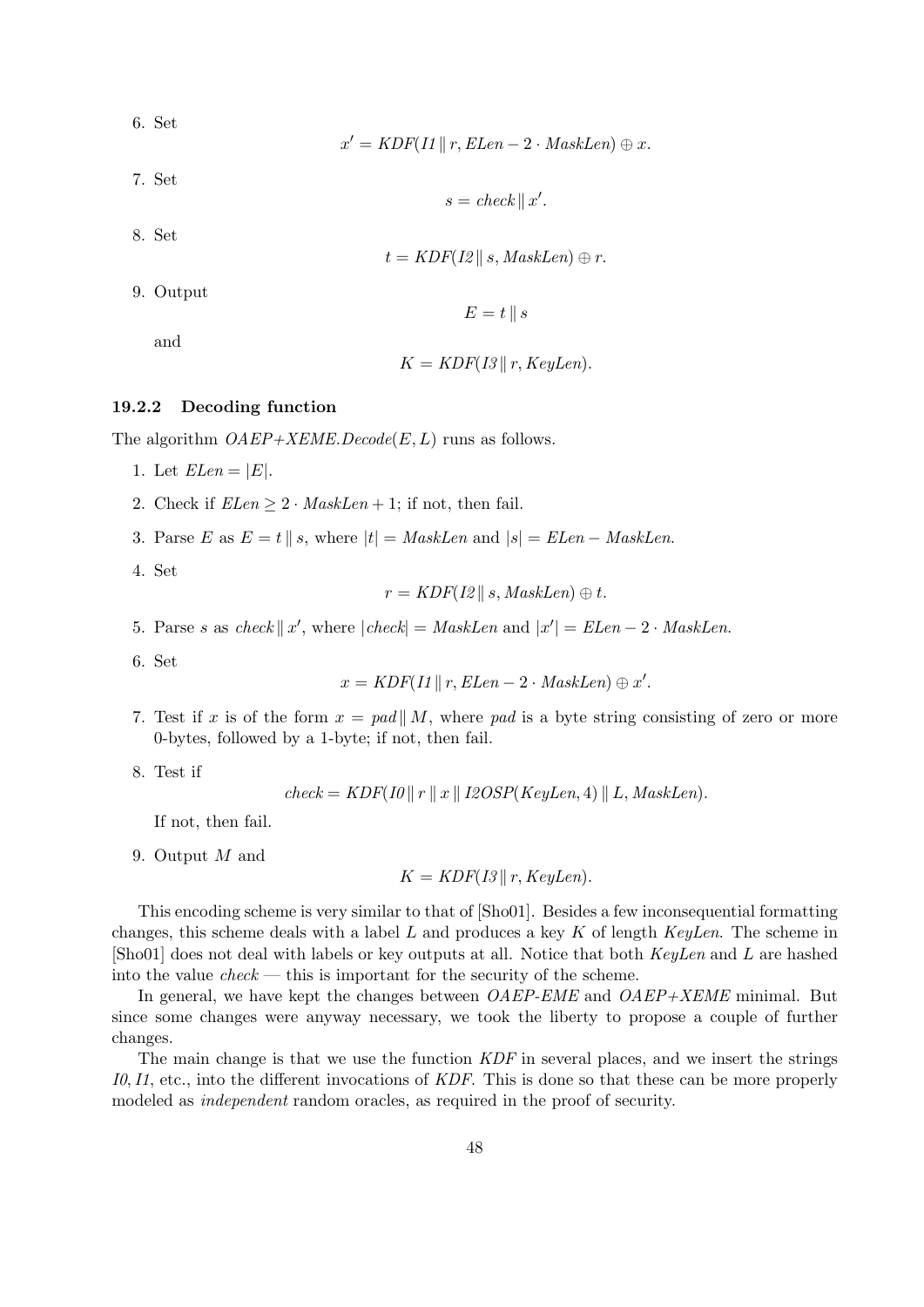#### 19.3 RSA-OAEP+

We describe a generic *extended* RSA encryption scheme that uses an arbitrary *extended* message encoding scheme XEME. If the  $OAEP+XEME$  encoding scheme is used, the resulting encryption scheme is called  $RSA-OAEP+$ . We call this an extended RSA encryption scheme, since it handles messages of arbitrary length.

This scheme also makes use of a data encapsulation mechanism DEM (see §4); however, we do not require that DEM supports any labels.

#### 19.3.1 Key generation

Just as for RSA-OAEP, the public key consists of an RSA modulus n that is the product of two large primes, and an exponent e, where  $gcd(e, \phi(n)) = 1$ . It also specifies any parameters of *XEME*. Let  $nLen$  denote the length, in bytes, of  $n$ .

The secret key consists of the decryption exponent d, where  $ed \equiv 1 \mod \phi(n)$ .

#### 19.3.2 Encrypting short messages

To encrypt a message M with label L, where  $|M| \leq nLen - XEME.Bound - 1$ , one does the following.

- 1. Set  $(E, K) = XEME.Encode(M, L, nLen-1, 0);$  note that K is the empty string.
- 2. Set  $m = OS2IP(E)$ .
- 3. Set  $c = m^e \mod n$ .
- 4. Output  $C = I2OSP(c, nLen)$ .

#### 19.3.3 Decrypting short messages

To decrypt a ciphertext C with label L, where  $|C| \leq nLen$ , one does the following.

- 1. If  $|C| < nLen$ , then fail.
- 2. Let  $c = OS2IP(C)$ .
- 3. Check that  $c \leq n-1$ ; if not, then fail.
- 4. Set  $m = c^d \mod n$ .
- 5. Set  $E = I2OSP(m, nLen 1)$ ; note that this step may fail if m is too large.
- 6. Set  $(M, K) = XEME.Decode(E, L, 0);$  note that this step may fail, and also that K is the empty string.
- 7. Output M.

As in the the case of RSA-OAEP, an implementation should reveal no information that would reveal to an adversary which of steps 5 or 6 fail.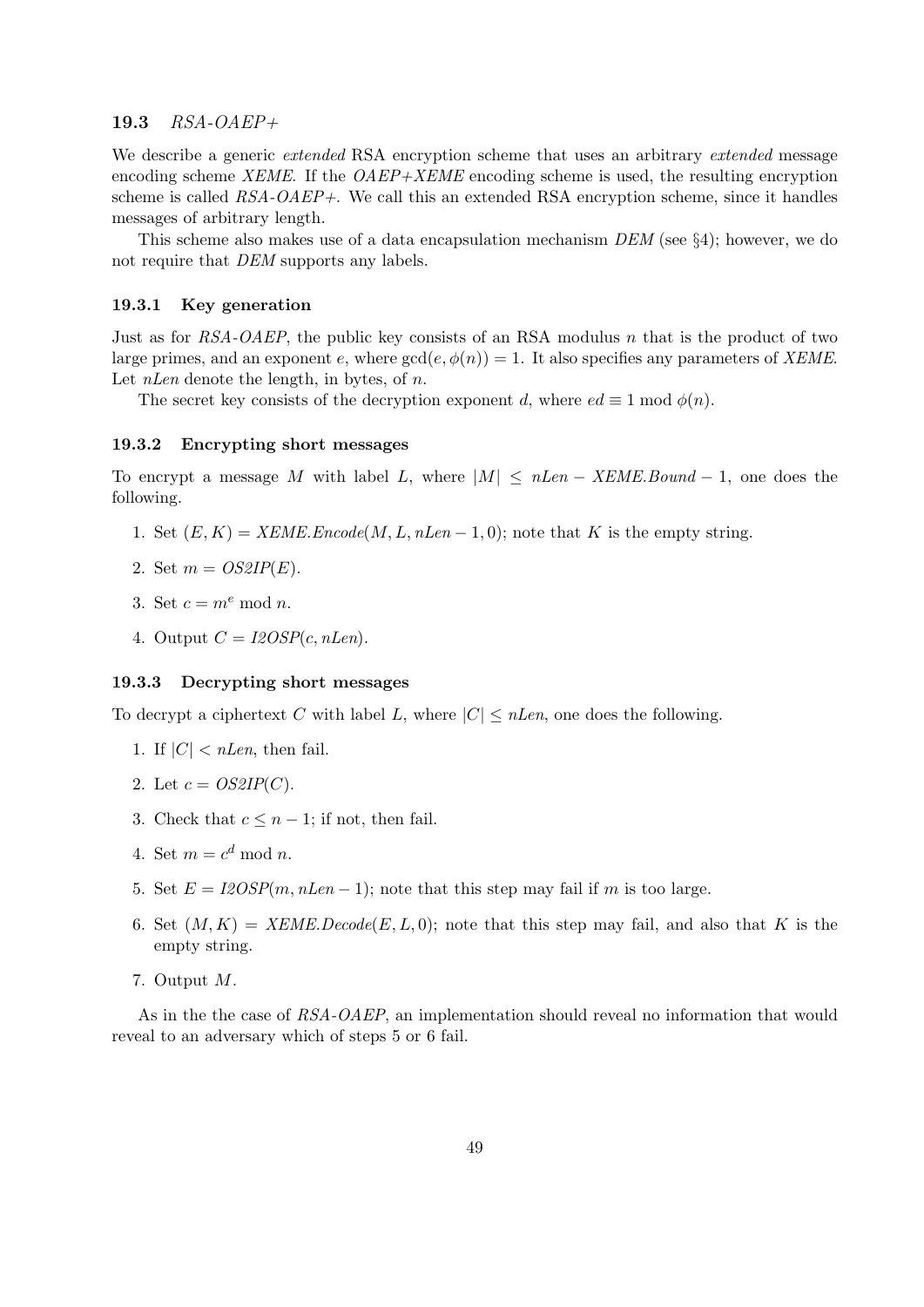#### 19.3.4 Encrypting long messages

To encrypt a message M with label L, where  $|M| > nLen - XEME.Bound - 1$ , one does the following.

- 1. Let  $M = M_0 || M_1$ , where  $|M_0| = nLen XEME.Bound 1$ .
- 2. Set  $(E, K) = XEME.$  Encode $(M_0, L, nLen 1, DEM.$ KeyLen).
- 3. Set  $m = OS2IP(E)$ .
- 4. Set  $c = m^e \mod n$ .
- 5. Set  $C_0 = I2OSP(c, nLen)$ .
- 6. Encrypt  $M_1$  under the key K using DEM, and let  $C_1$  be the resulting ciphertext.
- 7. Output the ciphertext  $C = C_0 || C_1$ .

#### 19.3.5 Decrypting long messages

To decrypt a ciphertext C with label L, where  $|C| > nLen$ , one does the following.

- 1. Parse C as  $C = C_0 || C_1$ , where  $|C_0| = nLen$ .
- 2. Let  $c = OS2IP(C_0)$ .
- 3. Check that  $c \leq n-1$ ; if not, then fail.
- 4. Set  $m = c^d \mod n$ .
- 5. Set  $E = I2OSP(m, nLen 1)$ ; note that this step may fail if m is too large.
- 6. Set  $(M_0, K) = XEME. Decode(E, L, DEM. KeyLen)$ . Note that this step may fail.
- 7. Test if  $|M_0| = nLen XEME.Bound 1$ ; if not, then fail.
- 8. Decrypt  $C_1$  under the key K using DEM, and let  $M_1$  be the resulting message.
- 9. Output  $M = M_0 || M_1$ .

As in the the case of RSA-OAEP, an implementation should reveal no information that would reveal to an adversary which of steps 5 or 6 fail.

#### 19.4 Security considerations

It is straightforward to adapt the proof of security in [Sho01] to show that this scheme is secure in the random oracle model against adaptive chosen ciphertext attack, assuming the RSA inversion problem is hard.

That proof implies that for any adversary  $A$ , its advantage in breaking the cryptosystem  $RSA-OAEP+$  is bounded by

$$
Advantage_{RSA-OAEP+}(A) = O( Advantage_{RSA}(A1) +
$$
  
\n
$$
Advantage_{DEM}(A2, l1) +
$$
  
\n
$$
qD \cdot qKDF \cdot 2-MaskLen
$$

Here,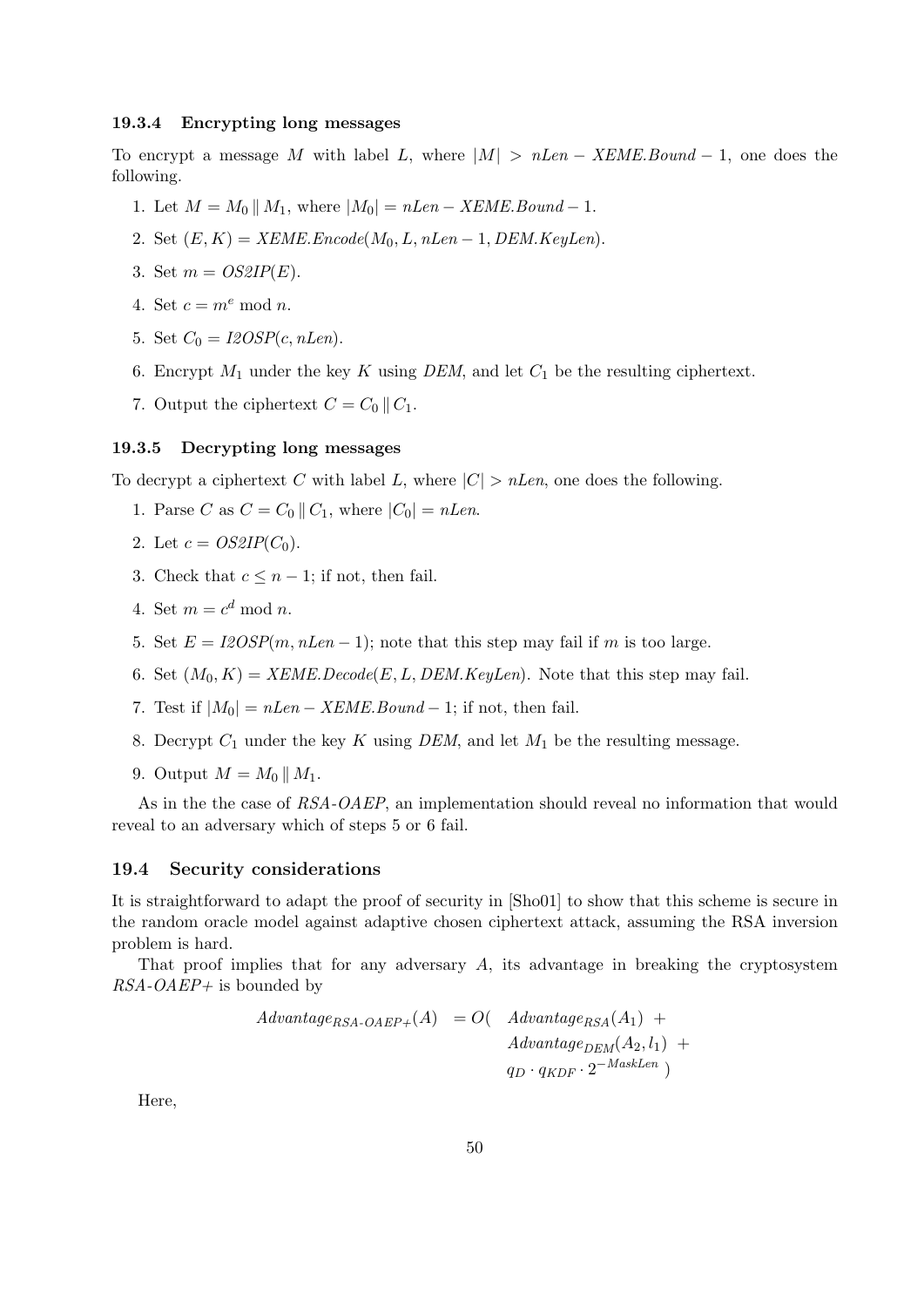- $A_1$  is an algorithm that runs in time roughly equivalent to that of A, plus  $O(q_{KDF}^2)$  applications of the RSA function,
- $A_2$ ,  $A_3$  are adversaries whose running times are about the same as  $A$ ,
- Advantage<sub>RSA</sub>(A) denotes the success probability of an algorithm A has in solving a random instance of the RSA inversion problem,
- $q_D$  is a bound on the number of decryption oracle queries made by A,
- $q_{KDF}$  is a bound on the number of random oracle queries made by  $A$ ,
- $\bullet$   $l_1$  is a bound on the length of the target message, and
- $\bullet$   $l_2$  is a bound on the length of ciphertexts submitted to the decryption oracle.

Note that this security reduction is actually somewhat more efficient than the original (and incorrect) security reduction for RSA-OAEP in [BR94]. It is also far more efficient than the security reduction in [FOPS01]. In that reduction, the algorithm  $A'$  for inverting RSA is somewhat slower than that of RSA-OAEP+, but worse, if the advantage of A is  $\epsilon$ , then the success probability of  $A'$  is about  $\epsilon^2$ .

Even though the security reduction for  $RSA-OAEP+\text{is tighter}$  than that for  $RSA-OAEP$ , we should perhaps point out that because of the term  $O(q_{KDF}^2)$  in the running time of the RSA inversion algorithm, this reduction actually says very little about the security of, say, 1024-bit RSA. This is because one can (most likely) factor 1024-bit numbers in less time than that required by the implied RSA inversion algorithm. However, as pointed out in [Sho01], for exponent  $e = 3$ , there is a much more efficient security reduction whose running time is linear in  $q_{KDF}$ . Is this a reason recommend the use of  $e = 3$ ? Perhaps. Alternatively, one can use the RSA-KEM scheme (see §20).

Of course, if the security reduction for  $RSA-OAEP+\text{implies}$  very little about concrete security, the security reduction for RSA-OAEP in [FOPS01] says even less.

## 20 RSA-KEM

We also suggest for possible inclusion in the ISO standard the following very simple version of RSA. It is based on the ideas in [BR93].

The scheme we present is a key encapsulation mechanism (see  $\S 3$ ), called  $RSA$ -KEM, which can be turned into an encryption scheme as described in §5.

The main advantages of this scheme are its simplicity and the fact that it yields a much more efficient (and hence meaningful) security reduction compared to that for OAEP or OAEP+. The disadvantage is that ciphertexts are a little bit larger.

#### 20.1 Key generation

Just as for RSA-OAEP, the public key consists of an RSA modulus n that is the product of two large primes, and an exponent e, where  $gcd(e, \phi(n)) = 1$ . It also specifies a key derivation function KDF (see  $\S 12$ ). Let *nLen* denote the length, in bytes, of *n*.

The secret key consists of the decryption exponent d, where  $ed \equiv 1 \mod \phi(n)$ .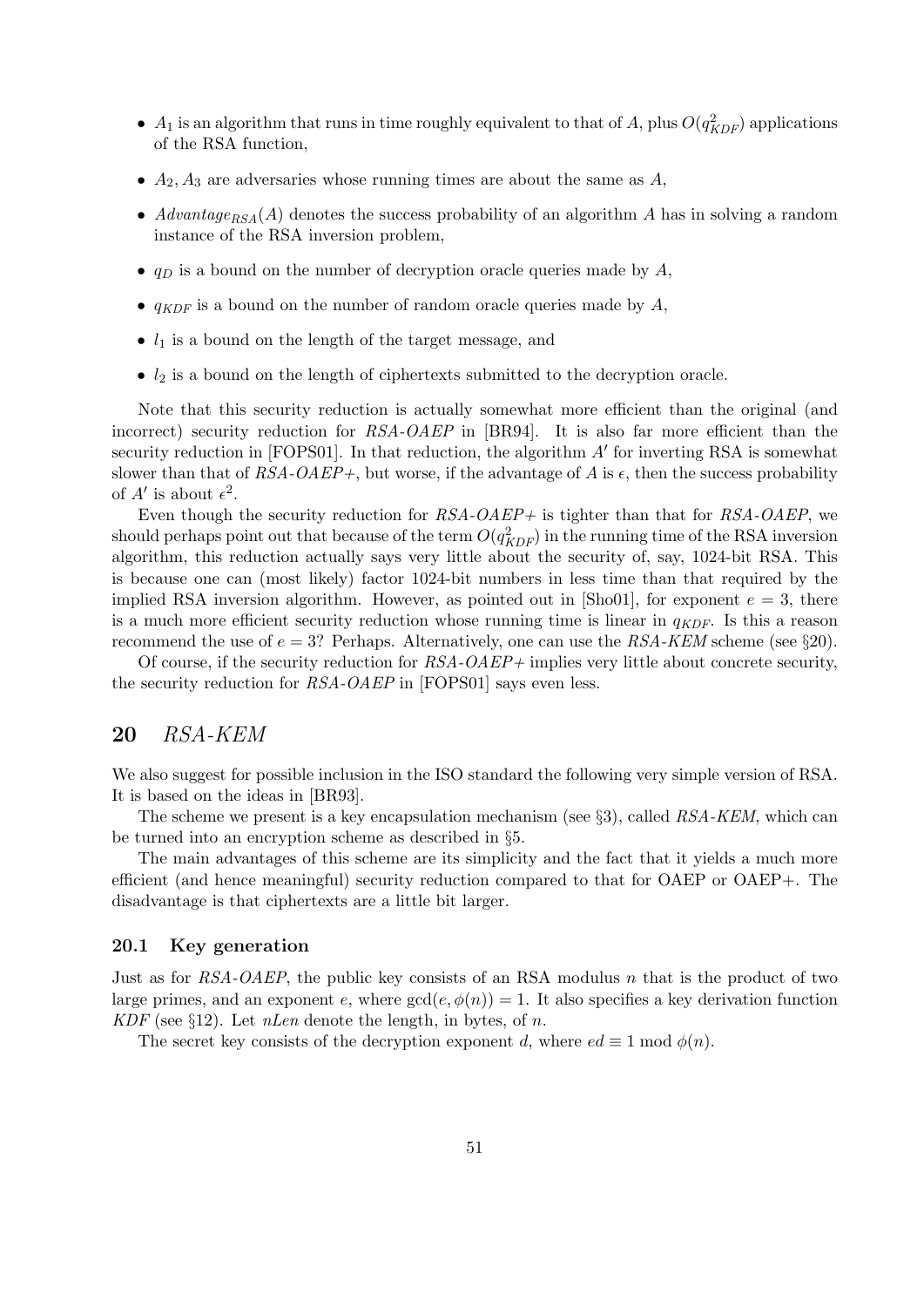#### 20.2 Encryption

Recall that RSA-KEM is a key encapsulation mechanism, and so the goal of the encryption algorithm is simply to produce a pseudo-random key K of length  $KeyLen = RSA$ -KEM. OutputKeyLen and a ciphertext  $C_0$  that encrypts  $K$ .

The encryption algorithm runs as follows.

- 1. Generate a random number  $r \in \{0, \ldots, n-1\}$ .
- 2. Compute  $y = r^e \mod n$ .
- 3. Compute  $K = KDF(12OSP(r, nLen), KeyLen).$
- 4. Compute  $C_0 = I2OSP(y, nLen)$ .
- 5. Output the ciphertext  $C_0$  and the key  $K$ .

#### 20.3 Decryption

Given a ciphertext  $C_0$ , decryption runs as follows.

- 1. Check that  $|C_0| = nLen$ ; if not, then fail.
- 2. Set  $y = OS2IP(C_0)$ .
- 3. Check that  $y < n$ ; if not, then fail.
- 4. Compute  $r = y^d \mod n$ .
- 5. Compute  $K = KDF(I2OSP(r, nLen), KeyLen).$
- 6. Output the key K.

#### 20.4 Security considerations

The security of RSA-KEM can be analyzed in the random oracle model in a manner very similar to that in [BR93], where we model the invocation of KDF as a random oracle query. It is easy to show that

$$
Advantage_{RSA\text{-}KEM}(A) \leq Advantage_{RSA}(A') + q_D/nBound,
$$
\n
$$
(8)
$$

where

- $\bullet$   $A'$  is an algorithm for solving a random instance of the RSA problem that runs in time roughly the same as that of  $A$ ; more precisely, the running time is that of  $A$ , plus the time to perform  $q_{KDF}$  exponentiations modulo n, where  $q_{KDF}$  is a bound on the number of random oracle queries made by A;
- $q_D$  is a bound on the number of decryption oracle queries made by A;
- *nBound* is an *lower bound* on *n*.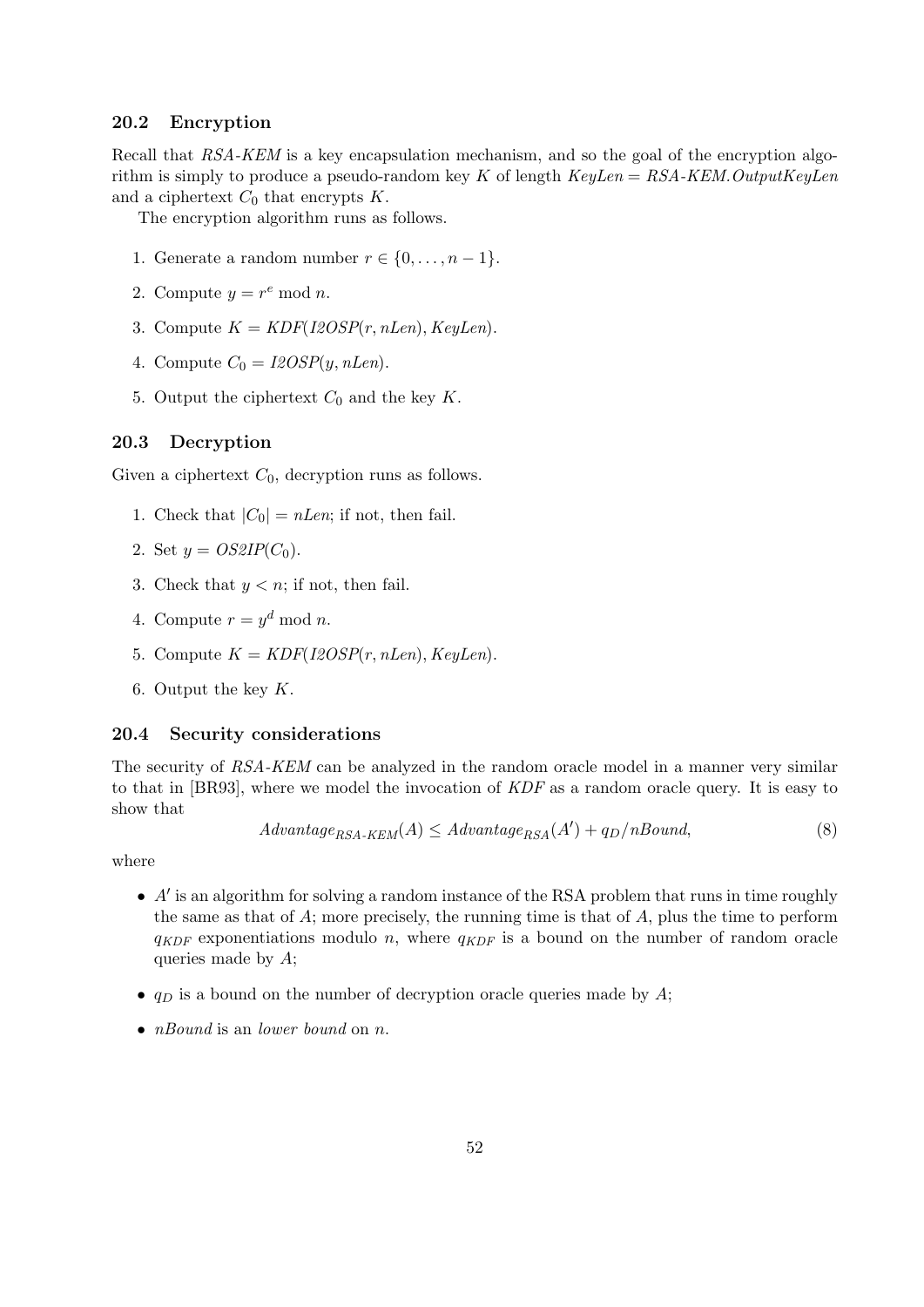We sketch a proof of this. Let  $\mathbf{G}_0$  be the original attack game played by adversary A, and let  $S_0$  be the event that A correctly guesses the hidden bit b in game  $G_0$ . Let H denote the random oracle mapping elements of  $\mathbf{Z}_n$  to bit strings of length  $KeyLen$ . Let  $y^* \in \mathbf{Z}_n$  denote the target ciphertext, and let  $r^* = (y^*)^{1/e} \in \mathbf{Z}_n$ .

We next define a game  $\mathbf{G}_1$  that is the same as game  $\mathbf{G}_0$ , except that if the target ciphertext  $y^*$ was submitted to the decryption oracle prior to the invocation of the encryption oracle, then the game is halted. Let  $S_1$  be the event in game  $G_1$  corresponding to the event  $S_0$ .

Let  $F_1$  be the event that game  $G_1$  is halted as above. Clearly,  $Pr[F_1] \le q_D/nBound$ , and since games  $\mathbf{G}_0$  and  $\mathbf{G}_1$  proceed identically until  $F_1$  occurs, it follows by Lemma 1 that  $|\Pr[S_0]-\Pr[S_1]| \leq$  $q_D/nBound$ .

We next define a game  $\mathbf{G}_2$  that is the same as  $\mathbf{G}_1$ , except that (1) the target ciphertext is generated at the beginning of the game, and (2) if the adversary ever queries H at  $r^*$ , we halt the game. Let  $S_2$  be the event in game  $\mathbf{G}_2$  corresponding to the event  $S_0$ .

It is clear by construction that  $Pr[S_2] = 1/2$ , since the key  $H(r^*)$  is independent of everything else that is accessible to the adversary in game  $\mathbf{G}_2$ , either directly or indirectly. Indeed, only the encryption oracle evaluates  $H$  at  $r^*$  in this game.

Let  $F_2$  be the event that game  $G_2$  is halted as above. It is clear that both games  $G_1$  and  $G_2$ proceed identically until  $F_2$  occurs, and so by Lemma 1, we have  $|\Pr[S_1] - \Pr[S_2]| \leq \Pr[F_2]$ . Thus, it suffices to bound  $Pr[F_2]$ .

We claim that

$$
\Pr[F_2] \leq \text{Advanced}_{RSA}(A')
$$

for an algorithm  $A'$  that runs in time bounded as described above. The inequality  $(8)$  will follow immediately.

Algorithm  $A'$  runs as follows. It takes as input a random RSA modulus n, an RSA exponent  $e$ , and a random element  $y^* \in \mathbb{Z}_n$ . It creates a public key using N and e, and then lets adversary A run in game  $G_2$ .

When adversary  $A$  invokes the encryption oracle, algorithm  $A'$  responds to  $A$  with the pair  $(K^*, y^*)$ , where  $K^*$  is a random bit string of length  $KeyLen$ , and  $y^*$  is the above-mentioned input to A.

Algorithm  $A'$  simulates the random oracle  $H$  as well as the decryption oracle, as follows. For every input  $r \in \mathbf{Z}_n$  to the random oracle, A' computes  $y = r^e \in \mathbf{Z}_n$ , and places the triple consisting of r, y, and the random value  $K = H(r)$  in a table; however, if  $y = y^*$ , algorithm A' instead outputs r and halts. When the adversary A submits a ciphertext  $y \in \mathbb{Z}_n$  to the decryption oracle, algorithm  $A'$  looks up the value  $y$  in the above table to determine if the random oracle has been evaluated at  $r = y^{1/e} \in \mathbb{Z}_n$ . If so, algorithm A' responds to the decryption oracle invocation with the value  $K = H(r)$  stored in the table. Otherwise, algorithm A' generates a fresh random key K, and places the pair  $(y, K)$  in a second table; moreover, if in the future the adversary A should evaluate the random oracle at a point  $r \in \mathbb{Z}_n$  such that  $r^e = y$ , then the key K generated above will be used for the value of  $H(r)$ .

It is clear that algorithm  $A'$  perfectly simulates the view of  $A$ , and that  $A'$  outputs a solution to the given instance of the RSA problem with probability equal to  $Pr[F_2]$ .

That completes the proof of security.

Quantitatively, it is clear that RSA-KEM provides a much better security reduction than RSA-OAEP+ (or RSA-OAEP). This advantage becomes even more pronounced when one analyzes the security of many messages encrypted under a single public key (as formally modeled in [BBM00]). In this setting, one can exploit the well-known random self-reducibility property of the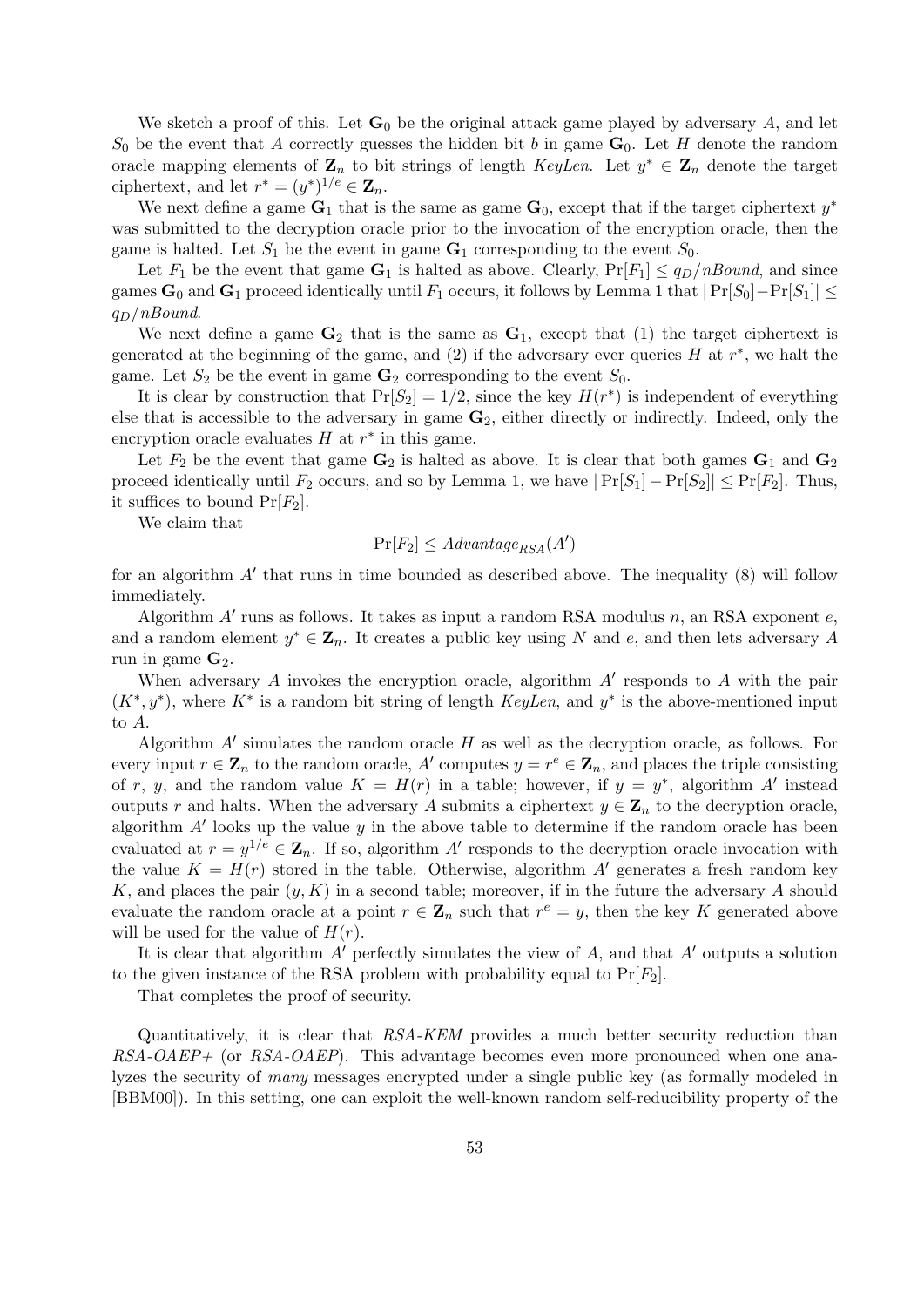RSA inversion problem to easily show that the security of RSA-KEM key encapsulation mechanism does not degrade at all as the number of ciphertexts increases. Note that this argument will be valid only if the number r in the encryption algorithm for Simple RSA is chosen uniformly modulo  $n$ , or at least with a distribution that is computationally indistinguishable from the uniform distribution.

For RSA-OAEP+, the security degrades linearly with the number of ciphertexts, since one cannot use the random self-reducibility property, and must instead use a "hybrid argument." The reason the random self-reducibility property cannot be used is that in  $RSA-OAEP+$  (like  $RSA-OAEP$ ) the ciphertext is not uniformly distributed modulo n.

We also mention that RSA-KEM does not appear to be as "fragile" as either RSA-OAEP or  $RSA-OAEP+$ , in the sense that there appears to be no possible attacks on an implementation, such as those in [Man01].

## 21 Further actions

- In this section, we summarize the next steps that must be taken to fully develop a standard. First, there are still a few gaps in the specifications that need to be filled in:
- choice of groups for Diffie-Hellman schemes: We have yet to specify precisely what groups are allowed. One possibility is to simply adopt "wholesale" the choices allowable in IEEE P1363.
- encoding of group elements: We have yet to fully specify how group elements are to be encoded as byte strings. Again, one possibility is simply to adopt "wholesale" the encoding schemes in IEEE P1363.
- choice of MAC's, SKE's, and KDF's: These choices are also yet to be specified. Again, one possibility is to simply adopt "wholesale" the choices allowable in IEEE P1363. However, the recommendations for KDF3 and KDF4 in the present proposal should be given some consideration. Also, for SKE's, we might want to consider other choices than those available in IEEE P1363a, e.g., a "counter mode" use of a block cipher; further, we may wish to "harmonize" the notion of an SKE as used here with the symmetric-key encryption part of the larger ISO standard.

Second, a decision must be made as to whether this standard should require or recommend a particular encoding for public keys, e.g., as ASN.1 encoded structures. An argument for doing this is that it could potentially greatly enhance adoption of the schemes in this standard.

Third, a decision must be made as to whether the schemes proposed here are the ones we really want. There seemed to be some consensus at the ad hoc meeting in Santa Barbara that the selection proposed here was acceptable, with the understanding that the decision to include the schemes  $RSA-OAEP+$  and  $RSA-KEM$ , which were proposed by the editor, should be taken later after further scrutiny and discussion. Also, a decision needs to be made as to whether all of the restrictions on ECIES discussed in §15.6 are appropriate, or whether some of these should be relaxed.

Fourth, a full specification for EPOC-2, hopefully compatible with IEEE P1363a, needs to be developed for inclusion in a working draft.

Fifth, this proposal must be converted to a proper draft standard. This entails separating out normative content (specifications) from informational content (rationale, security considerations, etc.), putting the latter in an annex. The intent is that the standard should contain almost all of the informational content that is in this proposal.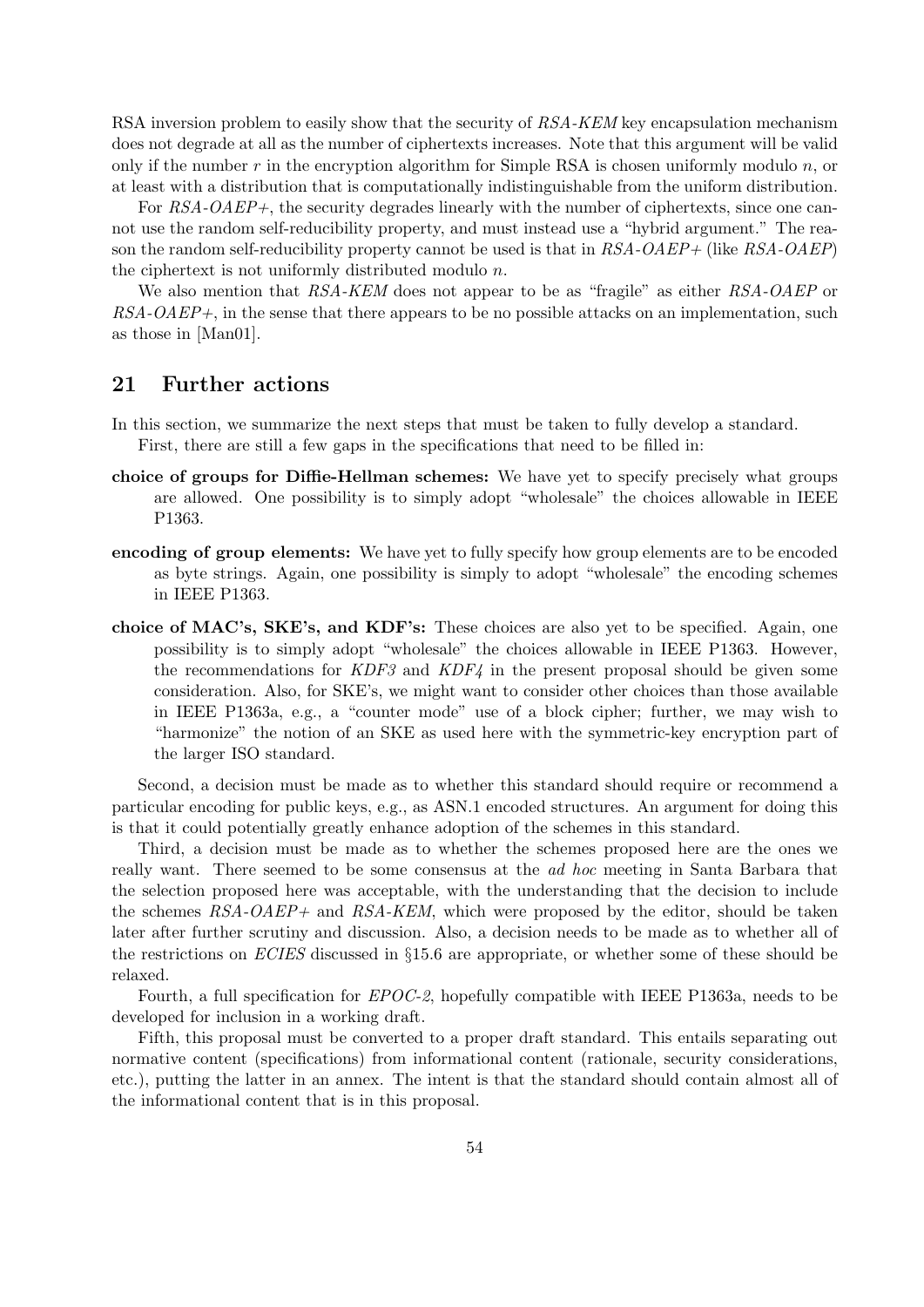## References

- [ABR99] M. Abdalla, M. Bellare, and P. Rogaway. DHAES: an encryption scheme based on the Diffie-Hellma problem. Cryptology ePrint Archive, Report 1999/007, 1999. http: //eprint.iacr.org.
- [BBM00] M. Bellare, A. Boldyreva, and S. Micali. Public-key encryption in a multi-user setting: security proofs and improvements. In Advances in Cryptology–Eurocrypt 2000, 2000.
- [BDPR98] M. Bellare, A. Desai, D. Pointcheval, and P. Rogaway. Relations among notions of security for public-key encryption schemes. In Advances in Cryptology–Crypto '98, pages 26–45, 1998.
- [BLK00] J. Baek, B. Lee, and K. Kim. Secure length-saving ElGamal encryption under the computational Diffie-Hellman assumption. In Proc. 5th Australian Conference on Information, Security, and Privacy, 2000.
- [Bon98] D. Boneh. The Decision Diffie-Hellman Problem. In Ants-III, pages 48–63, 1998. Springer LNCS 1423.
- [BR93] M. Bellare and P. Rogaway. Random oracles are practical: a paradigm for designing efficient protocols. In First ACM Conference on Computer and Communications Security, pages 62–73, 1993.
- [BR94] M. Bellare and P. Rogaway. Optimal asymmetric encryption. In Advances in Cryptology—Eurocrypt '94, pages 92–111, 1994.
- [CGH98] R. Canetti, O. Goldreich, and S. Halevi. The random oracle model, revisited. In 30th Annual ACM Symposium on Theory of Computing, 1998.
- [CS98] R. Cramer and V. Shoup. A practical public key cryptosystem provably secure against adaptive chosen ciphertext attack. In Advances in Cryptology–Crypto '98, pages 13–25, 1998.
- [CS01] R. Cramer and V. Shoup. Design and analysis of practical public-key encryption schemes secure against adaptive chosen ciphertext attack. Cryptology ePrint Archive, Report 2001/108, 2001. http://eprint.iacr.org.
- [DDN91] D. Dolev, C. Dwork, and M. Naor. Non-malleable cryptography. In 23rd Annual ACM Symposium on Theory of Computing, pages 542–552, 1991.
- [DDN98] D. Dolev, C. Dwork, and M. Naor. Non-malleable cryptography, 1998. Manuscript (updated, full length version of STOC paper).
- [FO99] E. Fujisaki and T. Okamoto. Secure integration of asymmetric and symmetric encryption schemes. In Advances in Cryptology–Crypto '99, pages 537–554, 1999.
- [FOPS01] E. Fujisaki, T. Okamoto, D. Pointcheval, and J. Stern. RSA-OAEP is secure under the RSA assumption. In Advances in Cryptology–Crypto 2001, 2001.
- [JM96] D. Johnson and S. Matya. Asymmetric encryption: evolution and enhancements. Cryp $tobytes$ ,  $2(1)$ , 1996. http://www.rsasecurity.com/rsalabs.